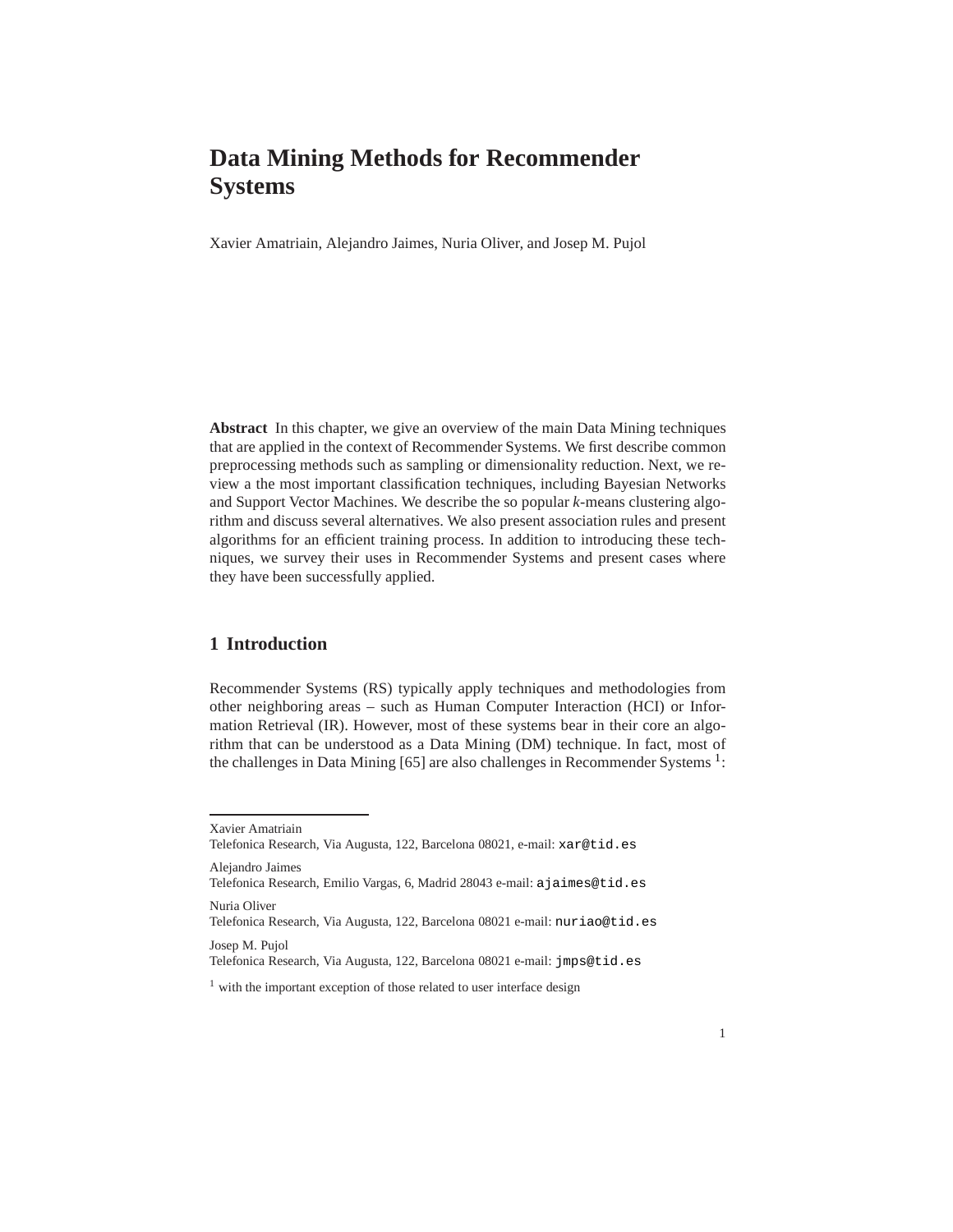Scalability, Dimensionality, Complex and Heterogeneous Data, Data Quality, Data Ownership and Distribution, Privacy Preservation, and Streaming Data.

There are many definitions for Data Mining. In the context of this chapter, we will define Data Mining as the "non-trivial extraction of meaningful information from large amounts of data by automatic or semi-automatic means". Data Mining uses methods and techniques drawn from machine learning, artificial intelligence, statistics, and database systems. However most of these "traditional" techniques need to be adapted to account for the high dimensionality and heterogeneity of data that is pervasive in Data Mining problems.

The process of data mining typically consists of 3 steps, carried out in succession: *Data Preprocessing* [53], *Data Analysis*, and *Result Interpretation* (see Figure [1\)](#page-1-0).



<span id="page-1-0"></span>Fig. 1: Main steps and methods in a Data Mining problem, with their correspondence to chapter sections.

We will analyze some of the most important methods for data preprocessing in Section [2.](#page-2-0) In particular, we will focus on sampling, dimensionality reduction, and the use of distance functions because of their significance and their role in recommender systems.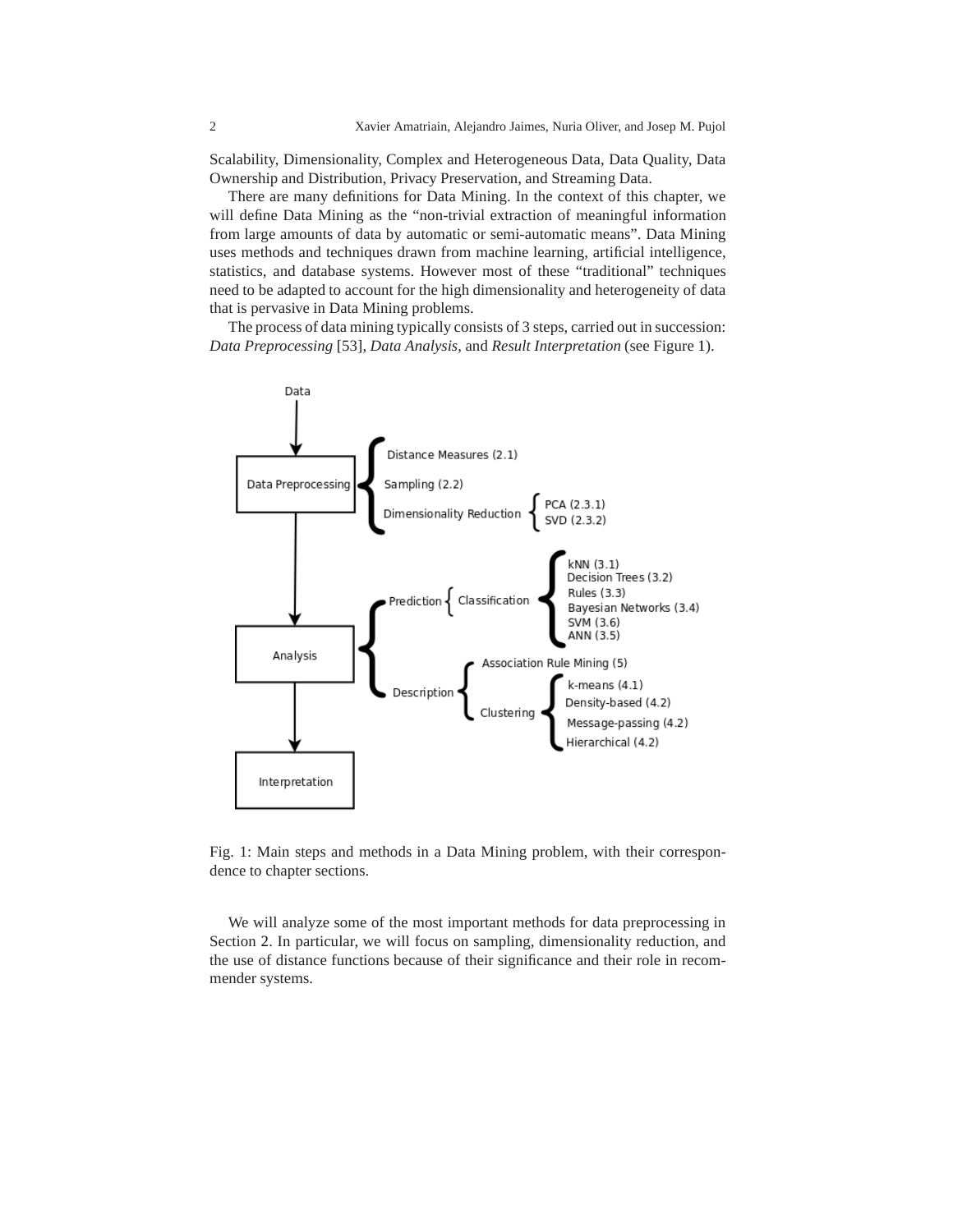Data Mining Methods for Recommender Systems 3

We usually distinguish two kinds of methods in the analysis step: *predictive* and *descriptive*. Predictive methods use a set of observed variables to predict future or unknown values of other variables. Prediction methods include *classification*, *regression* and *deviation detection*. Descriptive methods focus on finding meaningful patterns that help understand and interpret the data. These include *clustering*, *association rule discovery* and *pattern discovery*. Both kinds of methods can be used in the context of a recommender system.

In Sections [3](#page-10-0) through [5,](#page-36-0) we provide an overview introduction to the analysis methods that are most commonly used in Recommender Systems: classification, clustering and association rule discovery (see Figure [1](#page-1-0) for a detailed view of the different topics covered in the chapter).

Note that this chapter does not intend to give a thorough review of Data Mining methods, but rather to highlight the impact that Data Mining algorithms have in the Recommender Systems field, and to provide an overview of the key Data Mining techniques that have been successfully used. We shall direct the interested reader to Data Mining textbooks (see [25, 65], for example) or the more focused references that are provided throughout the chapter. Most of the algorithms and techniques presented in this chapter are also implemented in general purpose machine learning frameworks such as Weka [66] or Torch [17], or even mathematics and statistical packages such as Matlab  $(R)$  [64] or Octave [22].

# <span id="page-2-0"></span>**2 Data Preprocessing**

We define *data* as a collection of *objects* and their *attributes*, where an attribute is defined as a property or characteristic of an object. Other names for object include *record*, *item*, *point*, *sample*, *observation*, or *instance*. An attribute might be also be referred to as a *variable*, *field*, *characteristic*, or *feature*.

There are different types of data with attributes of varied nature. In addition, reallife data typically needs to be *preprocessed* (*e.g.* cleansed, filtered, transformed) in order to be used by the machine learning techniques in the analysis step. There might be missing points, duplicated data, or noise, for instance.

In this section, we focus on three issues that are of particular importance when designing a recommender system. First, we review different similarity or distance measures between data points or collections of data points. Next, we discuss the issue of sampling as a way to reduce the number of items in very large collections while preserving its main characteristics, or as a way to separate a *training* and *testing* data set. Finally, we describe the most common techniques to reduce the dimensionality of the data.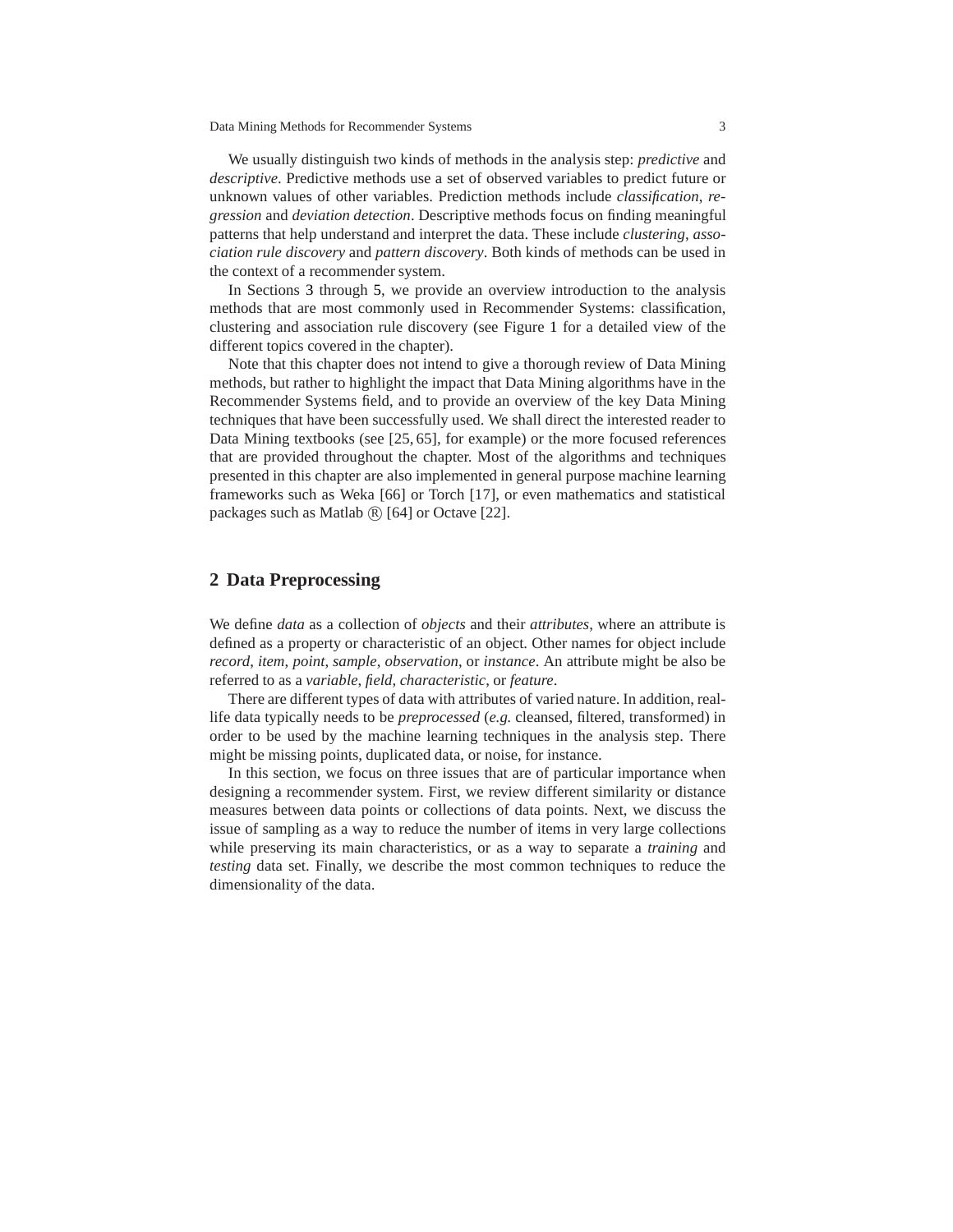#### <span id="page-3-2"></span>*2.1 Similarity Measures*

We define *similarity* as a numerical measure – often falling in the  $[0,1]$  range – of how alike two items are. Having an appropriate similarity function is a key issue for many data mining algorithms. We usually refer to the *distance* function, *d*, as a numerical measure of how different two items are.

The most common distance measure is the Euclidean distance:

$$
d(x, y) = \sqrt{\sum_{k=1}^{n} (x_k - y_k)^2}
$$
 (1)

where *n* is the number of dimensions (attributes) and  $x_k$  and  $y_k$  are the  $k^{th}$  attributes (components) of data objects *x* and *y*, respectively. Note that in order to compute the Euclidean distance, it is necessary to normalize the data if scales differ.

The Minkowski Distance is a generalization of Euclidean Distance:

$$
d(x, y) = \left(\sum_{k=1}^{n} |x_k - y_k|^r\right)^{\frac{1}{r}}
$$
 (2)

where  $r$  is the degree of the distance. Depending on the value of  $r$ , the generic Minkowski distance is known with specific names: For  $r = 1$ , the *city block*, (*Manhattan*, *taxicab* or *L1 norm*) distance; For  $r = 2$ , the *Euclidean* distance; For  $r \rightarrow \infty$ , the *supremum* (*Lmax norm* or *L*<sup>∞</sup> *norm*) distance, which corresponds to computing the maximum difference between any dimension of the data objects.

The Mahalanobis distance is defined as:

$$
d(x,y) = \sqrt{(x-y)\sigma^{-1}(x-y)^T}
$$
 (3)

where  $\sigma$  is the covariance matrix of the data.

Another very common approach is to consider items as document vectors of an n-dimensional space and compute their similarity as the cosine of the angle that they form:

$$
cos(x, y) = \frac{(x \bullet y)}{||x|| ||y||}
$$
 (4)

<span id="page-3-0"></span>where • indicates vector dot product and  $||x||$  is the norm of vector *x*. This similarity is known as the *cosine similarity* or the *L2 Norm*.

The similarity between items can also be given by their *correlation* which measures the linear relationship between objects. While there are several correlation coefficients that may be applied, the *Pearson correlation* is the most commonly used:

$$
Pearson(x, y) = \frac{\Sigma(x, y)}{\sigma_x \times \sigma_y}
$$
\n(5)

<span id="page-3-1"></span>, where  $\Sigma$  is the covariance of data points *x* and *y* and  $\sigma$  is their standard deviation.

Finally, several similarity measures have been proposed in the case of items that only have binary attributes. First, the following quantities are computed:  $M0I$  = the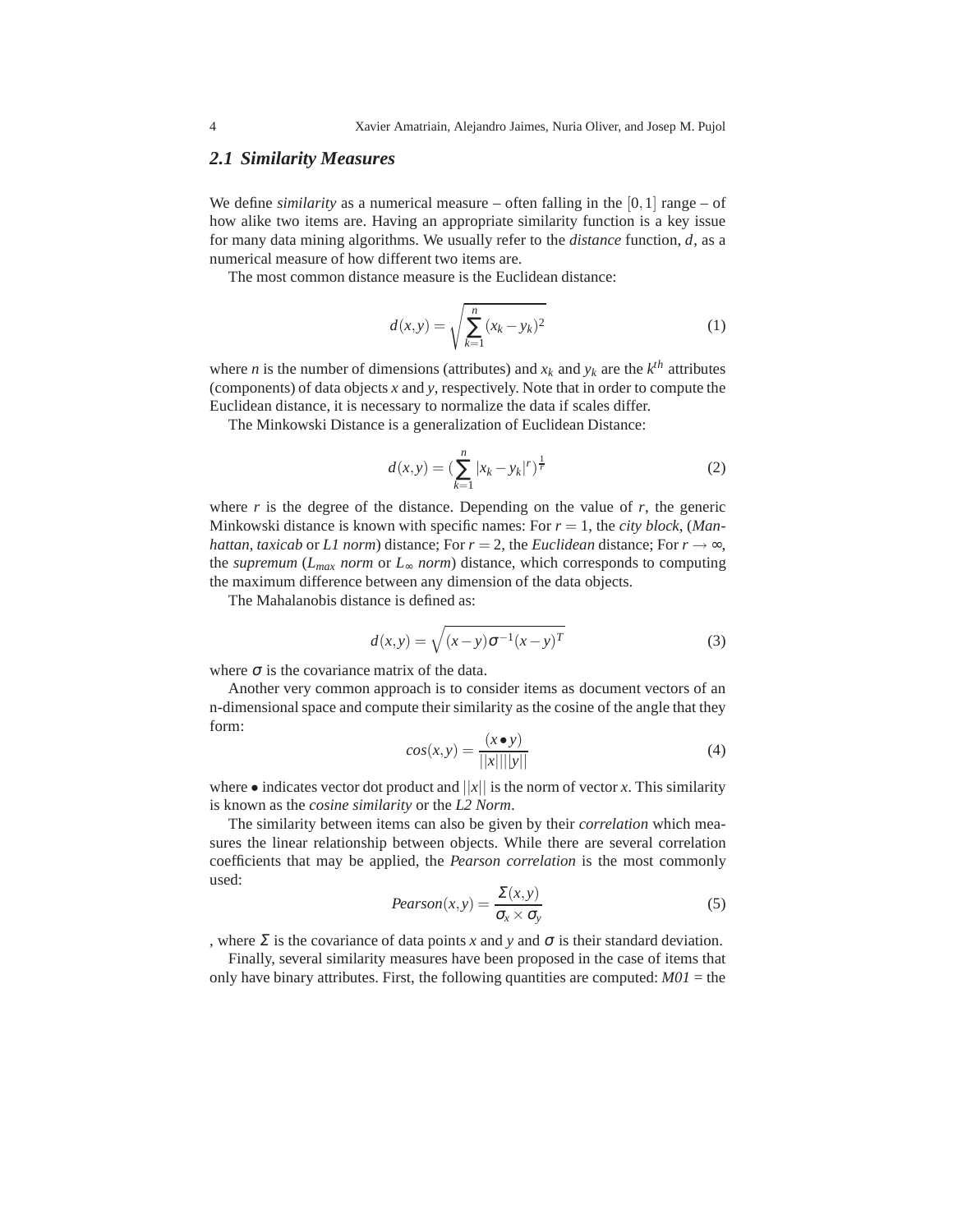number of attributes where *x* was 0 and *y* was 1,  $M10$  = the number of attributes where *x* was 1 and *y* was 0,  $M00$  = the number of attributes where *x* was 0 and *y* was  $0, M11$  = the number of attributes where *x* was 1 and *y* was 1.

From those quantities we can compute:

1. The *Simple Matching* coefficient (SMC):

$$
SMC = \frac{numberof matches}{numberof attributes} = \frac{M11 + M00}{M01 + M10 + M00 + M11}
$$
(6)

2. The *Jaccard* coefficient (JC):

$$
JC = \frac{M11}{M01 + M10 + M11}
$$
 (7)

3. The *Extended Jaccard (*Tanimoto*) coefficient (EJC): It is a variation of JC for continuous or count attributes.*

$$
d = \frac{x \bullet y}{\|x\|^2 + \|x\|^2 - x \bullet y} \tag{8}
$$

#### **2.1.1 Similarity Measures in Recommender Systems**

The most common approach to collaborative filtering in Recommender Systems is to use the *k*NN classifier that will be described in Section [3.1.](#page-11-0) This classification method – as most classifiers and clustering techniques – is highly dependent on defining an appropriate similarity measure.

Recommender Systems have traditionally used either the cosine similarity (see Eq. [4\)](#page-3-0) or the Pearson correlation (see Eq.  $5$ ) – or one of their many variations through, for instance, weighting schemes – as the similarity measure. However, most of the other distance measures previously reviewed are possible in this context. Spertus *et al.* [62] did a large-scale study to evaluate six different similarity measures in the context of the Orkut social network. Although their results might be biased by the particular setting of their experiment, it is interesting to note that the best response to recommendations were to those generated using the cosine similarity. Lathia *et al.* [44] also carried out a study of several similarity measures where they concluded that, in the general case, the prediction accuracy of a recommender system was *not* affected by the choice of the similarity measure. As a matter of fact and in the context of their work, using a random similarity measure sometimes yielded better results than using any of the well-known approaches.

# <span id="page-4-0"></span>*2.2 Sampling*

Sampling is the main technique used in data mining for selecting a subset of relevant data from a large data set. It is used both in the preprocessing and final data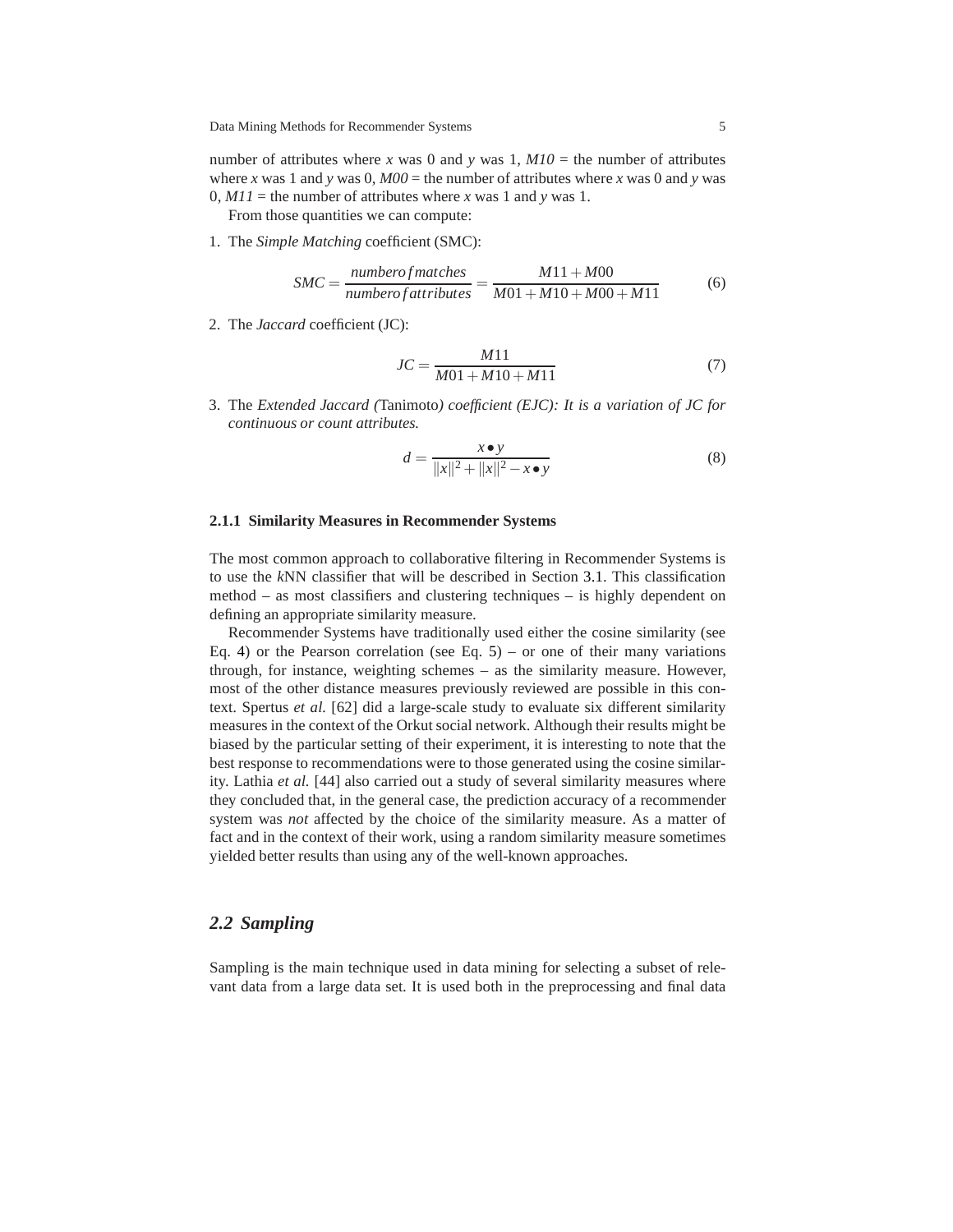interpretation steps. Sampling may be used because processing the entire data set is computationally too expensive. It can also be used to create *training* and *testing* datasets. In this case, the training dataset is used to learn the parameters or configure the algorithms used in the analysis step, while the testing dataset is used to evaluate the model or configuration obtained in the training phase, making sure that it performs well (*i.e. generalizes*) with previously unseen data.

The key issue to sampling is finding a subset of the original data set that is *representative* – *i.e.* it has approximately the same property of interest – of the entire set. The simplest sampling technique is *random sampling*, where there is an equal probability of selecting any item. However more sophisticated approaches are possible. For instance, in *stratified sampling* the data is split into several partitions based on a particular feature, followed by random sampling on each partition independently.

The most common approach to sampling consists of using sampling *without replacement*: When an item is selected, it is removed from the population. However, it is also possible to perform sampling *with replacement*, where items are not removed from the population once they have been selected, allowing for the same sample to be selected more than once.

It is common practice to use standard random sampling without replacement with an 80/20 proportion when separating the training and testing data sets. This means that we use random sampling without replacement to select 20% of the instances for the testing set and leave the remaining 80% for training. Note that the 80/20 proportion should be taken as a rule of thumb: It is generally the case that any value over 2/3 for the training set is appropriate.

Sampling can lead to an over-specialization to the particular division of the training and testing data sets. For this reason, the training process is repeated *K* times as follows: the training and test sets are created from the original data set, the model is trained using the training data and tested with the examples in the test set. Next, different training/test data sets are selected to start the training/testing process again that is repeated *K* times. Finally, the *average* performance of the *K* learned models is reported.

This process is known as *cross-validation*. There are several cross-validation techniques. In *repeated random sampling*, a standard random sampling process is carried out *n* times. In *n-Fold cross validation*, the data set is divided into *n* folds. One of the folds is used for testing the model and the remaining *n*−1 folds are used for training. The cross validation process is then repeated *n* times with each of the *n* subsamples used exactly once as validation data. Finally, the *leave-one-out (LOO)* approach can be seen as an extreme case of *n*-Fold cross validation where *n* is set to the number of items in the data set. Therefore, the algorithms are run as many times as data points using only one of them as a test each time. It should be noted, though, that as Isaksson *et al.* discuss in [40], cross-validation may be unreliable unless the data set is sufficiently large.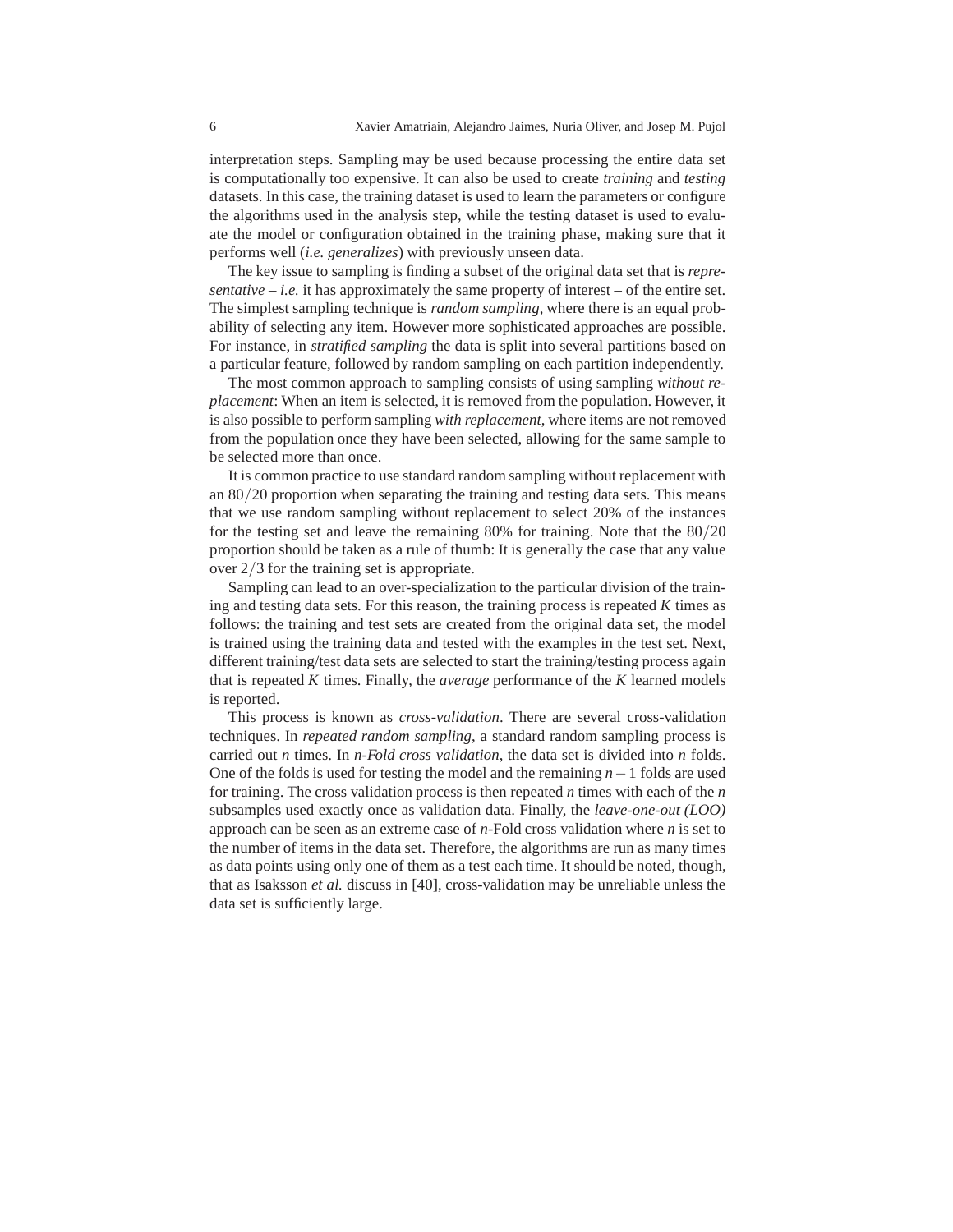#### <span id="page-6-0"></span>*2.3 Reducing Dimensionality*

It is common in Recommender Systems to have not only a data set with features that define a high-dimensional space, but also very sparse information in that space – *i.e.* there are values for a limited number of features per object. The notions of density and distance between points, which are critical for clustering and outlier detection, become less meaningful in highly dimensional spaces. This is known as the *Curse of Dimensionality*. Dimensionality reduction techniques, as the ones reviewed in this section, help overcome this problem by converting the original highdimensional space to a lower-dimensionality space. In addition, some algorithms not only address the problems of data sparsity, but they also bring in welcomed side-effects such a reduction in the noise or improved computational efficiency.

In the following, we summarize the two most relevant dimensionality reduction algorithms in the context of Recommender Systems: *Principal Component Analysis (PCA)* and *Singular Value Decomposition (SVD)*. These techniques have become so popular (see [2.3.3\)](#page-9-0) that they are considered as independent approaches to Recommender Systems in themselves. However, they can be used as a preprocessing step for any of the other techniques that will be reviewed in this chapter.

#### **2.3.1 Principal Component Analysis**

Principal Component Analysis (PCA) [41] is a classical statistical method to find patterns in high dimensionality data sets. PCA allows to obtain an ordered list of components that account for the largest amount of the variance from the data in terms of least square errors: The amount of variance captured by the first component is larger than the amount of variance on the second component and so on. We can reduce the dimensionality of the data by neglecting those components with a small contribution to the variance.

Given a data matrix  $A_{n\times m}$  of *n* samples with *m* attributes (dimensions) we can perform the principal component analysis using the algorithm in listing [1.](#page-7-0)

Figure [2](#page-7-1) shows the PCA analysis to a two-dimensional point cloud generated by a combination of Gaussians. After the data is centered, the principal components are obtained and denoted by  $u_1$  and  $u_2$ . Note that the length of the new coordinates is relative to the energy contained in their eigenvectors. Therefore, for the partic-ular example depicted in Fig [2,](#page-7-1) the first component  $u_1$  accounts for 83.5% of the energy, which means that removing the second component  $u_2$  would imply losing only 16.5% of the information.

The rule of thumb is to choose  $m'$  so that the cumulative energy is above a certain threshold, typically 90%. PCA allows us to retrieve the original data matrix by projecting the data onto the new coordinate system  $X'_{n \times m'} = X_{n \times m} W' m \times m'$ . The new data matrix  $X'$  contains most of the information of the original  $X$  with a dimensionality reduction of  $m - m'$ .

Although PCA is a powerful technique, it does have important limitations. PCA relies on the empirical data set to be a linear combination of a certain basis. For non-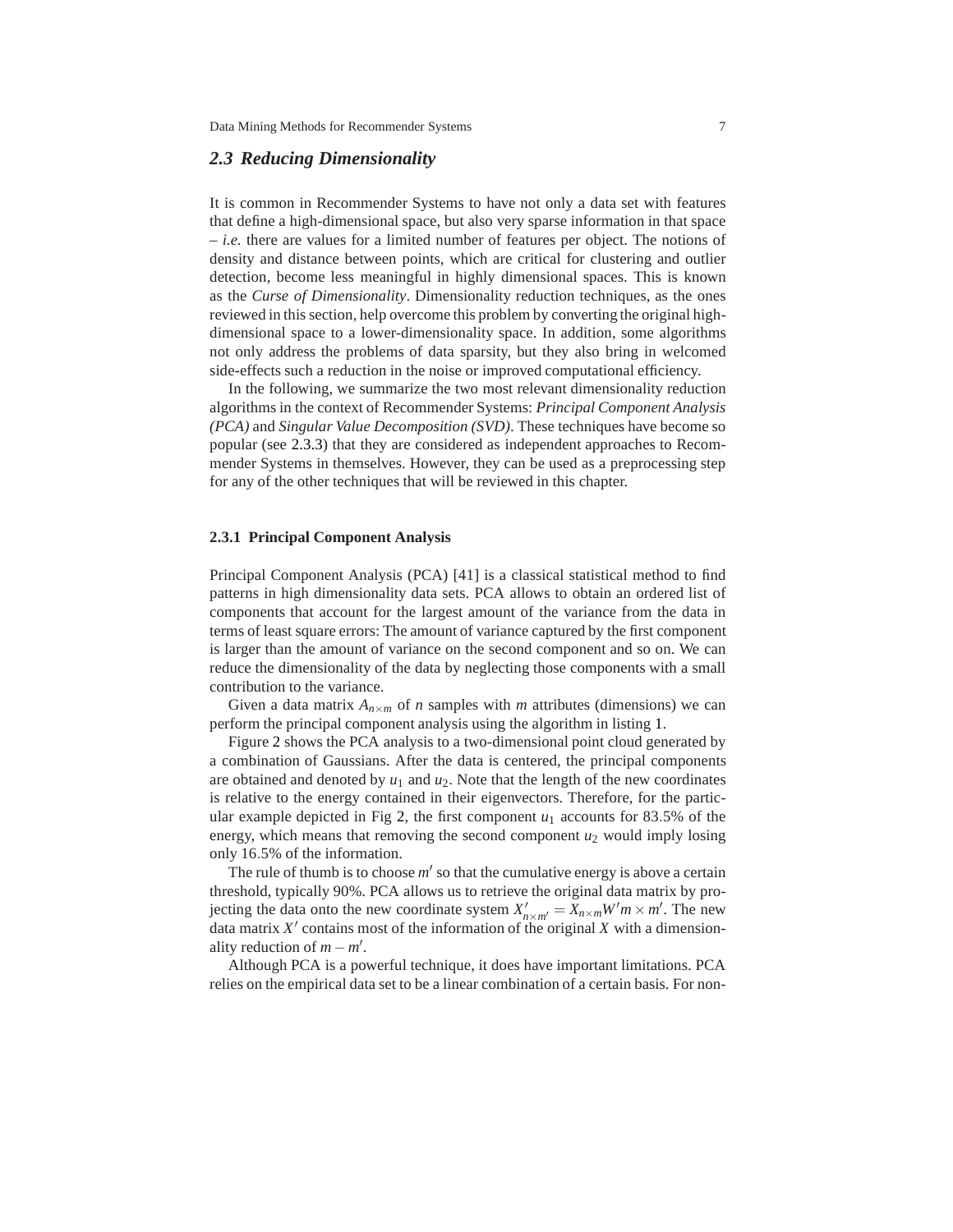### <span id="page-7-0"></span>**Algorithm 1** PCA algorithm

- 1: *Substract the mean*. For PCA to work properly, the mean of each of the data dimensions must be zero. Thus the mean is subtracted from each attribute (column):  $A_{.j} = A_{.j} - \frac{1}{n} \sum_i A_{ij}$ ,  $\forall j \in$ {1..*m*}
- 2: *Covariance matrix*. Compute the covariance matrix of data  $A$ , centered at the origin as  $C =$  $\frac{1}{n-1}A^T A$ . The covariance matrix *C* will be a square matrix of dimensionality *m*.
- 3: *Calculate Eigenvectors and Eigenvalues*. Compute the matrix *V* of eigenvectors which diagonalize the covariance matrix *C* as  $V^{-1}CV = D$ , where *V* contains the eigenvector and the diagonal of *D* contains the eigenvalues ( $\{\lambda_1...\lambda_m\}$ ).
- 4: *Rearrange eigenvectors and eigenvalues*. Once the eigenvectors are computed which are the principal components of the analysis, they are sorted in decreasing value of their eigenvalues and arranged in a matrix *W* of dimensionality *m*: The first principal component – which captures most of the data variation – is the eigenvector with the highest eigenvalue.
- 5: *Compress the data*. The dimensionality of the principal component matrix *W* can be reduced by keeping only the first *m'* eigenvectors (*W'*). The loss of information by discarding an eigenvector *j* is the fraction of the eigenvector's energy that is  $\frac{\lambda_j}{\sum_i \lambda_i}$ , where  $\lambda_j$  is the eigenvalue of the *j*-th eigenvector.



<span id="page-7-1"></span>Fig. 2: PCA analysis of a two-dimensional point cloud from a combination of Gaussians. The principal components derived using PCS are  $u_1$  and  $u_2$ , whose length is relative to the energy contained in the components.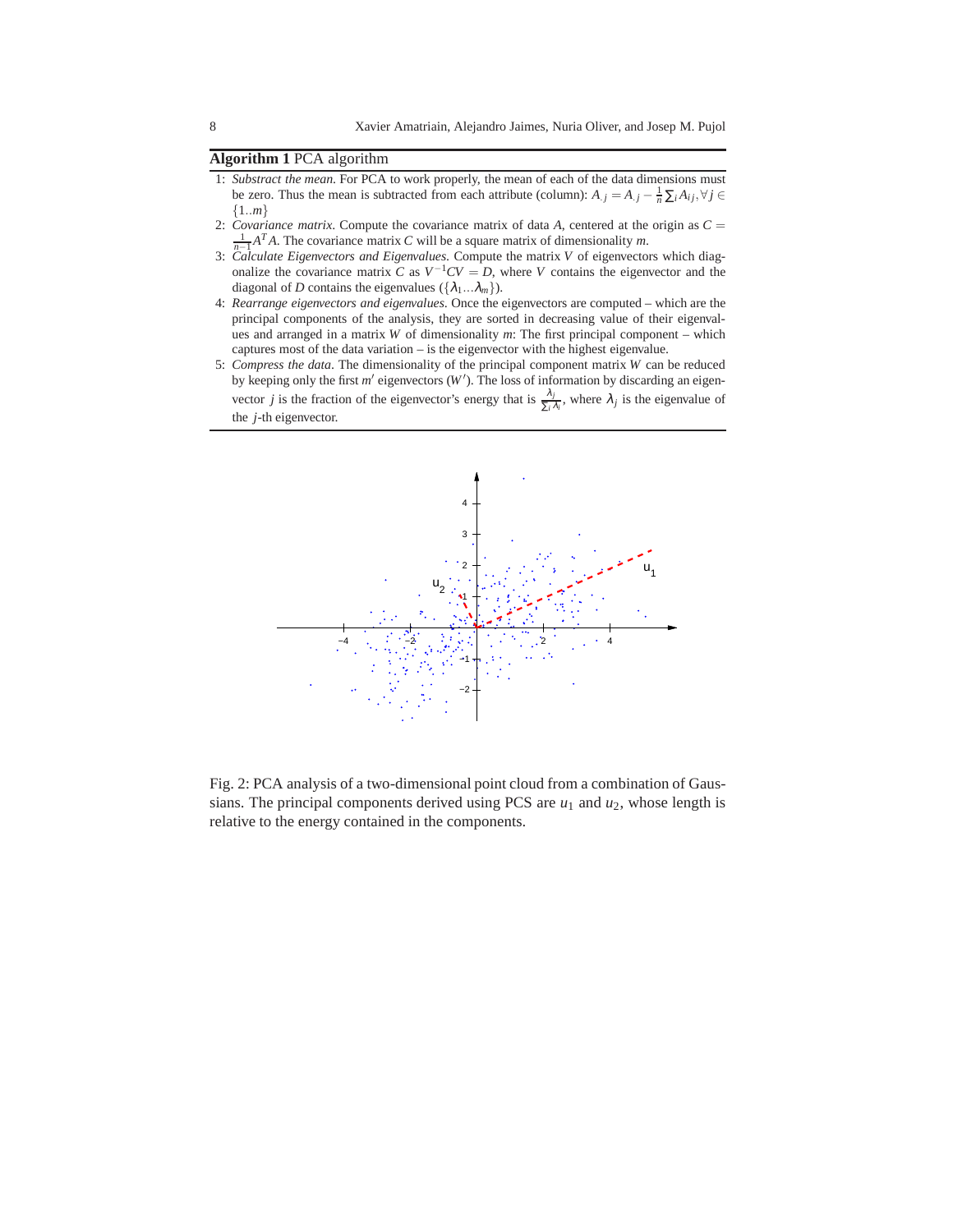linear data, generalizations of PCA have been proposed, such as Kernel PCA [**?**]. Another important assumption of PCA is that the original data set has been drawn from a Gaussian distribution. When this assumption does not hold true, as it is the case of multi-modal Gaussian or non-Gaussian distributions, there is no warranty that the principal components are meaningful.

### **2.3.2 Singular Value Decomposition**

Singular Value Decomposition [34] is a powerful technique for dimensionality reduction that is related to PCA. The key issue in an SVD decomposition is to find a lower dimensional feature space where the new features represent "concepts" and the strength of each concept in the context of the collection is computable. Because SVD allows to automatically derive semantic "concepts" in a low dimensional space, it is the basis of *latent-semantic analysis* [57], a very popular technique for text classification in Information Retrieval .

The core of the SVD algorithm lies in the following theorem: It is always possible to decompose a given matrix *A* into  $A = U\lambda V^T$ . Given the  $n \times m$  matrix data *A* (*n*) items, *m* features), we can obtain an  $n \times r$  matrix *U* (*n* items, *r* concepts), an  $r \times r$ diagonal matrix  $\lambda$  (strength of each concept), and an  $m \times r$  matrix *V* (*m* features, *r* concepts). Figure [3](#page-8-0) illustrates this idea.



<span id="page-8-0"></span>Fig. 3: Illustrating the basic Singular Value Decomposition Theorem: an item  $\times$ features matrix can be decomposed into three different ones: an item  $\times$  concepts, a concept strength, and a concept  $\times$  features.

The  $\lambda$  diagonal matrix contains the *singular values*, which will always be positive and sorted in decreasing order. The *U* matrix is interpreted as the "item-to-concept" similarity matrix, while the *V* matrix is the "term-to-concept" similarity matrix.

In order to compute the SVD of a rectangular matrix *A*, we consider *AA<sup>T</sup>* and  $A<sup>T</sup>A$ . The columns of *U* are the eigenvectors of  $AA<sup>T</sup>$ , and the columns of *V* are the eigenvectors of  $A<sup>T</sup>A$ . The singular values on the diagonal of  $\lambda$  are the positive square roots of the nonzero eigenvalues of both  $AA<sup>T</sup>$  and  $A<sup>T</sup>A$ . Therefore, in order to compute the SVD of matrix *A* we first compute *T* as  $AA<sup>T</sup>$  and *D* as  $A<sup>T</sup>A$  and then compute the eigenvectors and eigenvalues for *T* and *D*.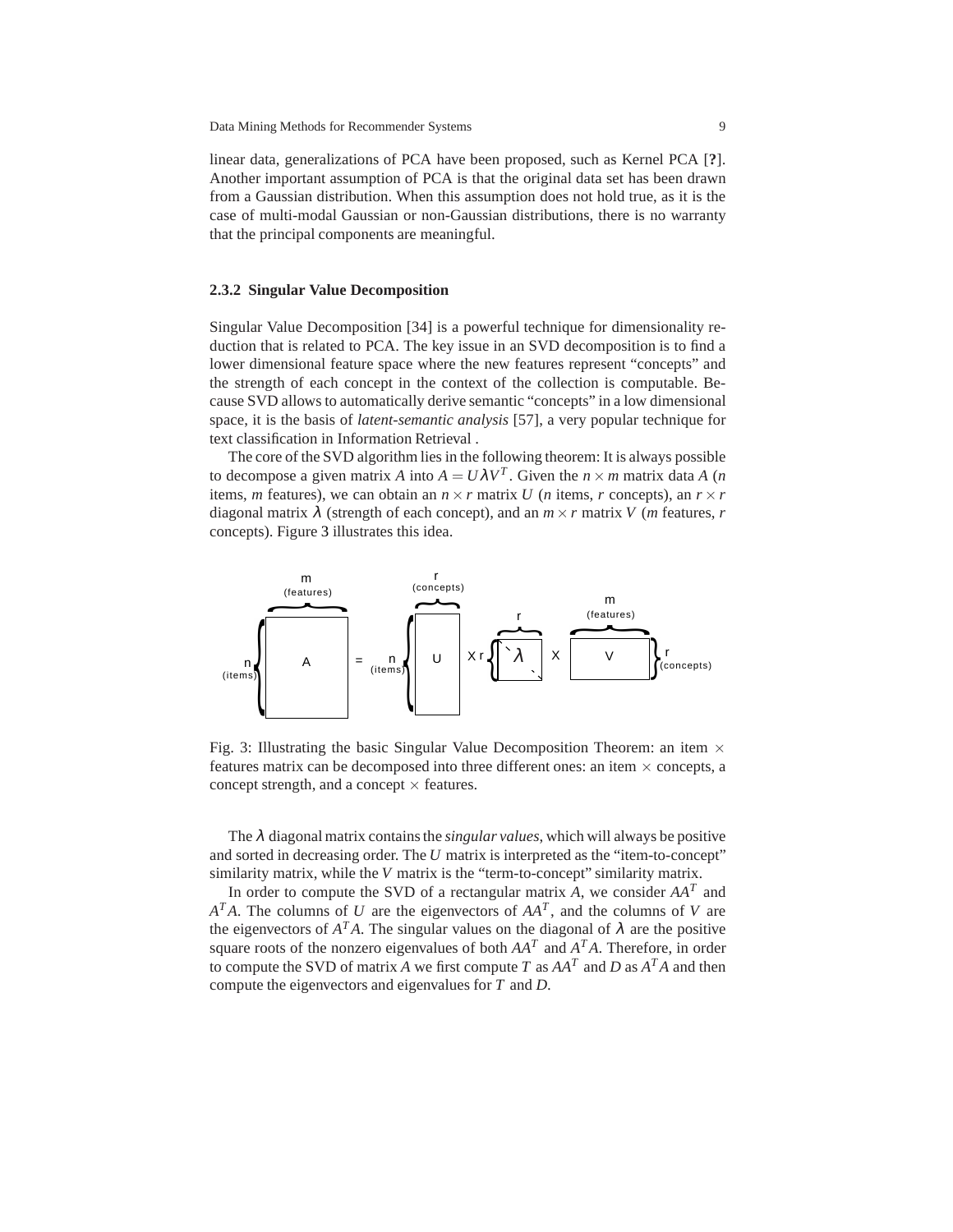The *r* eigenvalues in  $\lambda$  are ordered in decreasing magnitude. Therefore, the original matrix *A* can be approximated by simply truncating the eigenvalues at a given *k*. The truncated SVD creates a rank-*k* approximation to *A* so that  $A_k = U_k \lambda_k V_k^T$ .  $A_k$  is the *closest* rank-*k* matrix to *A*. The term "closest" means that  $A_k$  minimizes the sum of the squares of the differences of the elements of *A* and *A<sup>k</sup>* . The truncated SVD is a representation of the underlying latent structure in a reduced *k*-dimensional space, which generally means that the noise in the features is reduced.

#### <span id="page-9-0"></span>**2.3.3 Dimensionality Reduction in Recommender Systems**

Sparsity and the *curse of dimensionality* are recurring problems in Recommender Systems. Even in the simplest setting, we are likely to have a sparse matrix with thousands of rows and columns (*i.e.* users and items), most of which are zeros. Therefore, dimensionality reduction comes in naturally. Applying dimensionality reduction makes such a difference and its results are so directly applicable to the computation of the predicted value, that this is now considered to be an approach to Recommender Systems design, rather than a preprocessing technique. As a matter of fact, the two preferred approaches to collaborative filtering are nowadays standard *k*NN and its many variations, and dimensionality reduction via SVD [].

Earlier works, however, used PCA as a way to reduce dimensionality in a collaborative filtering setting. Goldberg *et al.* proposed an approach to use PCA in the context of an online joke recommendation system [33]. Their system, known as Eigentaste<sup>2</sup>, starts from a standard matrix of user ratings to items. They then select their *gauge* set by choosing the subset of items for which all users had a rating. This new matrix is then used to compute the global correlation matrix where a standard 2-dimensional PCA is applied.

The use of SVD as tool to improve collaborative filtering has been known for some time. Sarwar *et al.* [60] describe two different ways to use SVD in this context. First, SVD can be used to uncover latent relations between customers and products. In order to accomplish this goal, they first fill the zeros in the user-item matrix with the item average rating and then normalize by subtracting the user average. This matrix is then factored using SVD and the resulting decomposition can be used – after some trivial operations – directly to compute the predictions. The other approach is to use the low-dimensional space resulting from the SVD to improve neighborhood formation for later use in a *k*NN approach.

As described by Sarwar *et al.* [59], one of the big advantages of SVD is that there are incremental algorithms to compute an approximated decomposition. This allows to accept new users or ratings without having to recompute the model that had been built from previously existing data. The same idea was later extended and formalized by Brand [11] into an online SVD model. The use of incremental SVD methods has recently become a commonly accepted approach after its success in

<sup>2</sup> http://eigentaste.berkeley.edu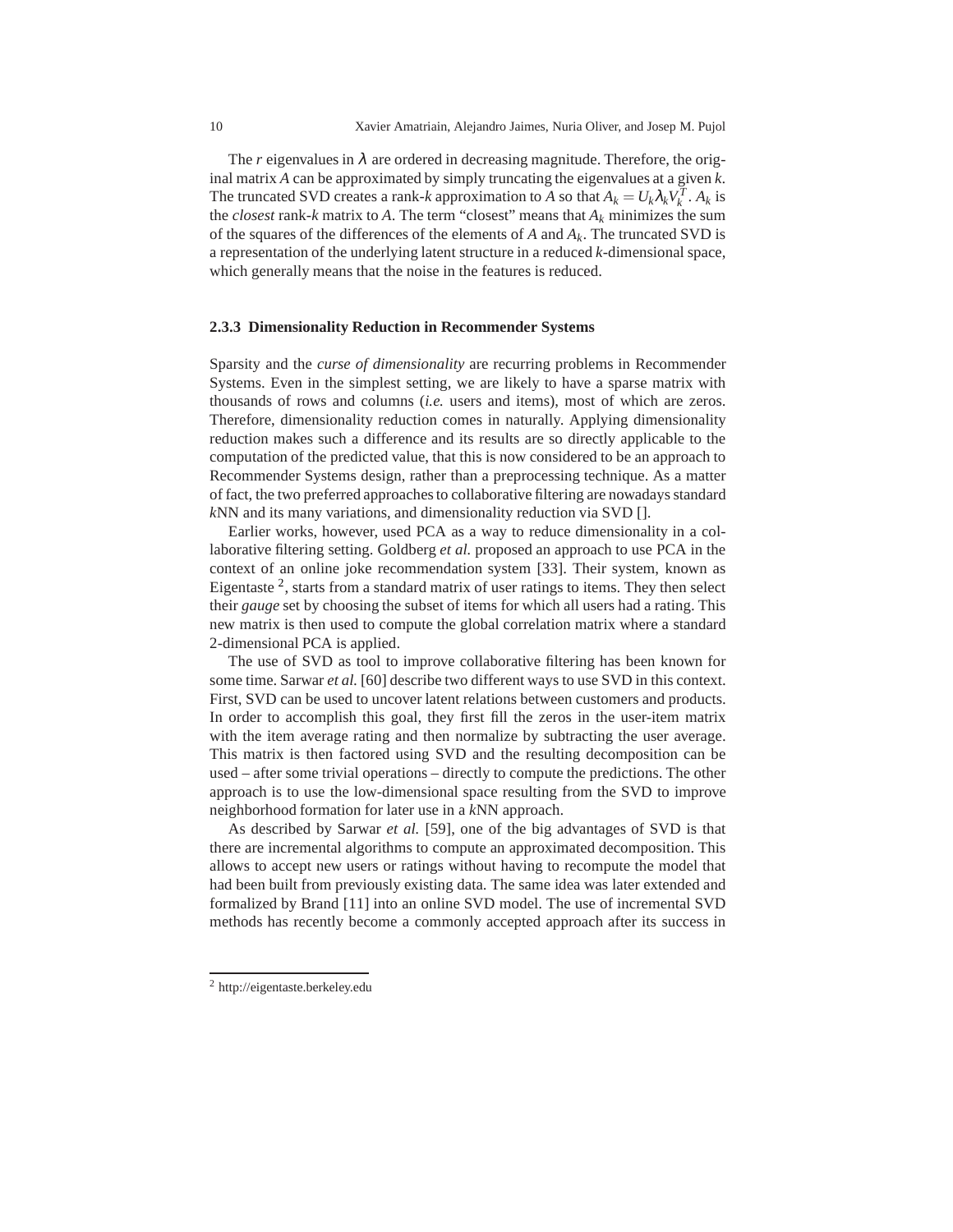the Netflix Prize<sup>3</sup>. The publication of Simon Funk's simplified incremental SVD method [31] marked an inflection point in the contest. Since its publication, several improvements to SVD have been proposed in this same context (see Paterek's ensembles of SVD methods [50] or Kurucz *et al.* evaluation of SVD parameters [43]).

Finally, it should be noted that different variants of Matrix Factorization (MF) methods such as the Non-negative Matrix Factorization (NNMF) have also been used [67]. These algorithms are, in essence, similar to SVD. The basic idea is to decompose the ratings matrix into two matrices, one of which contains features that describe the users and the other contains features describing the items. Matrix Factorization methods are better than SVD at handling the missing values by introducing a bias term to the model. However, this can also be handled in the SVD preprocessing step by replacing zeroes with the item average. Note that both SVD and MF are prone to overfitting. However, there exist MF variants, such as the Regularized Kernel Matrix Factorization [], that can avoid the issue efficiently. The main issue with MF – and SVD – methods is that it is unpractical to recompute the factorization every time the matrix is updated because of computational complexity. However, Rendle and Schmidt-Thieme [56] propose an online method that allows to update the factorized approximation without recomputing the entire model.

# <span id="page-10-0"></span>**3 Classification**

A classifier is a mapping between a feature space and a label space, where the features represent characteristics of the elements to classify and the labels represent the classes. A restaurant recommender system, for example, can be implemented by a classifier that classifies restaurants into one of two categories (good, bad) based on a number of features that describe it (*e.g.*, quality of food on a scale from 1 to 10, atmosphere on a scale from 1 to 10, etc.). A particular restaurant *R* will be represented by a feature vector  $FV_r = \langle f v_1, f v_2, f v_n \rangle$ . In this particular example, the classifier is binary because it produces only two labels: good or bad.

There are many types of classifiers, but in general they will either be *supervised* or *unsupervised*.

- In supervised classification, a set of labels or categories is known in advance (e.g., we know there are two types of restaurants, good and bad) and we have a set of labeled examples which constitute a training set (we know in advance which restaurants are good and which are bad). The task is then to learn a mapping (boundary, or function) that can separate the instances (good from bad restaurants) so that if a new unseen instance (restaurant) is presented to the classifier it can predict its category (good, bad).
- In unsupervised classification, the labels or categories are unknown in advance and the task is to suitably (according to some criteria) organize the elements at hand (e.g., given a list of restaurants, put them into groups considering all or

<sup>3</sup> http://www.netflixprize.com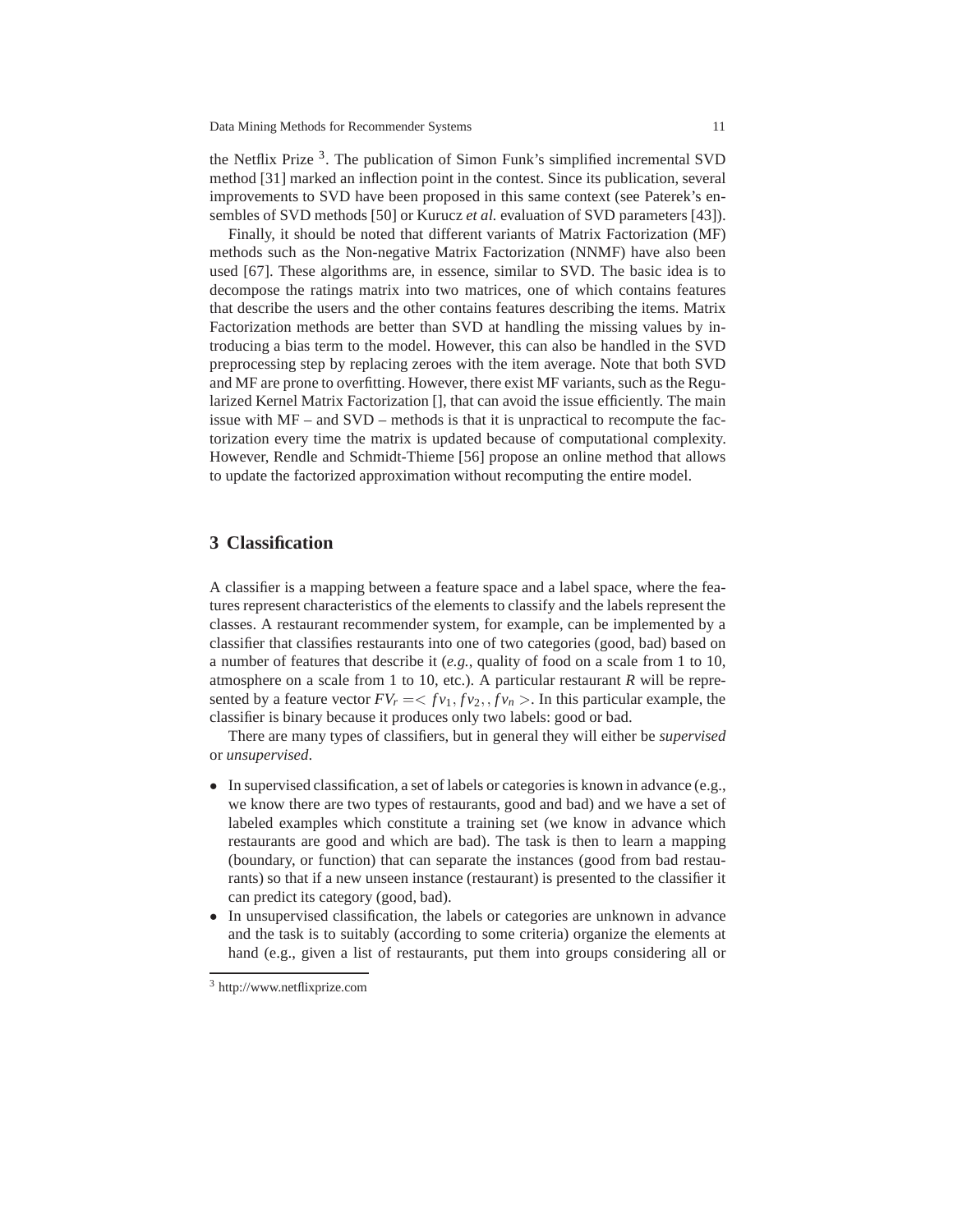some of their characteristics: quality of food, price, location, etc.). Following this example, an unsupervised learning algorithm might discover two groups of restaurants in a list where it might turn out that one group has only French restaurants and the other one only American restaurants although the labels "French" and "American" did not exist in the feature vectors. Unsupervised classification is accomplished by means of *clustering* algorithms, which will be covered in section [4.](#page-31-0)

In essence, then, classifiers try to find boundary functions to separate or group elements into either known categories or into groups of similar elements. In this section we describe several algorithms to learn supervised classifiers and will be covering unsupervised classification in section [4.](#page-31-0)

# <span id="page-11-0"></span>*3.1 Nearest Neighbors*

*Instance-based classifiers* work by storing training records and using them to predict the class label of unseen cases. A trivial example is the so-called *rote-learner*. This classifier memorizes the entire training set and classifies only if the attributes of the new record match one of the training examples exactly.

A more elaborate, and far more popular, instance-based classifier is the *Nearest neighbor classifier* (*k*NN) [19]. Given a point to be classified, the *k*NN classifier finds the *k* closest points (*nearest neighbors*) from the training records. It then assigns the class label according to the class labels of its *nearest-neighbors*. The underlying idea is that if a record falls in a particular neighborhood where a class label is predominant it is because the record is likely to belong to that very same class.

Given a query point *q* for which we want to know its class *l*, and a training set  $X = \{\{x_1, l_1\}...\{x_n\}\}\,$ , where  $x_j$  is the *j*-th element and  $l_j$  is its class label, the *k*-nearest neighbors will find a subset  $Y = \{\{y_1, l_1\}...\{y_k\}\}\$  such that  $Y \in X$  and  $\sum_{i=1}^{k} d(q, y_k)$  is minimal. *Y* contains the *k* points in *X* which are closest to the query point *q*. Then, the class label of *q* is  $l = f({l_1...l_k})$ .

The distance measure *d* is usually the Euclidian distance. However, other measures, such as the ones reviewed in [2.1,](#page-3-2) can be applied depending on the data. In order to prevent the distance measure from being dominated by some of the attributes, it is common-practice to scale attributes. Furthermore, and in order to avoid counter-intuitive results, we sometimes normalize vectors to unit length.

There are different candidates for the function *f* by which the new class label is assigned. The most widely used is the majority vote rule with ties broken at random. With majority vote, the query point  $q$  is assigned to the most common label of its nearest neighbors. A variation of the majority vote is to weight the votes according to the distance between the training points  $y_k$  and the query point *q*; the vote of the closest neighbor counts more than the vote of the furthest – this is one of preferred approach when using *k*NN in a collaborative filtering setting. Another strategy is to use the consensus rule. Unlike the majority vote rule, consensus only assigns the label if and only if all *k* neighbors have the same class label. This technique is useful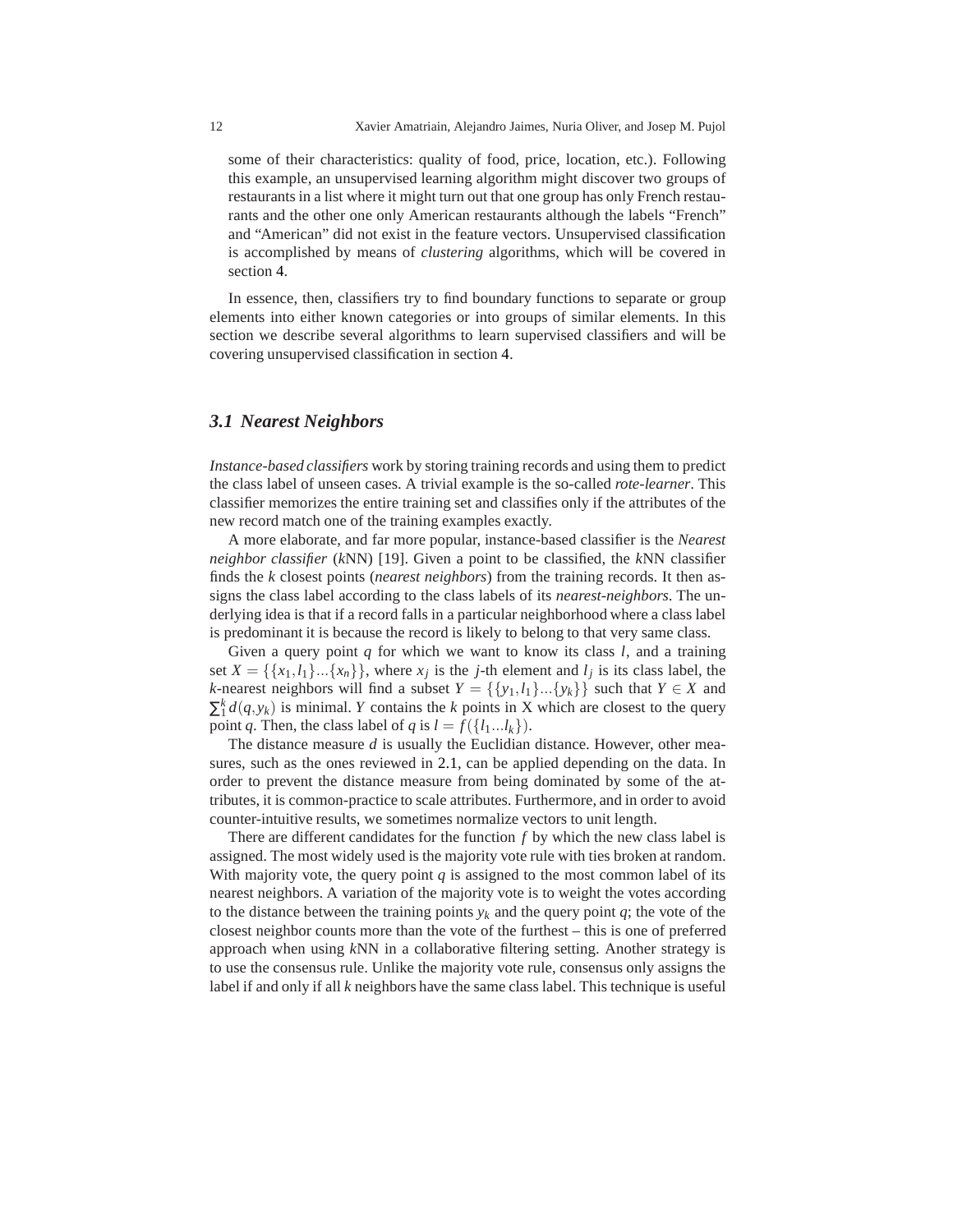

<span id="page-12-0"></span>Fig. 4: Example of k-Nearest Neighbors. The left subfigure shows the training points with two class labels (circles and squares) and the query point (as a triangle). The right sub-figure illustrates closest neighborhood for  $k = 1$  and  $k = 7$ . The query point would be classified as square for  $k = 1$ , and as a circle for  $k = 5$  according to the simple majority vote rule. Note that the query points was just on the boundary between the two clusters.

to discriminate the classification in terms of *certainty*, however, many query points might remain unclassified due to the strictiveness of this criterium.

Perhaps the most challenging issue in *k*NN is how to choose the value of *k*. If *k* is too small, the classifier will be sensitive to noise points. But if  $k$  is too large, the neighborhood might include too many points from other classes. The right plot in Fig. [4](#page-12-0) shows how different *k* yields different class label for the query point, if  $k = 1$ the class label would be *circle* whereas  $k = 7$  classifies it as *square*. Note that the query point from the example is on the boundary of two cluster, and therefore, it is difficult to classify.

*k*NN classifiers are amongst the simplest of all machine learning algorithms. Since *k*NN does not build models explicitly it is considered a *lazy learner*. Unlike eager learners such as decision trees or rule-based systems, *k*NN classifiers leave many decisions to the classification step. Therefore, classifying unknown records is relatively expensive.

### **3.1.1 Nearest Neighbors in Recommender Systems**

Nearest Neighbor is one of the most common approaches to collaborative filtering (and therefore to designing a recommender systems). As a matter of fact, any overview on Recommender Systems – such as the one by Adomavicius and Tuzhilin [1] – will include an introduction to the use of nearest neighbors in this context.

One of the advantages of this classifier is that it is conceptually very much related to the idea of collaborative filtering: Finding like-minded users (or similar items) is essentially equivalent to finding neighbors for a given user or an item.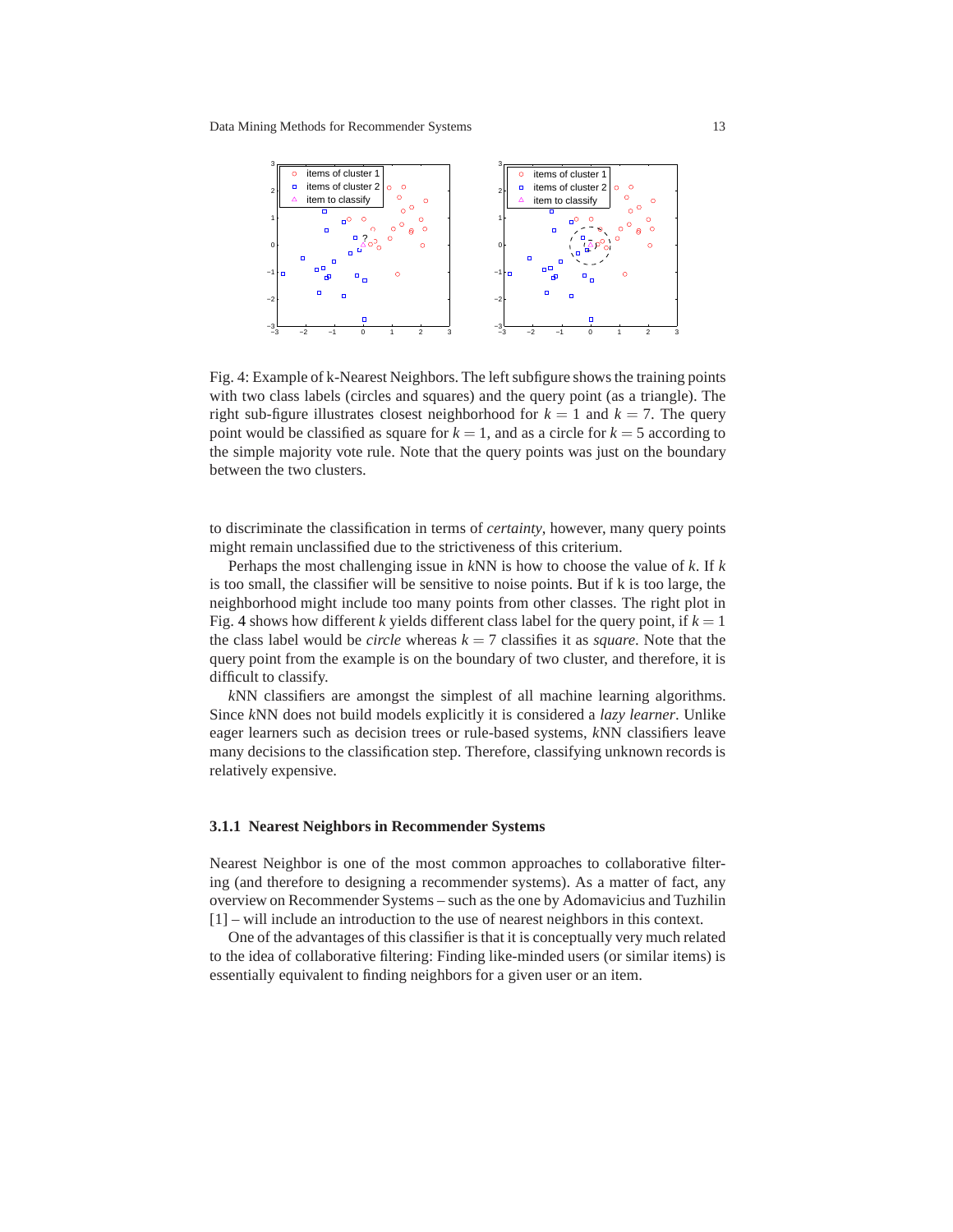The other advantage is that, being the *k*NN classifier a lazy learner, it does not require to learn and maintain a given model. Therefore, in principle, the system can adapt to rapid changes in the user ratings matrix. Unfortunately, this comes at the cost of recomputing the neighborhoods and therefore the similarity matrix.

The *k*NN approach, although simple and intuitive, has shown good accuracy results and is very amenable to improvements. As a matter of fact, its supremacy as the *de facto* standard for collaborative filtering recommendation has only been challenged recently by approaches based on dimensionality reduction such as the ones reviewed in Section [2.3.](#page-6-0)

The general *k*NN approach to collaborative filtering has experienced improvements in several directions. For instance, in the context of the Netflix Prize, Bell and Koren [7] propose a method to remove *global effects* such as the fact that some items may attract users that consistently rate lower. They also propose an optimization method for computing interpolating weights once the neighborhood is created.

# <span id="page-13-1"></span>*3.2 Decision Trees*

Decision trees [55] are classifiers on a target attribute (or class) in the form of a tree structure. The observations (or items) to classify are composed of attributes and their target value. The nodes of the tree can be: a) *decision nodes*, in these nodes a single attribute-value is tested to determine to which branch of the subtree applies. Or b) *leaf nodes* which indicate the value of the target attribute.

Figure [5](#page-14-0) is a decision tree of the data contained in Table [1.](#page-13-0) In this toy example, the goal is to classify potential pizza-lovers as a function of three attributes (marital status, annual income and interest in sports). The tree will then be used to predict the risk of future borrowers based on historic data.

|                |     |          | Sports' fan Marital Status Annual income Likes Pizza |                |
|----------------|-----|----------|------------------------------------------------------|----------------|
| sub:similarity | Yes | Divorced | 90K                                                  | Yes            |
|                | No  | Single   | 125K                                                 | No             |
|                | Yes | Married  | 100K                                                 | No             |
|                | Yes | Married  | 60K                                                  | N <sub>0</sub> |
|                | Yes | Married  | 75K                                                  | N <sub>0</sub> |
|                | Yes | Single   | 105K                                                 | N <sub>0</sub> |
|                | Yes | Single   | 85K                                                  | <b>Yes</b>     |
|                | Yes | Single   | 90K                                                  | Yes            |
|                | No  | Divorced | 220K                                                 | No             |
|                | No  | Married  | 120K                                                 | No             |

Table 1: Attributes and target attribute from the observations

<span id="page-13-0"></span>There are many algorithms for decision tree induction: Hunts Algorithm, CART, ID3, C4.5, SLIQ, SPRINT to mention the most common. We briefly describe Hunt's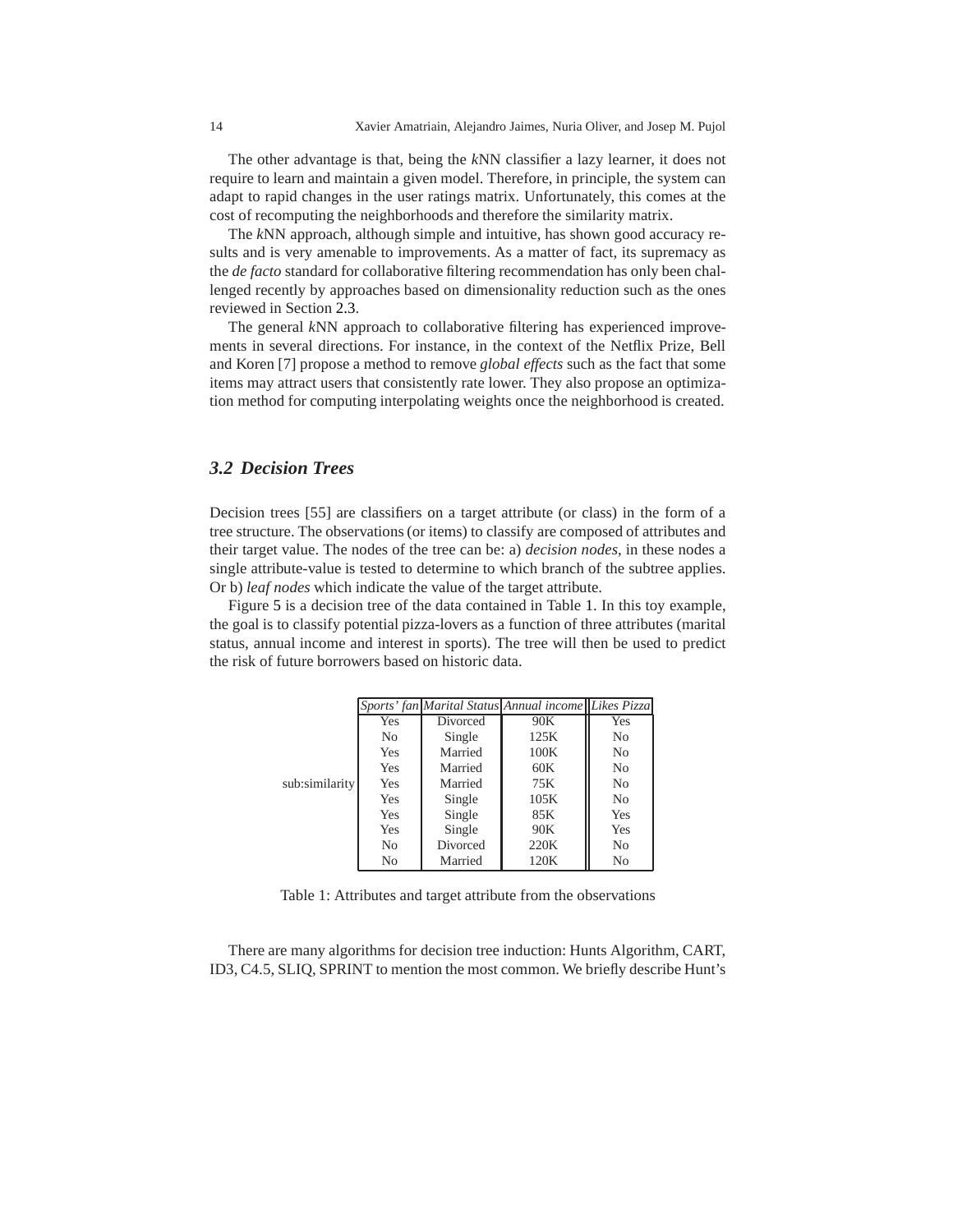

Fig. 5: Example of a Decision Tree for the data summarized in Table [1](#page-13-0)

<span id="page-14-0"></span>Algorithm – used in the toy example – for it is one of the earliest and easiest to understand. The recursive Hunt algorithm is described in Listing [2.](#page-15-0)

The algorithm relies on the *test condition* applied to a given attribute that discriminates the observations by their target values. Once the partition induced by the test condition has been found, the algorithm is recursively repeated until a partition is empty or all the observations have the same target value. In Fig. [5](#page-14-0) there are three test conditions, one for each attributed in the data. The first *test condition* was to ask for sport's supporters since there is no observation of a non sports's fan liking pizza. Applying the condition will create the split of the data in two new nodes: a) non sports' fans with three instances and b) sports' fans with seven instances. Why was sports chosen to do the split instead of another attribute? Because the partition yielded by sports maximized the information gain, defined as follows,

$$
\Delta_i = I(parent) - \sum_{j=1}^{k_i} \frac{N(v_j)I(v_j)}{N}
$$
\n(9)

where  $k_i$  are values of the attribute *i*, *N* is the number of observations,  $v_j$  is the *j*-th partition of the observations according to the values of attribute *i*. Finally, *I* is a function that measures node *impurity*. There are different measures of impu-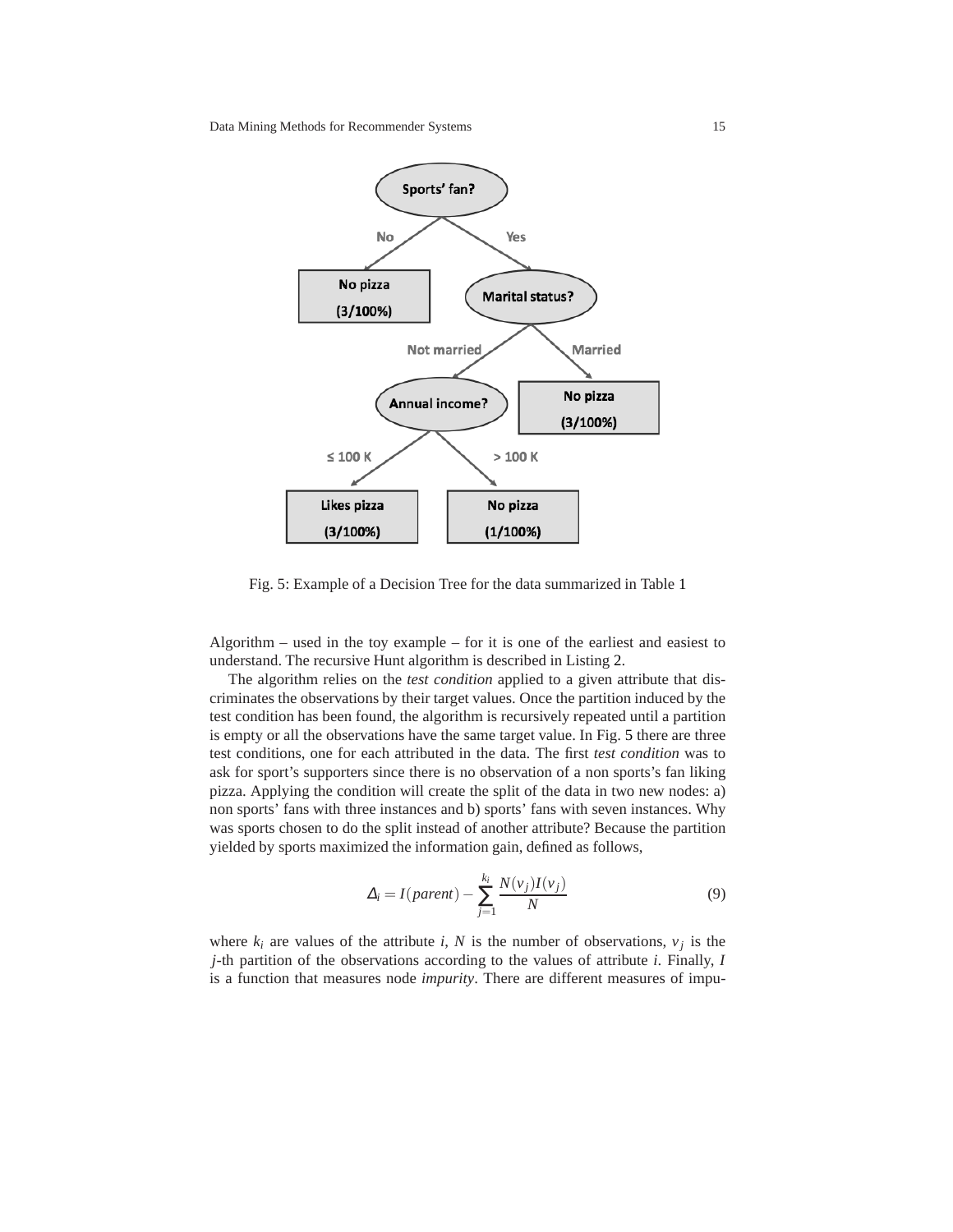<span id="page-15-0"></span>**Algorithm 2** Hunt algorithm

1:  $D_t = \{(X_{i1},...,X_{ip},Y_i), \forall i \in N\}$ 2: (the *N* observations to classify in  $D_t$ ,  $Y_i$  is the target attribute of the *i*-th instance or observation) 3: *c* (the current node) 4: 5: **procedure**  $\text{Hunt}(D_t, c)$ 6: 7: **if** same value for all  $Y_i$  in  $D_t$  **then** 8: mark *c* as leaf node with value *Y<sup>i</sup>* 9: **else** 10: use *test condition* to split  $D_t$  in  $Q$  different sets of observations  $D_{t1} \cdot D_{tq}$ 11: according the values of an attribute *j*  $X_{ij}$ <br>12: **for**  $i \in \Omega$  **do** for  $i \in O$  do 13: Hunt $(D_t i, i)$ 14: **end for** 15: **end if** 16: 17: **end procedure**

rity: Gini Index, Entropy and misclassification error are the most common in the literature. We used misclassification to build up the example depicted in Fig. [5.](#page-14-0) We computed the information  $\Delta$  for each attribute and selected sports since it maximized the information gain. Then, the original observations are split into two new nodes and the process is repeated.

Note that the *test condition* selection process uses a greedy hill-climbing strategy. Decision trees can, therefore, get stuck in a local optimal classification. The *test condition* is also sensitive to the attribute type (i.e. nominal, ordinal, continuous...) and whether we decide to do a 2-way split or a multi-way split. However, these two issues are not uncorrelated. For instance, if we base our partition on nominal attributes we will favor a multi-way split using as many partitions as distinct values. We have different ways to handle splitting conditions based on continuous attributes. We can discretize any continuous attribute to form an ordinal attribute following either a static or dynamic approach. In the static, we discretize the attribute once at the beginning. In the dynamic, ranges can be found by equal interval bucketing, equal frequency bucketing, or clustering.

We already mentioned that the decision tree stops once all observations belong to the same class (or the same range in the case of continuous attributes). This implies that the impurity of the leaf nodes is zero. For practical reasons, however, most decision trees implementations use pruning by which a node is no further split if its impurity measure or the number of observations in the node are below a certain threshold. This early termination criteria are used to improve the efficiency of the algorithm. Early termination avoids too fine-grained splits that might be irrelevant in the prediction stage or could be over-fitting to the training data.

The main advantages of building a classifier using a decision tree is that it is inexpensive to construct and it is extremely fast at classifying unknown instances.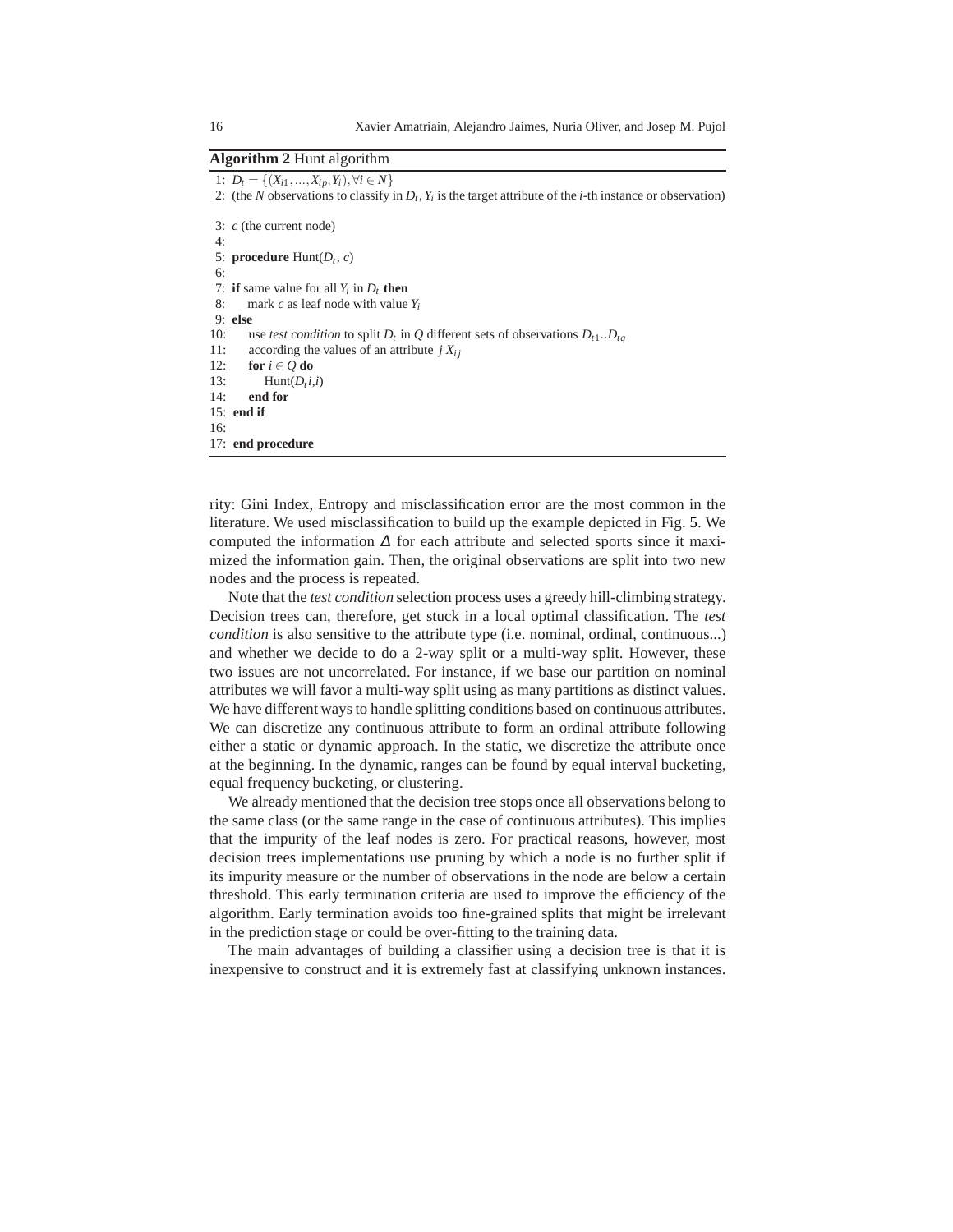Another appreciated aspect of decision tree is that they can be used to produce a set of rules that are easy to interpret (see section [3.3\)](#page-16-0) while maintaining an accuracy comparable to other basic classification techniques.

#### <span id="page-16-1"></span>**3.2.1 Decision Trees in Recommender Systems**

Decision trees may be used in a model-based approach for a recommender system. One possibility is to use content features to build a decision tree that models all the variables involved in the user preferences. Bouza *et al.* [9] use this idea to construct a Decision Tree using semantic information available for the items. The tree is built after the user has rated only two items. The features for each of the items are used to build a model that explains the user ratings. They use the information gain of every feature as the splitting criteria. It should be noted that although this approach is interesting from a theoretical perspective, the precision they report on their system is worse than that of recommending the average rating.

As it could be expected, it is very difficult and unpractical to build a decision tree that tries to explain all the variables involved in the decision making process. Decision trees, however, may also be used in order to model a particular part of the system. Cho *et al.* [14], for instance, present a Recommender System for online purchases that combines the use of Association Rules (see Section [5\)](#page-36-0) and Decision Trees. The Decision Tree is used as a filter to select which users should be targeted with recommendations. In order to build the model they create a candidate user set by selecting those users that have chosen products from a given category during a given time frame. In their case, the dependent variable for building the decision tree is chosen as whether the customer is likely to buy new products in that same category.

# <span id="page-16-0"></span>*3.3 Ruled-based Classifiers*

Rule-based classifiers classify data by using a collection of "**if** ... **then** ..." rules. The rule *antecedent* or condition is an expression made of attribute conjunctions. The rule *consequent* is a positive or negative classification.

We say that a rule  $r$  covers a given instance  $x$  if the attributes of the instance satisfy the rule condition. We define the *coverage* of a rule as the fraction of records that satisfy its antecedent. On the other hand, we define its *accuracy* as the fraction of records that satisfy both the antecedent and the consequent. We say that a classifier contains *mutually exclusive rules* if the rules are independent of each other – *i.e.* every record is covered by at most one rule. Finally we say that the classifier has *exhaustive rules* if they account for every possible combination of attribute values –i.e. each record is covered by at least one rule.

In order to build a rule-based classifier we can follow a direct method to extract rules directly from data. Examples of such methods are RIPPER, or CN2. On the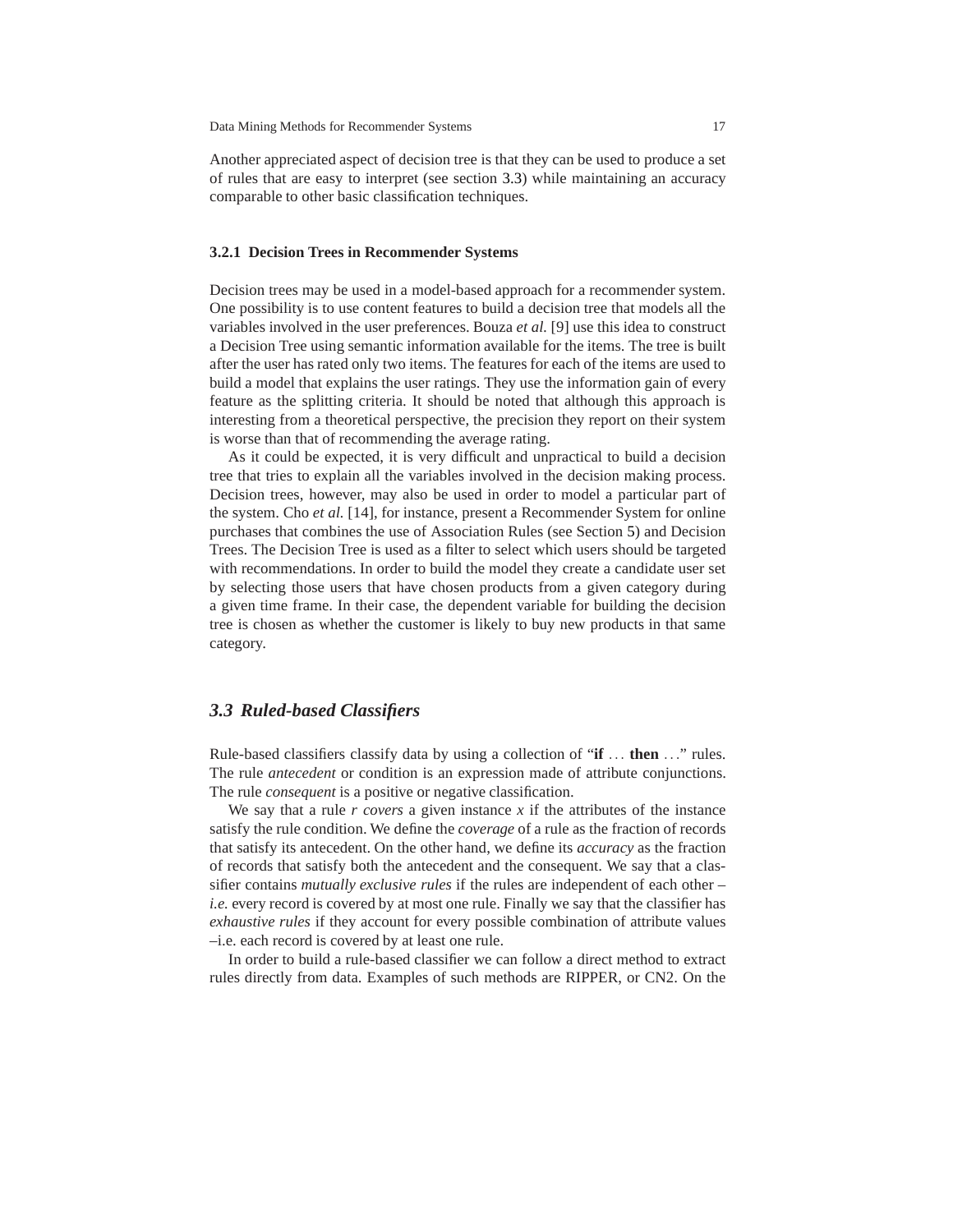other hand, it is common to follow an indirect method and extract rules from other classification models such as decision trees or neural networks.

For instance the rules derived from applying a decision tree [5](#page-14-0) to the data of Table [1](#page-13-0) would be:

- 1. *IF NOT* Sports' fan *T HEN NOT* Pizza (coverage 30%, accuracy 100%)
- 2. *IF* Sports' fan *AND* Married *T HEN NOT* Pizza (coverage 30%, accuracy 100%)
- 3. *IF* Sports' fan *AND NOT* Married *T HEN* Pizza (coverage 40%, accuracy 75%)

Note that we excluded the annual income attribute for the sake of illustrating the coverage and accuracy. The advantages of rule-based classifiers are that they are extremely expressive since they are symbolic and operate with the attributes of the data without any transformation. Rule-based classifiers, and by extension decision trees, are easy to interpret, easy to generate and they can classify new instances efficiently.

#### **3.3.1 Rule-based Classifiers in Recommender Systems**

In a similar way to Decision Tress, it is very difficult to build a complete recommender model based on rules. As a matter of fact, this method is not very popular in the context of recommender systems because deriving a rule-based system means that we either have some explicit prior knowledge of the decision making process or that we derive the rules from another model such a decision tree. However a rulebased dystem can be used to improve the performance of a recommender system by injecting partial domain knowledge or business rules.

Anderson *et al.* [3], for instance, implemented a collaborative filtering music recommender system that improves its performance by applying a rule-based system to the results of the collaborative filtering process. If a user rates an album by a given artist high, for instance, predicted ratings for all other albums by this artist will be increased.

Gutta *et al.* [26] implemented a rule-based recommender system for TV content. In order to do, so they first derived a C4.5 Decision Tree that is then decomposed into rules for classifying the programs.

Basu *et al.* [5] followed an inductive approach using the *Ripper* [16] system to learn rules from data. They report slightly better results when using hybrid content and collaborative data to learn rules than when following a pure collaborative filtering approach.

### <span id="page-17-0"></span>*3.4 Bayesian Classifiers*

A Bayes classifier [30] is a probabilistic framework for solving classification problems. It is based on the definition of conditional probability and the Bayes theorem. The Bayesian school of statistics uses probability to represent uncertainty about the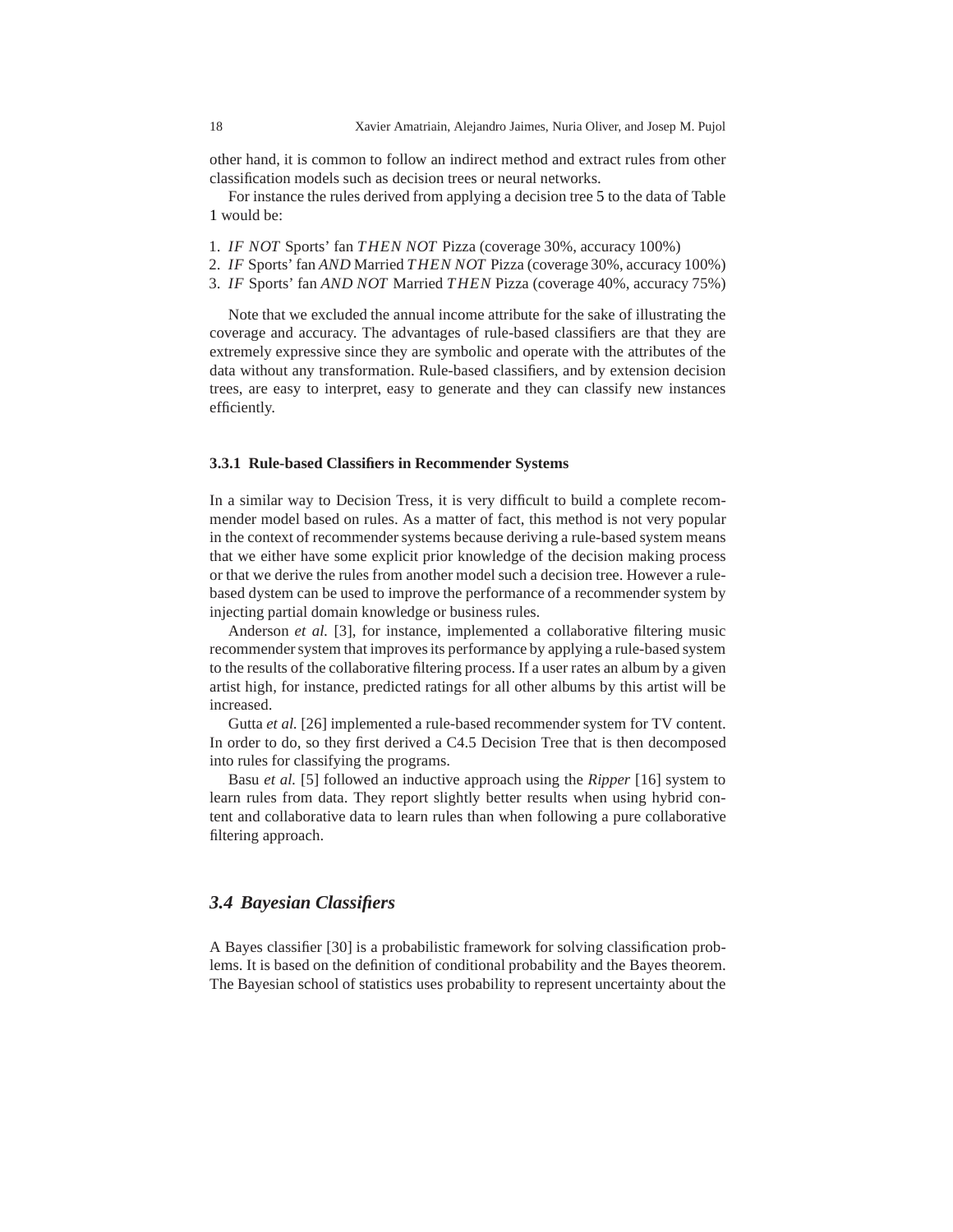relationships learned from the data. In addition, the concept of *priors* is very important as they represent our expectations or prior knowledge about what the true relationship might be. In particular, the probability of a model given the data (*posterior*) is proportional to the product of the *likelihood* times the *prior probability* (or prior). The likelihood component includes the effect of the data while the prior specifies the belief in the model before the data was observed.

Bayesian classifiers make use of Bayes' theorem, that relates all the previous concpts, and is given by:

$$
P(M|D) = \frac{P(D|M)P(M)}{P(D)}\tag{10}
$$

<span id="page-18-0"></span>where *M* is a model (or hypothesis) and *D* is the data.  $P(M)$  is the prior probability of *M*, *i.e.* the probability that *M* is correct before the data *D* is observed; *P*(*D*|*M*) is the *conditional* probability of seeing data *D* given that model *M* is true. This is called the *likelihood* of the data;  $P(D)$  is the *marginal* probability of the data and  $P(M|D)$  is the *posterior* probability, *i.e.* the probability that model *M* is true, given the data.

If we assume an exhaustive set of mutually exclusive models *M<sup>i</sup>* , we obtain:

$$
P(D) = \sum_{i} P(D, M_i) = \sum_{i} P(D|M_i)P(M_i)
$$
 (11)

Note that  $P(D)$  in Equation [10](#page-18-0) is a normalizing constant that only depends on the data and in most cases does not need to be computed explicitly. As a result, Bayes' theorem is typically simplified to  $P(M|D) \propto P(D|M)P(M)$ .

Bayesian classifiers consider each attribute and class label as (continuous or discrete) random variables. Given a record with *N* attributes  $(A_1, A_2, ..., A_N)$ , the goal is to predict class  $C_k$  by finding the value of  $C_k$  that maximizes the posterior probability of the class given the data  $P(C_k | A_1, A_2, ..., A_N)$ . Applying Bayes' theorem,

$$
P(C_k|A_1, A_2, ..., A_N) \approx P(A_1, A_2, ..., A_N|C_k)P(C_k)
$$
\n(12)

A particular but very common Bayesian classifier is the *Naive Bayes Classifier*. In order to estimate the conditional probability,  $P(A_1, A_2, ..., A_N|C_k)$ , a Naive Bayes Classifier assumes the probabilistic *independence* of the attributes – *i.e.* the presence or absence of a particular attribute is unrelated to the presence or absence of any other. This assumption leads to

$$
P(A_1, A_2, ..., A_N | C_k) = P(A_1 | C_k) P(A_2 | C_k) ... P(A_N | C_k)
$$
\n(13)

If conditional probabilities are zero, then the entire expression becomes zero so the Naive Bayes Classifier will not be able to classify the instance. In this case, we can use the *m-estimate* approach for estimating conditional probabilities:

$$
P(A_i|C_k) = \frac{n_c + mp}{n + m}
$$
\n(14)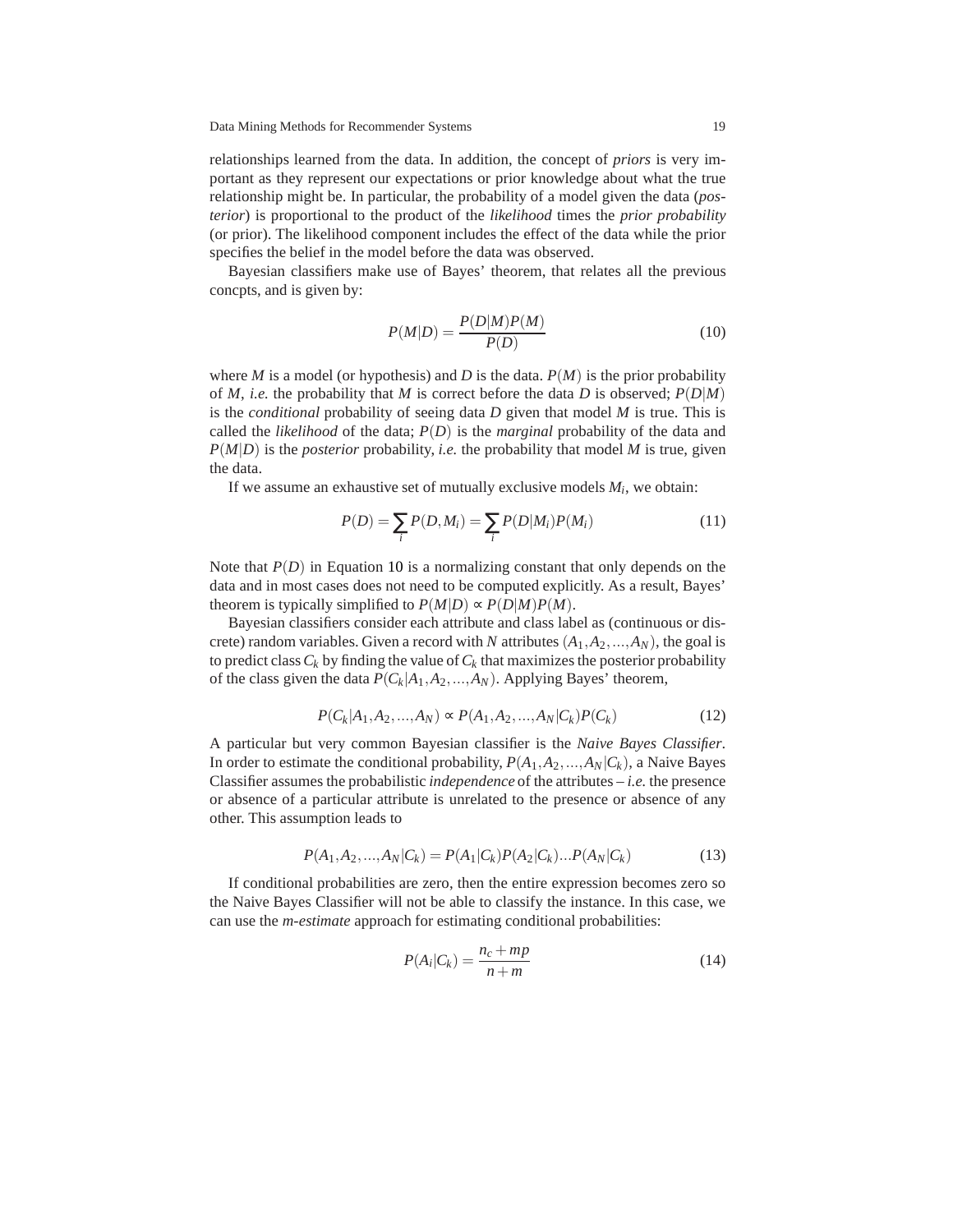

Fig. 6: Example of a Bayesian Belief Network

<span id="page-19-0"></span>where *n* is the number of training instances in class  $C$ ,  $n_c$  is the number of training instances belonging to class  $C$  with attribute  $A_i$ ,  $p$  is the prior estimation of the probability (usually set to one over the number of values of the attribute we are considering), and *m* is a parameter known as the *equivalent sample size*.

Another issue with Bayesian classifiers is that the computation of each  $P(A_i|C_k)$ depends on the nature of the attribute that we are dealing with. In the case of discrete attributes,  $P(A_i|C_k) = \frac{|A_i^k|}{Nc}$ , where  $|A_i^k|$  is number of instances that have attribute  $A_i$ and belong to class *C<sup>k</sup>* . Continuous attributes are typically discretized.

The main benefits of Naive Bayes classifiers are that they are robust to isolated noise points and irrelevant attributes, and they handle missing values by ignoring the instance during probability estimate calculations.

However, the independence assumption may not hold for some attributes as they might be correlated. In this case, the usual approach is to use the so-called *Bayesian Belief Networks (BBN)* (or Bayesian Networks, for short). BBN's use an acyclic graph to encode the dependence between attributes and a probability table that associates each node to its immediate parents (see Fig. [6\)](#page-19-0). If a node *A* does not have any parent, the table contains only prior probability  $P(A)$ ; if the node has only one parent *B*, the table contains the conditional probability  $P(A|B)$ ; and if the node has multiple parents, the table contains the conditional probability  $P(A|B_1, B_2, ..., B_3)$ . BBN's provide a way to capture prior knowledge in a domain using a graphical model. And, although constructing the model is non-trivial, once the structure of the network is determined it is quite easy to add a new variable. In a similar way to Naive Bayes classifiers, BBN's handle incomplete data well and they are quite robust to model overfitting.

#### **3.4.1 Bayesian Classifiers in Recommender Systems**

Bayesian classifiers are particularly popular for model-based recommender systems. They are often used to derive a model for content-based recommender systems. However, they have also been used in a collaborative filtering setting.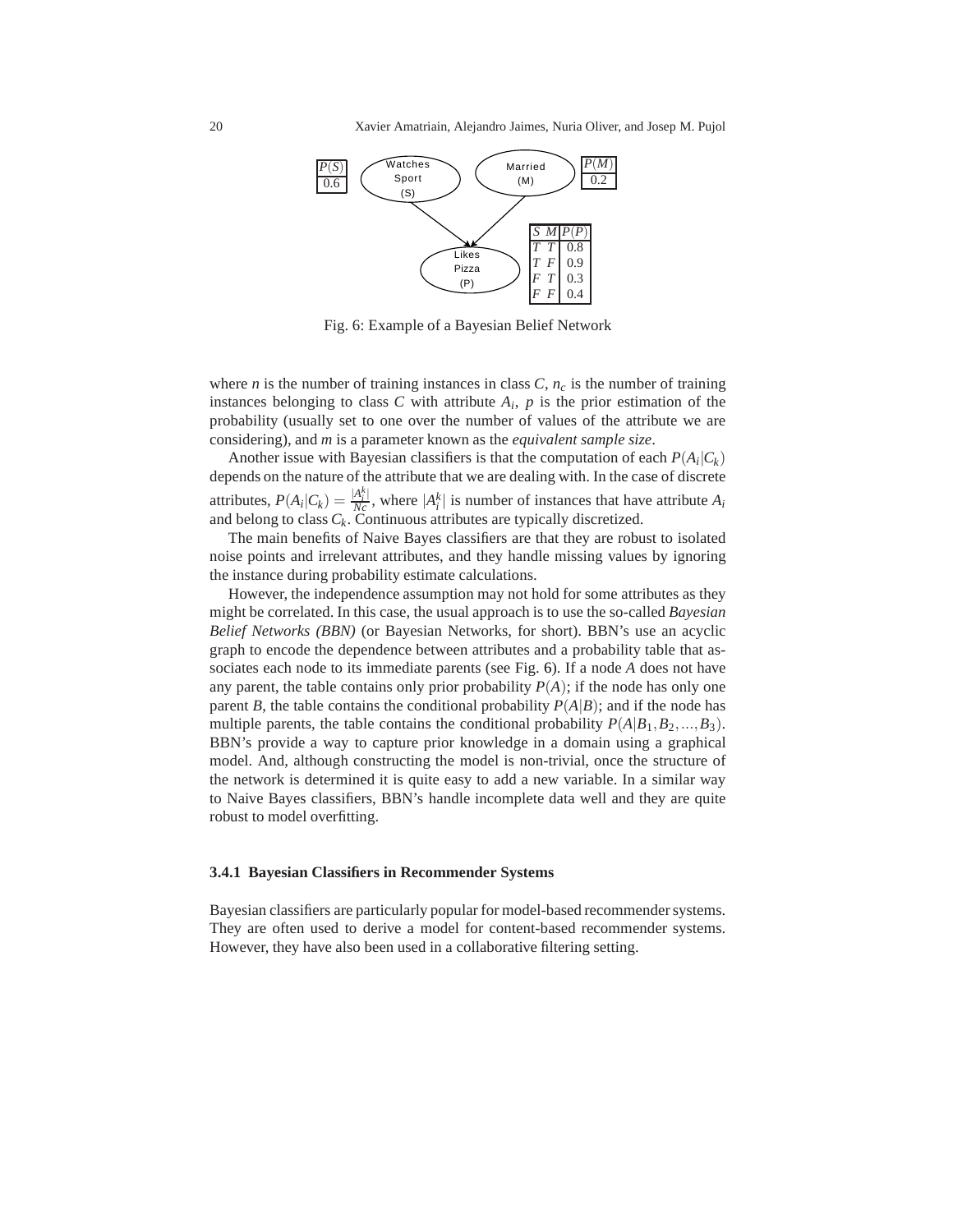Ghani and Fano [32], for instance, use a Naive Bayes classifier to implement a content-based recommender system. The use of this model allows for recommending products from unrelated categories in the context of a department store.

Miyahara and Pazzani [48] implement a recommender system based on a Naive Bayes classifier. In order to do so, they define two classes: *like* and *don't like*. In this context they propose two ways of using the Naive Bayesian Classifier: The *Transformed Data Model* assumes that all features are completely independent, and feature selection is implemented as a preprocessing step. On the other hand, the *Sparse Data Model* assumes that only known features are informative for classification. Furthermore, it only makes use of data which both users rated in common when estimating probabilities. Experiments show both models to perform better than a correlation-based collaborative filtering.

Pronk *et al.* [52] use a Bayesian Naive Classifier as the base for incorporating user control and improving performance, especially in cold-start situations. In order to do so they propose to maintain two profiles for each user: one learned from the rating history, and the other explicitly created by the user. The blending of both classifiers can be controlled in such a way that the user-defined profile is favored at early stages, when there is not too much rating history, and the learned classifier takes over at later stages.

In the previous section we mentioned that Gutta *et al.* [26] implemented a rulebased approach in a TV content recommender system. Another of the approaches they tested was a Bayesian classifier. They define a two-class classifier, where the classes are *watched*/*not watched*. The user profile is then a collection of attributes together with the number of times they occur in positive and negative examples. This is used to compute prior probabilities that a show belongs to a particular class and the conditional probability that a given feature will be present if a show is either positive or negative. It must be noted that features are, in this case, related to both content –*i.e.* genre – and contexts –*i.e.* time of the day. The posteriori probabilities for a new show are then computed from these.

Breese *et al.* [12] implement a Bayesian Network where each node corresponds to each item. The states correspond to each possible vote value. In the network, each item will have a set of parent items that are its best predictors. The conditional probability tables are represented by decision trees. The authors report better results for this model than for several nearest-neighbors implementations over several datasets.

Hierarchical Bayesian Networks have also been used in several settings as a way to add domain-knowledge for information filtering [71]. One of the issues with hierarchical Bayesian networks, however, is that it is very expensive to learn and update the model when there are many users in it. Zhang and Koren [72] propose a variation over the standard Expectation-Maximization (EM) model in order to speed up this process in the scenario of a content-based recommender system.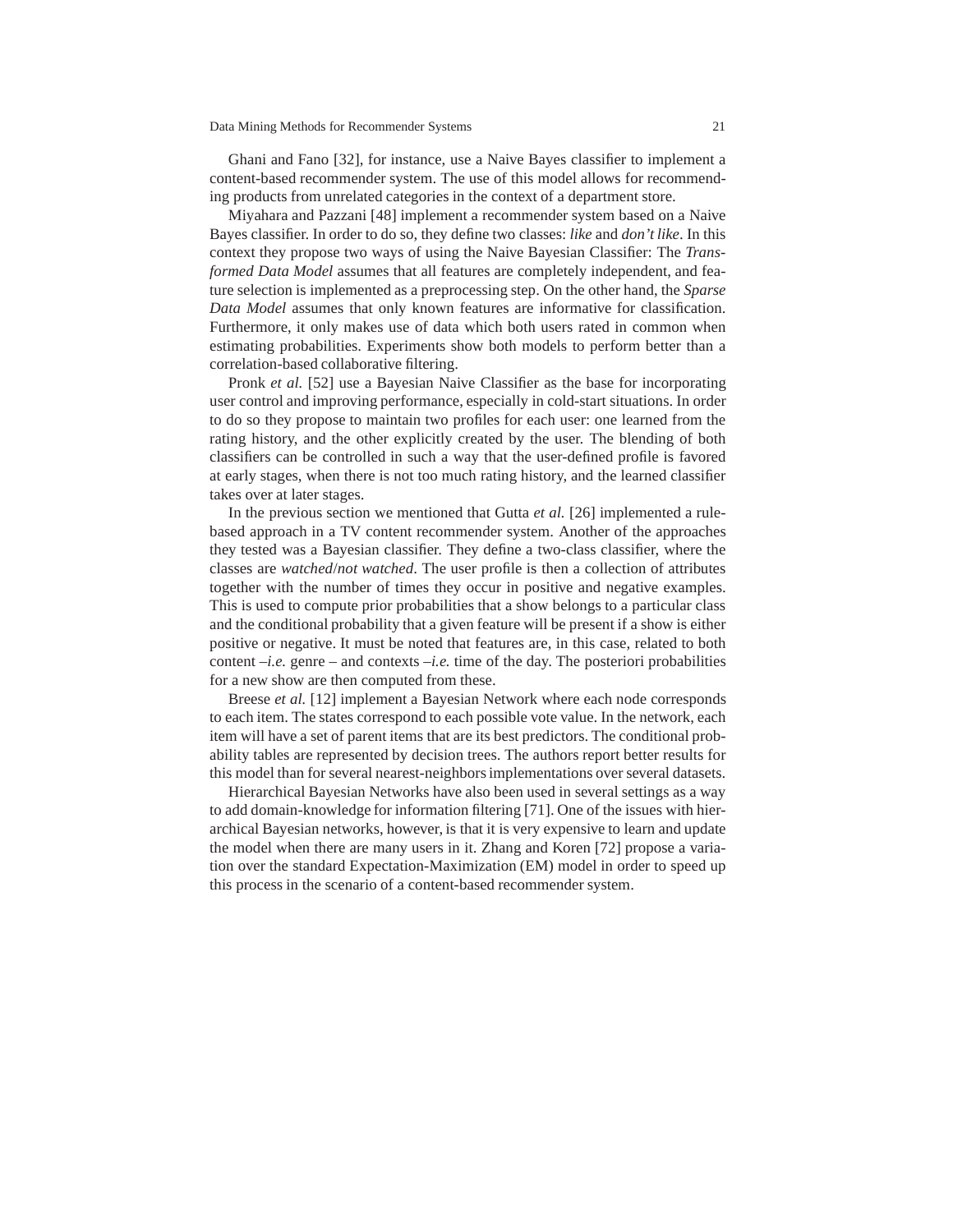### *3.5 Artificial Neural Networks*

The Artificial Neural Network (ANN) model [74] is an assembly of inter-connected nodes and weighted links that is inspired in the architecture of the biological brain. Nodes in an ANN are called *neurons* as an analogy with biological neurons. These simple functional units are composed into networks that have the ability to learn a classification problem after they are trained with sufficient data.

The simplest case of an ANN is the *perceptron* model, illustrated in figure [7.](#page-21-0)



<span id="page-21-0"></span>Fig. 7: Perceptron model

If we particularize the *activation function* φ to be the simple Threshold Function , the output is obtained by summing up each of its input value according to the weights of its links and comparing its output against some threshold  $\theta_k$ . The output function can be expressed using Eq. [15.](#page-21-1) The perceptron model is a linear classifier that has a simple and efficient learning algorithm summarized in Listing [3.](#page-22-0)

$$
y_k = \begin{cases} 1, & \text{if } \sum x_i w_{ki} \ge \theta_k \\ 0, & \text{if } \sum x_i w_{ki} < \theta_k \end{cases} \tag{15}
$$

<span id="page-21-1"></span>Besides the simple Threshold Function used in the Perceptron model, there are several other common choices for the activation function such as sigmoid, tanh, or step functions.

Using neurons as atomic functional units, there are many possible architectures to put them together in a network. But, by far, the most common approach is to use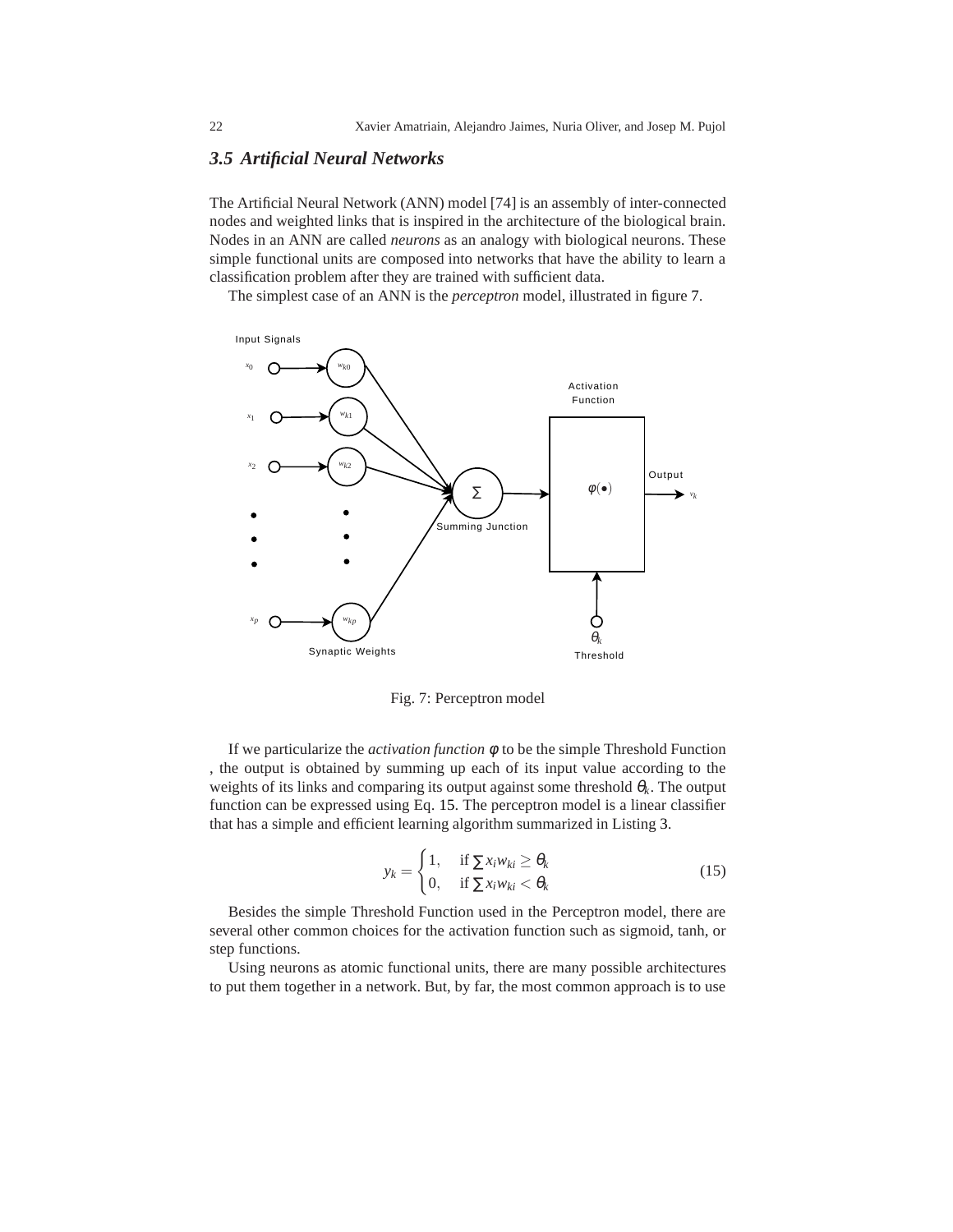<span id="page-22-0"></span>**Algorithm 3** Perceptron Learning algorithm 1: Let  $D = (x_i, y_i) | i = 1, 2, \dots, N$  be the set of training examples

2: Initialize the weight vector with random values,  $w^0$ 3: **repeat** 4: **for** each training example  $(x_i, y_i) \in D$  do **do** 5: Compute the predicted output  $\hat{y}_i^k$ 6: **for** each weight  $w_j$  **do** 7: Update the weight  $w_j^{k+1} = w_j^k + \lambda (y_i - \hat{y}_i^k) x_{ij}$ 8: **end for** 9: **end for** 10: **until** stopping condition is met

the *feed-forward ANN* (see figure [8\)](#page-22-1). In this case, signals are strictly progated in one way: from input to output.

An ANN can have any number of layers. The simple feedforward network in figure [8](#page-22-1) has three layers. On the other hand, the perceptron in figure [7](#page-21-0) is a single-layer feed-forward ANN. Layers in an ANN are classified into three types: input, hidden, and output. Units in the input layer respond to data that is fed into the network. Hidden units receive the weighted output from the input units. And the output units respond to the weighted output from the hidden units and generate the final output of the network.





Fig. 8: Example of a simple feed-forward ANN with one hidden layer

<span id="page-22-1"></span>The learning algorithm in listing [3](#page-22-0) is only valid for the simple Perceptron model. There exist *supervised*, *unsupervised*, and *reinforcement* learning algorithms for the general case of multilayer networks. The generic algorithm for learning ANN in a supervised way, for instance, is summarized in figure [9.](#page-23-0) The most common concrete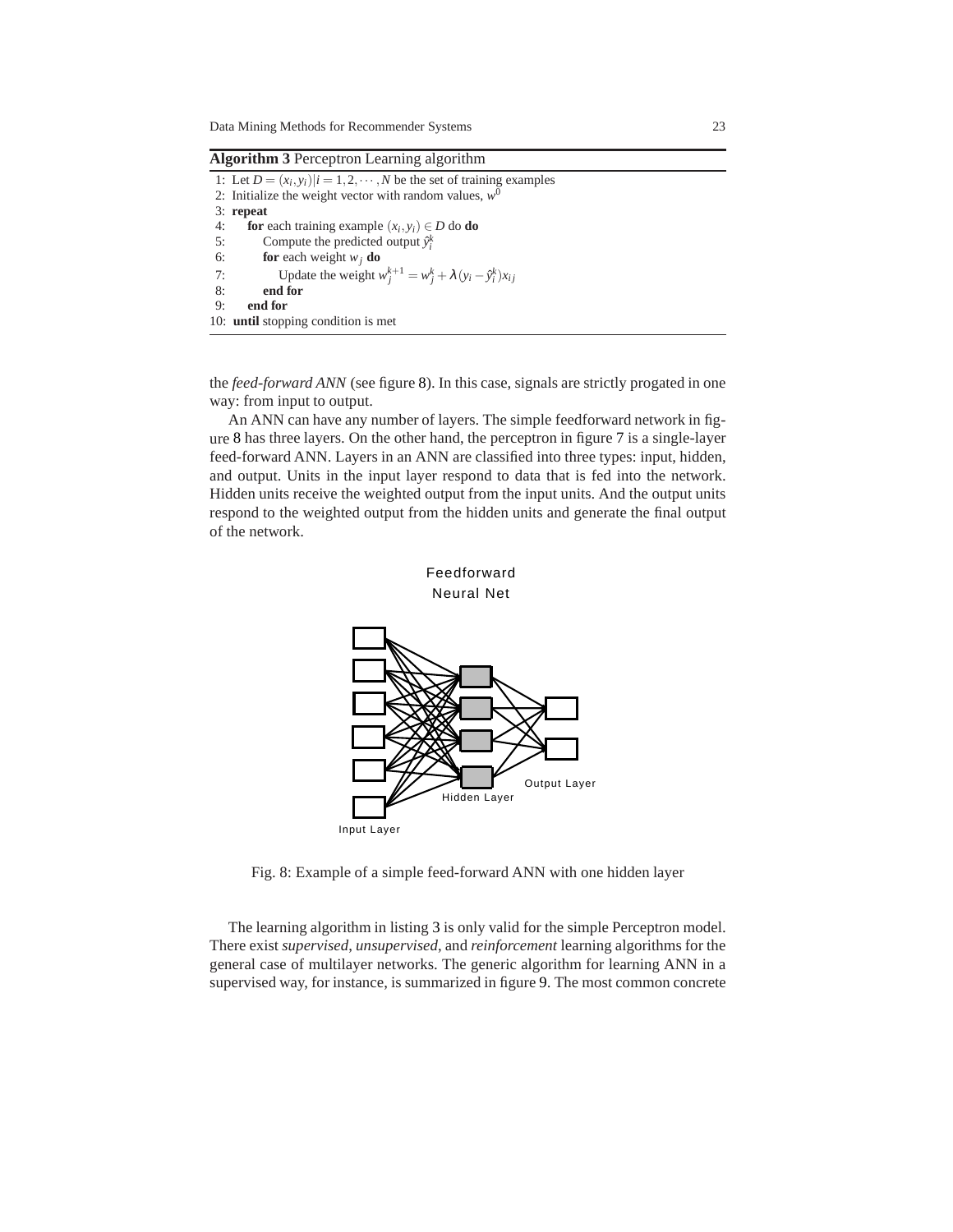algorithm for learning ANN's is the so-called *back-propagation* algorithm, based on the computation of the error derivative of the weights. However, it is beyond the scope of this chapter to go into the details of this algorithm.



Fig. 9: Supervised learning process for learning an ANN

<span id="page-23-0"></span>The main advantages of ANN are that – depending on the activation function – they can perform non-linear classification tasks, and that, due to their parallel nature, they can be efficient and even operate if part of the network fails. The main disadvantage is that it is hard to come up with the ideal network topology for a given problem and once the topology is decided this will act as a lower bound for the classification error. ANN's belong to the class of *sub-symbolic* classifiers, which means that they provide no semantics for inferring knowledge – *i.e.* they promote a kind of *black-box* approach.

#### **3.5.1 Artificial Neural Networks in Recommender Systems**

ANN's can be used in a similar way as Bayesian Networks to construct model-based recommender systems. However, there is no conclusive study to whether ANN introduce any performance gain. As a matter of fact, Pazzani and Billsus [51] did a comprehensive experimental study on the use of several machine learning algorithms for web site recommendation. Their main goal was to compare the simple naive Bayesian Classifier with computationally more expensive alternatives such as Decision Trees and Neural Networks. Their experimental results show that Decision Trees perform significantly worse. On the other hand ANN and the Bayesian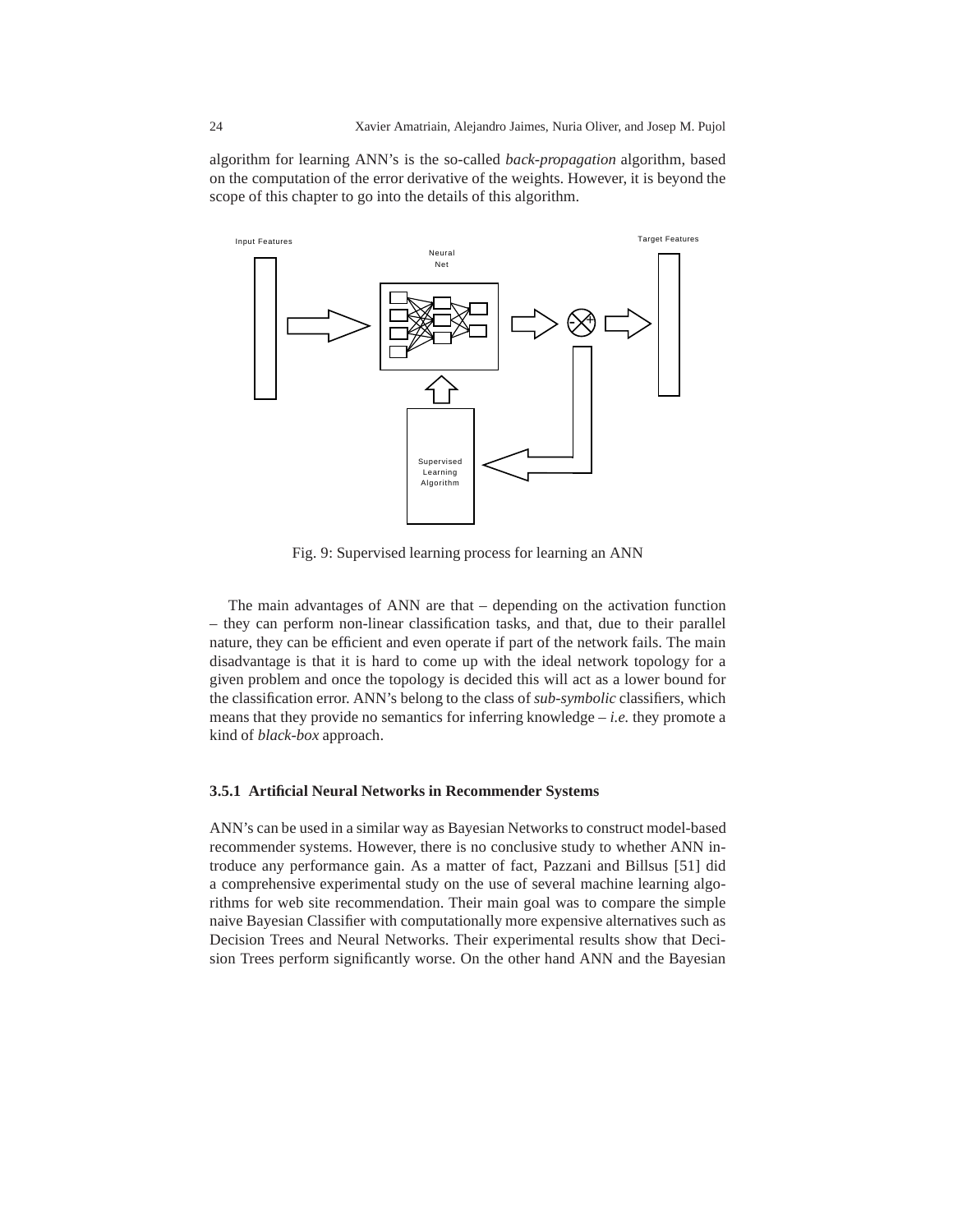classifier perform similarly. They conclude that there does not seem to be a need for nonlinear classifiers such as the ANN.

ANN can be used to combine (or hybridize) the input from several recommendation modules or data sources. Hsu *et al.* [27], for instance, build a TV recommender by importing data from four different sources: user profiles and stereotypes; viewing communities; program metadata; and viewing context. They use the backpropagation algorithm to train a three-layered neural network.

Berka *et al.* [28] used ANN to build an URL recommender system for web navigation. They implemented a content-independent system based exclusively on *trails* – *i.e.* associating pairs of domain names with the number of people who traversed them. In order to do so they used feed-forward Multilayer Perceptrons trained with the Backpropagation algorithm.

Christakou and Stafylopatis [15] build a hybrid content-based collaborative filtering recommender system. The content-based recommender is implemented using three neural networks per user, each of them corresponding to one of the following features: "kinds", "stars", and "synopsis". They trained the ANN using the Resilient Backpropagation method.

# <span id="page-24-1"></span>*3.6 Support Vector Machines*

The goal of a Support Vector Machine (SVM) classifier [20] is to find a linear hyperplane (decision boundary) that separates the data in such a way that the margin is maximized. For instance, if we look at a two class separation problem in two dimensions like the one illustrated in figure [10,](#page-24-0) we can easily observe that there are many possible boundary lines to separate the two classes. Each boundary has an associated margin. The rationale behind SVM's is that if we choose the one that maximizes the margin we are less likely to missclassify unknown items in the future.



<span id="page-24-0"></span>Fig. 10: Different boundary decisions are possible to separate two classes in two dimensions. Each boundary has an associated margin.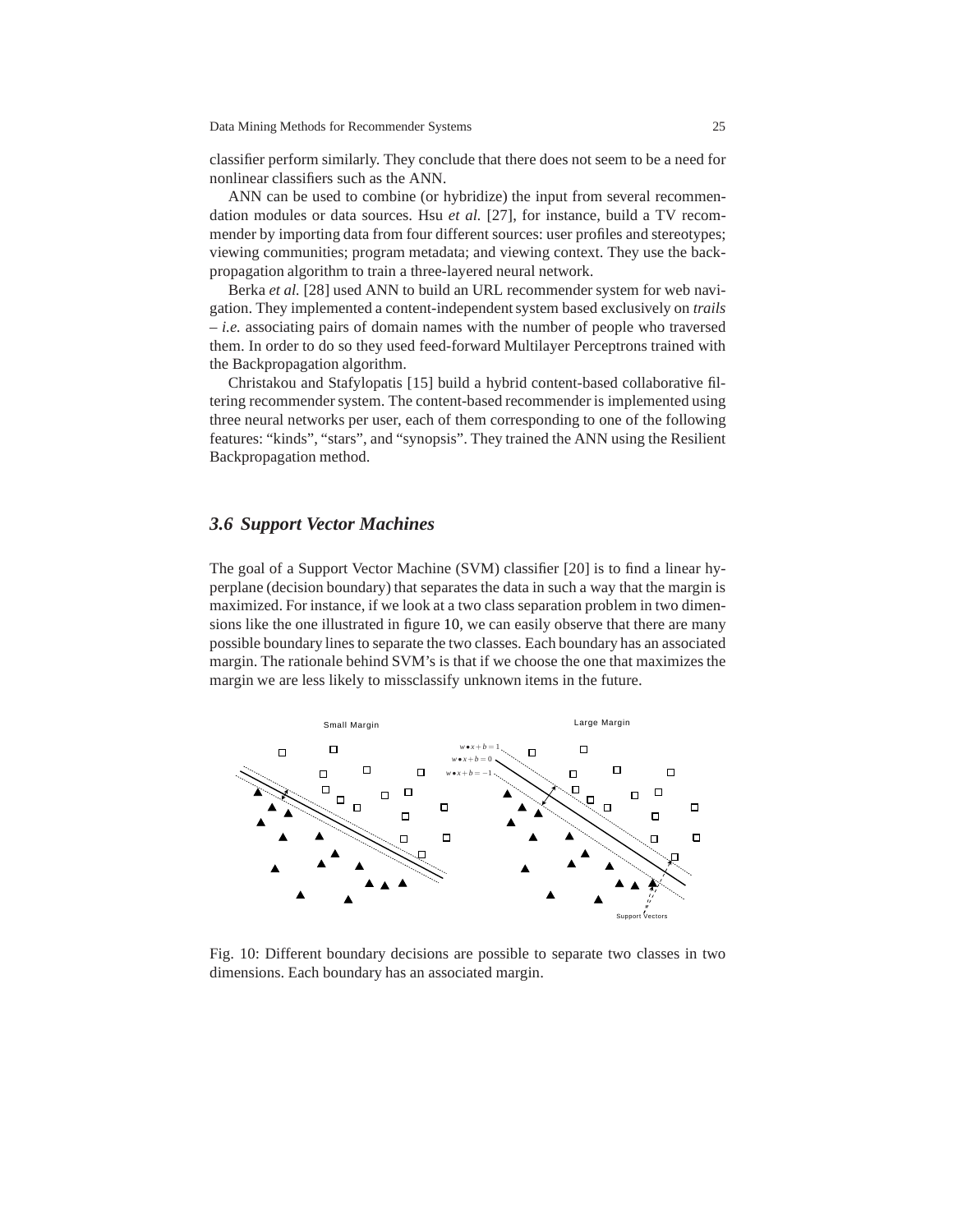A linear separation between two classes is accomplished through the following function:

$$
w \bullet x + b = 0 \tag{16}
$$

<span id="page-25-0"></span>We define a function that can classify items of being of class  $+1$  or  $-1$  as long as they are separated by some minimum distance from the class separation function previously defined. The function is given by Eq. [17](#page-25-0)

<span id="page-25-1"></span>
$$
f(x) = \begin{cases} 1, & \text{if } w \bullet x + b \ge 1 \\ -1, & \text{if } w \bullet x + b \le -1 \end{cases} \tag{17}
$$

$$
Margin = \frac{2}{\|w\|^2} \tag{18}
$$

Following the main rationale for SVM's, we would like to maximize the margin between the two classes, given by equation [18.](#page-25-1) This is in fact equivalent to minimizing the inverse value  $L(w) = \frac{||w||^2}{2}$  $\frac{\nu_{\parallel}}{2}$  but subjected to the constraints given by  $f(x)$ . This is a constrained optimization problem and there are numerical approaches to solve it (e.g., quadratic programming).

If the items are not linearly separable we can decide to turn the svm into a *soft margin* classifier by introducing a *slack variable*. In this case the formula to mini-mize is given by equation [19](#page-25-2) subject to the new definition of  $f(x)$  in equation [20.](#page-25-3) Note that the constant *C* in equation [19](#page-25-2) allows to define the cost of a constraint violation.

$$
L(w) = \frac{\|w\|^2}{2} + C \sum_{i=1}^{N} \varepsilon
$$
 (19)

<span id="page-25-2"></span>
$$
f(x) = \begin{cases} 1, & \text{if } w \bullet x + b \ge 1 - \varepsilon \\ -1, & \text{if } w \bullet x + b \le -1 + \varepsilon \end{cases}
$$
 (20)

<span id="page-25-3"></span>On the other hand, if the decision boundary is not linear we need to transform data into a higher dimensional space (see figure [11\)](#page-26-0). This is accomplished thanks to a mathematical transformation known as the *kernel trick*. The basic idea is to replace the dot products in equation [17](#page-25-0) by a *kernel* function. There are many different possible choices for the kernel function such as Polynomial or Sigmoid. But by far the most common kernel function are the family of Radial Basis Function (RBF). The formulation for a Gaussian RBF, for instance, is given by Eq. [21.](#page-25-4)

<span id="page-25-4"></span>
$$
k(x, x') = exp(-\gamma ||x - x'||^2)
$$
 (21)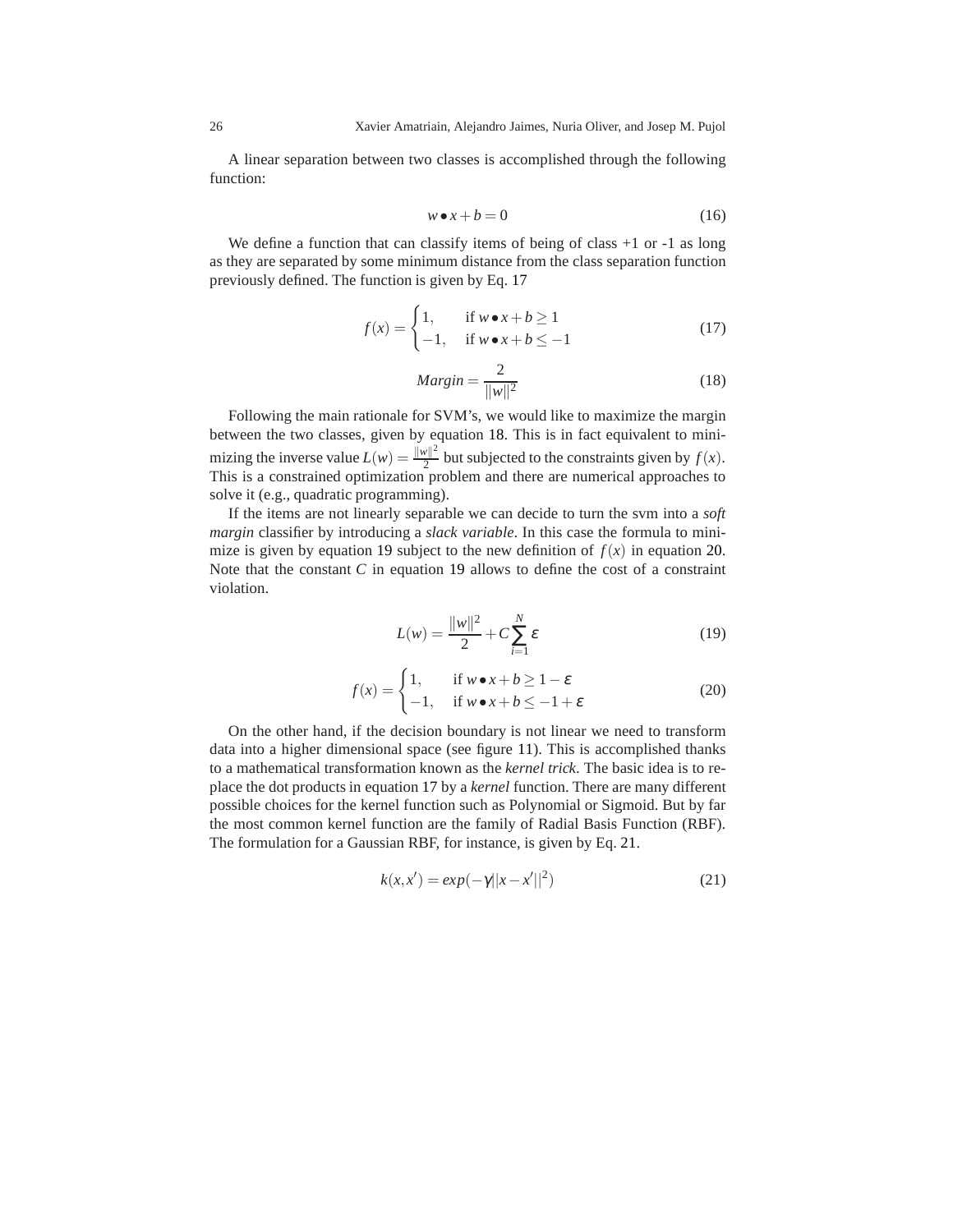

<span id="page-26-0"></span>Fig. 11: Mapping input data into a different feature space where problem will be linearly separable

#### **3.6.1 Support Vector Machines in Recommender Systems**

Support Vector Machines have recently gained popularity for their performance and efficiency in many settings. SVM's have also shown promising recent results in recommender systems.

Kang and Yoo [42], for instance, report on an experimental study that aims at selecting the best preprocessing technique for predicting missing values for an SVMbased recommender system. In particular, they use SVD and Support Vector Regression. The Support Vector Machine recommender system is built by first binarizing the 80 levels of available user preference data. They experiment with several settings and report best results for a threshold of  $32 - i.e.$  a value of  $32$  and less is classified as *prefer* and a higher value as *do not prefer*. The user id is used as the class label and the positive and negative values are expressed as preference values 1 and 2.

Xu and Araki [69] used SVM to build a TV program recommender system. They use information from the Electronic Program Guide (EPG) as features. But in order to reduce features they removed words with lowest frequencies. Furthermore, and in order to evaluate different approaches, they used both the Boolean and the *Term frequency - inverse document frequency* (TFIDF) weighting schemes for features. In the former, 0 and 1 are used to represent absence or presence of a term on the content. In the latter, this is turned into the TFIDF numerical value.

Xia *et al.* [68] present different approaches to using SVM's for recommender systems in a collaborative filtering setting. They explore the use of Smoothing Support Vector Machines (SSVM). They also introduce a SSVM-based heuristic (SSVMBH) to iteratively estimate missing elements in the user-item matrix. They compute predictions by creating a classifier for each user. Their experimental results report best results for the SSVMBH as compared to both SSVM's and traditional user-based and item-based collaborative filtering.

Oku *et al.* [24] propose the use of Context-Aware Vector Machines (C-SVM) for context-aware recommender systems. They compare the use of standard SVM, C-SVM and an extension that uses collaborative filtering as well as C-SVM. Their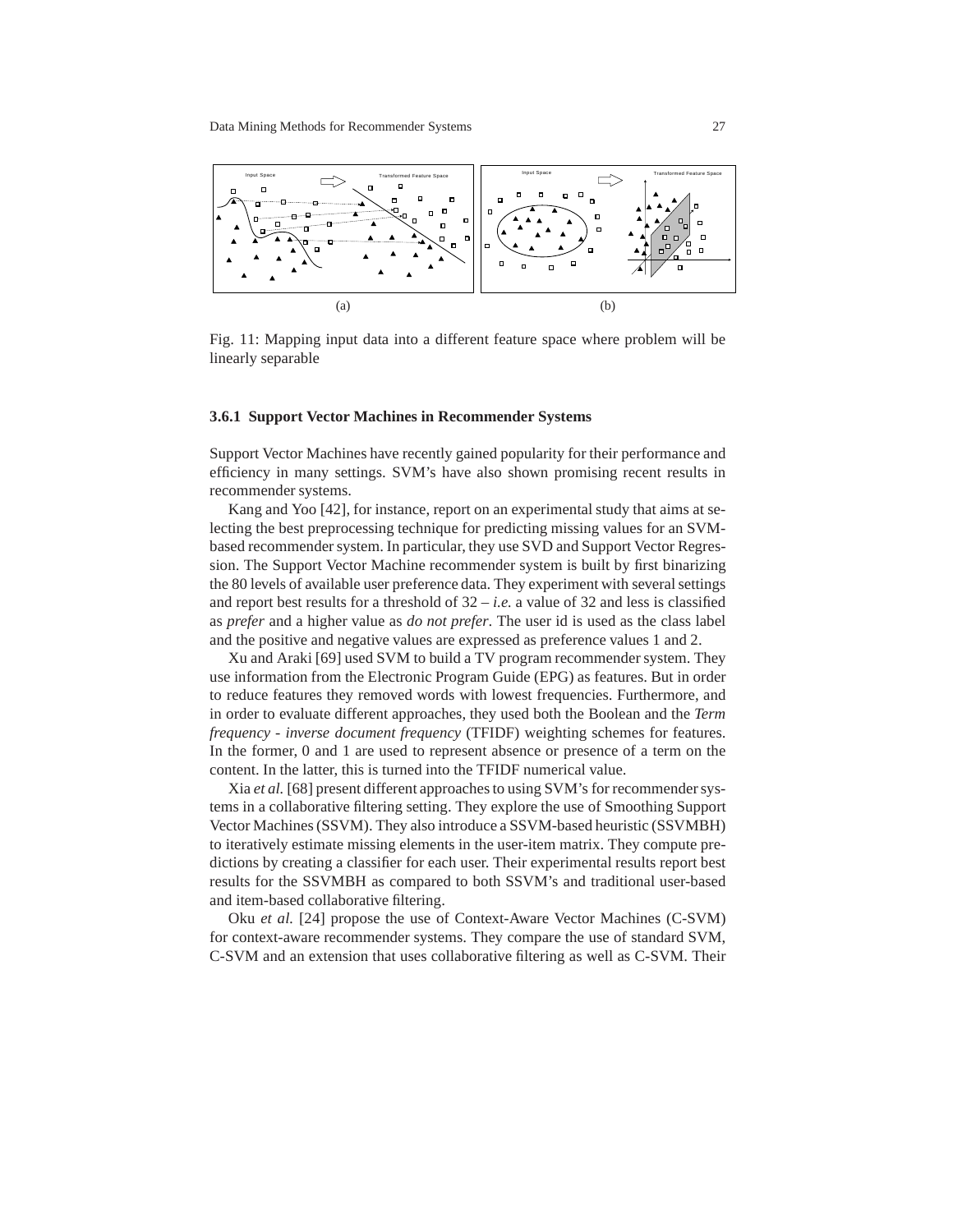results show the effectiveness of the context-aware methods for restaurant recommendations.

# *3.7 Ensembles of Classifiers*

The basic idea behind the use of *ensembles* of classifiers is to construct a set of classifiers from the training data and predict class label of previously unseen records by aggregating their predictions.

Ensembles of classifiers work whenever we can assume that the classifiers are independent. In this case we can ensure that the ensemble will produce results that are in the worst case as bad as the worst classifier in the ensemble. Therefore, combining classifiers of a similar classification error will only improve results.

In order to generate ensembles, several approaches are possible. The two most common techniques are *Bagging* and *Boosting*. In Bagging, we perform sampling with replacement, building the classifier on each bootstrap sample. Therefore each sample has probability  $(11/n)n$  of being selected. In Boosting we use an iterative procedure to adaptively change distribution of training data by focusing more on previously misclassified records. Initially, all records are assigned equal weights. But, unlike bagging, weights may change at the end of each boosting round: Records that are wrongly classified will have their weights increased while records that are classified correctly will have their weights decreased. An example of boosting is the AdaBoost algorithm.

#### **3.7.1 Ensembles of Classifiers in Recommender Systems**

The use of ensembles of classifiers is common practice in the recommender systems field. As a matter of fact, any *hybridation* technique [13] can be considered an ensemble as it combines in one way or another several classifiers.

Experimental results show that ensembles can produce better results than any classifier in isolation. Bell *et al.* [8], for instance, used a combination of 107 different methods in their progress prize winning solution to the Netflix challenge. They state that their findings show that it pays off more to find substantially different approaches rather than focusing on refining a particular technique. This is related to the property we highlighted before: if classifiers are uncorrelated, their combination can only improve results. In order to blend the results from the ensembles they use a linear regression approach. In order to derive weights for each classifier, they partition the test dataset into 15 different bins and derive unique coefficients for each of the bins.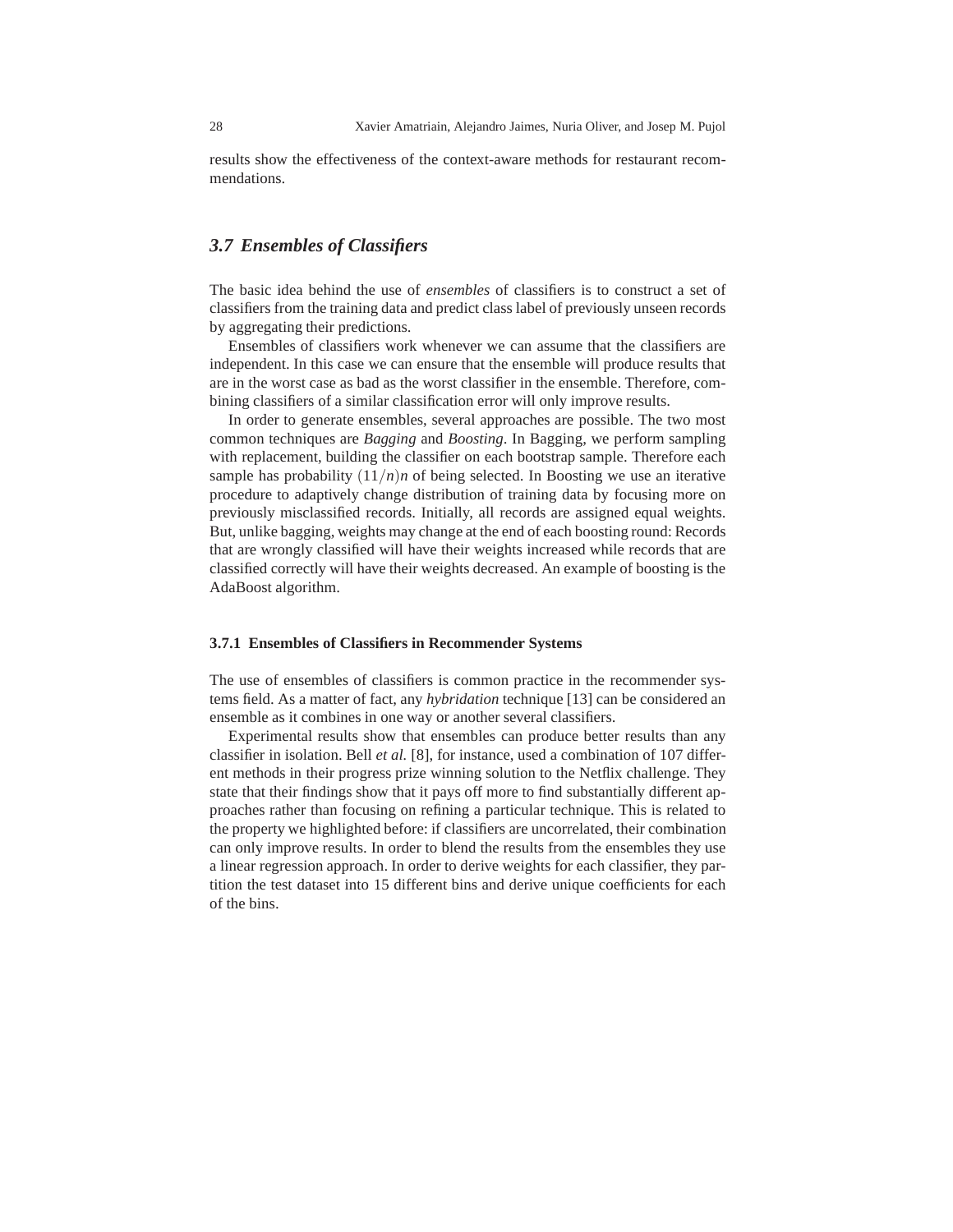### *3.8 Evaluating Classifiers*

Learning algorithms and classifiers can be evaluated by multiple criteria. This includes how accurately they perform the classification, their computational complexity during training , complexity during classification, their sensitivity to noisy data, their scalability, and so on. In this section we will focus only on classification performance. In order to evaluate a model we usually take into account the following measures: **True Positives** (*TP*): number of instances classified as belonging to class *A* that truly belong to class *A*; **True Negatives** (*T N*): number of instances classified as not belonging to class *A* and that in fact do not belong to class *A*; **False Positives** (*FP*): number of instances classified as class *A* but that do not belong to class *A*; **False Negatives** (*FN*): instances not classified as belonging to class v but that in fact do belong to class *A*.

The most commonly used measure for model performance is its *Accuracy* defined as the ratio between the instances that have been correctly classified (as belonging or not to the given class) and the total number of instances.

$$
Accuracy = (TP + TN)/(TP + TN + FP + FN)
$$
\n(22)

However, accuracy might be misleading in many cases. Imagine a 2-class problem in which there are 99,900 samples of class A and 100 of class B. If a classifier simply predicts everything to be of class A, the computed accuracy would be of 99.9%. However, the model performance is questionable because it will never detect any class B examples.

One way to improve this evaluation is to define the cost matrix where we declare the cost of misclassifying class B examples as being of class A. In real world applications different types of errors may indeed have very different costs. For example, if the 100 samples above correspond to defective airplane parts in an assembly line, incorrectly rejecting a non-defective part (one of the 99,900 samples) has a negligible cost compared to the cost of mistakenly classifying a defective part as a good part.

Other common measures of model performance, particularly in Information Retrieval, are Precision and Recall.

$$
P = TP/(TP + FP) \tag{23}
$$

$$
R = TP/(TP + FN) \tag{24}
$$

Precision is a measure of how many errors we make in classifying samples as being of class A. Recall measures how good we are in not leaving out samples that should have been classified as belonging to the class. Note that these two measures are misleading when used in isolation in most cases. We could build a classifier of perfect precision by not classifying any sample as being of class A (therefore obtaining 0 TP but also 0 FP). Conversely, we could build a classifier of perfect recall by classifying all samples as belonging to class A.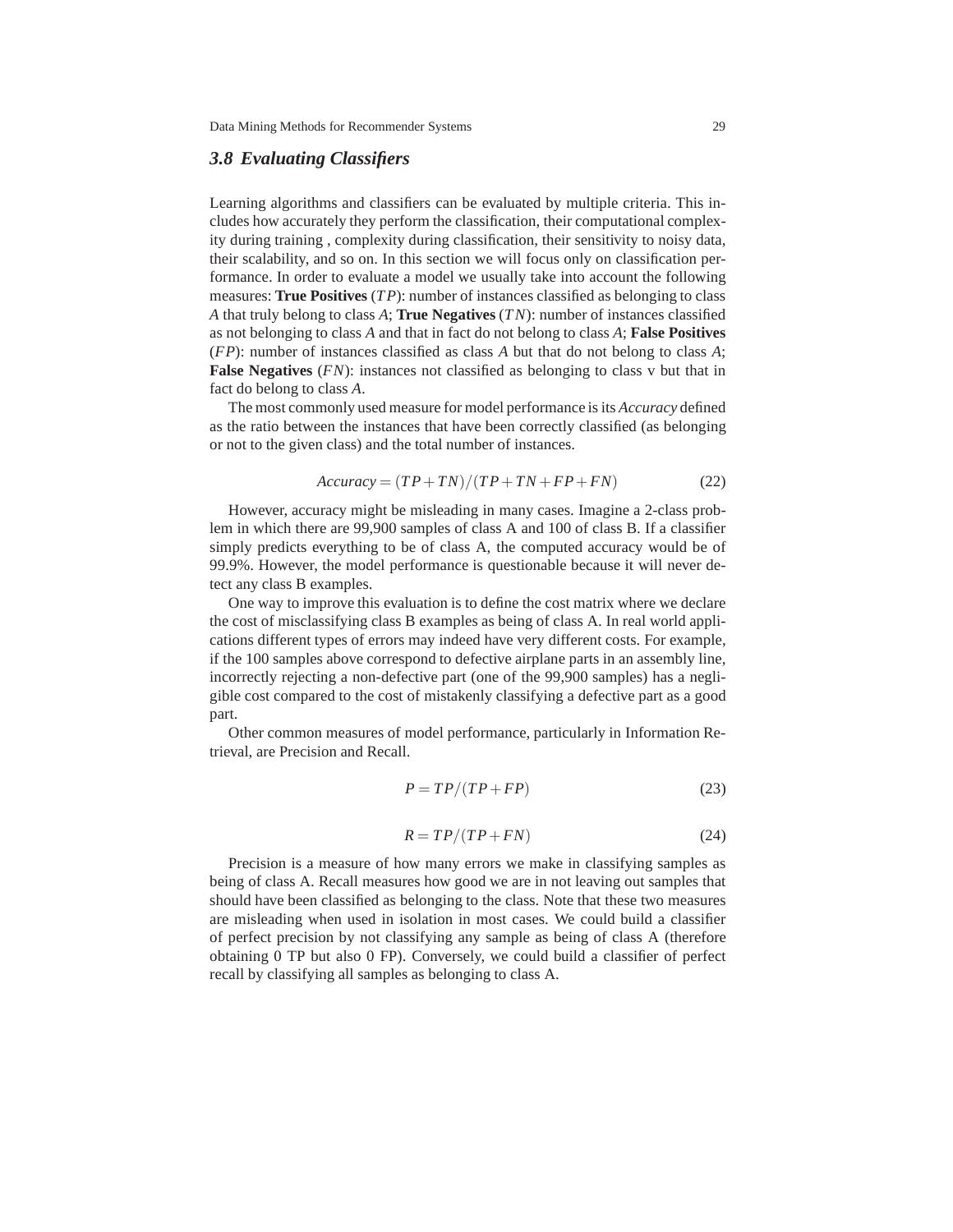As a matter of fact, there is a measure, called the *F*1-measure that combines both Precision and Recall into a single measure as:

$$
F_1 = \frac{2RP}{R+P} = \frac{2TP}{2TP+FN+FP}
$$
\n<sup>(25)</sup>

Additional factors that impact performance include the class distribution and the size of the training and test sets. In order to address changes due to training sampling size, we can construct the so-called Learning Curve, which shows how accuracy changes with varying training sample size. This requires to decide on a sampling strategy in order to create the curve. These sampling strategies were reviewed in section [2.2](#page-4-0)

Sometimes we would like to compare several competing models rather than estimate their performance independently. In order to do so we use a technique developed in the 1950s for analysis of noisy signals: the Receiver Operating Characteristic (ROC) Curve. A ROC curve characterizes the relation between positive hits and false alarms. The performance of each classifier is represented as a point on the curve (see Fig. [12\)](#page-29-0).



<span id="page-29-0"></span>Fig. 12: Example of ROC Curve. Model 1 performs better for low False Positive Rates while Model 2 is fairly consistent throughout and outperforms Model 1 for False Positive Rates higher than 0.25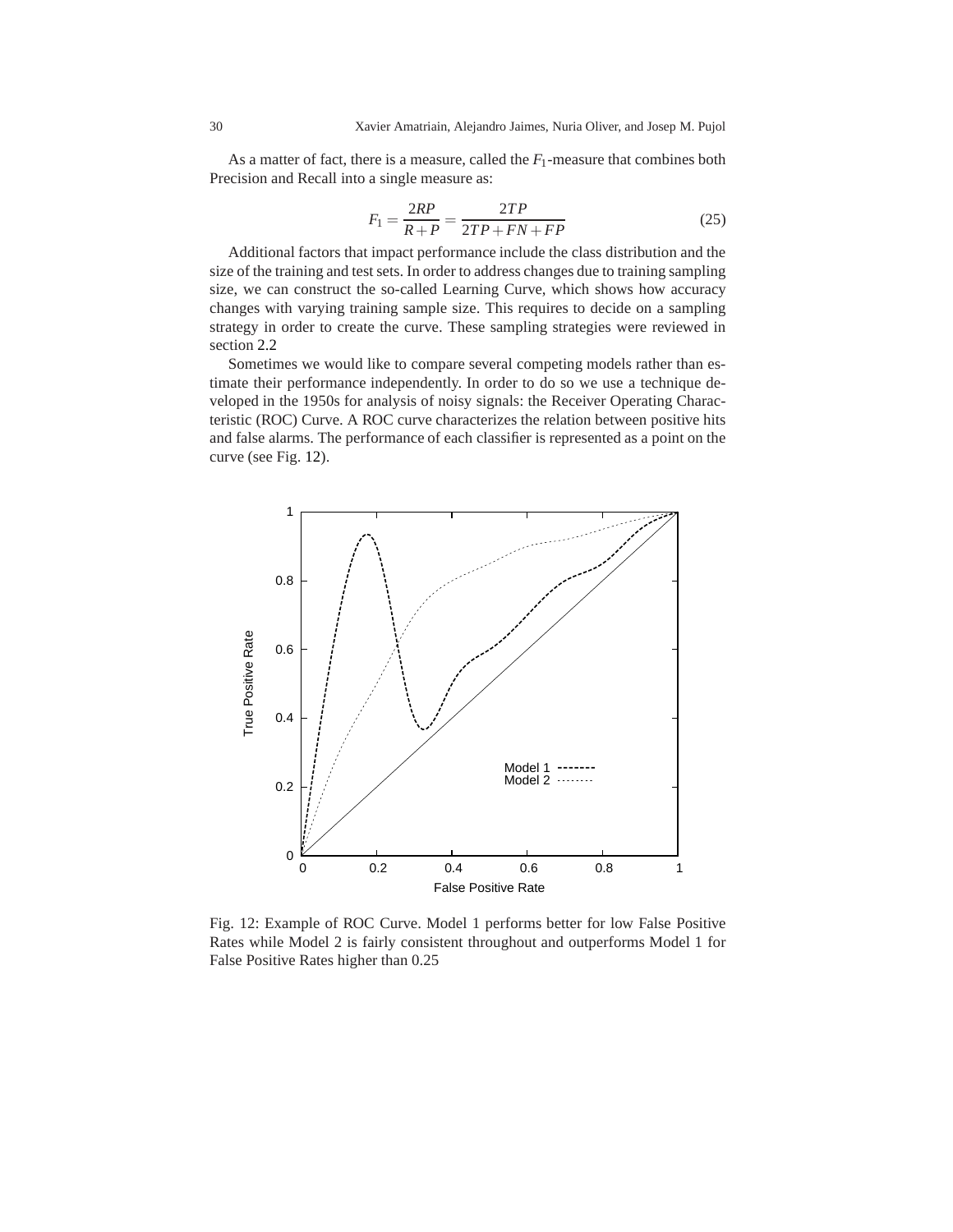We plot the relation between TP and FP on a two-dimensional plot. Any point located at  $x > y$  is classified as positive. Some points of interest in a ROC curve are  $(TP, FP) = (0,0)$ : declare everything to be negative class;  $(1,1)$ : declare everything to be positive class;  $(1,0)$ : ideal. The diagonal line means random guessing and below the diagonal line the prediction is opposite of the true class.

### **3.8.1 Evaluation of Classifiers in Recommender Systems**

The most commonly accepted evaluation measure for recommender systems is the Mean Average Error (MAE) or Root Mean Squared Error (RMSE) of the predicted interest (or rating) and the measured one. These measures measure accuracy without any assumption on the purpose of the recommender system. However, as Mc-Nee et al. point out [47], there is much more than accuracy to deciding whether an item should be recommended. Herlocker et al. [38] provide a comprehensive review of algorithmic evaluation approaches to recommender systems. They suggest that some measures could potentially be more appropriate for some tasks. However, they are not able to validate the measures when evaluating the different approaches empirically on a class of recommendation algorithms and a single set of data.

A step forward is to consider that the purpose of a "real" recommender system is to produce a top-N list of recommendations and evaluate recommender systems depending on how well they can classify items as being *recommendable*. Ziegler *et al.* show [73] that evaluating recommender algorithms through top-N lists measures still does not map directly to the user's utility function. However, it does address some of the limitations of the more commonly accepted accuracy measures, such as MAE.

If we look at our recommendation as a classification problem, we can make use of well-known measures for classifier evaluation such as precision and recall. Basu *et al.* [6], for instance, use these measures by analyzing which of the items predicted in the top quartile of the rating scale were actually evaluated in the top quartile by the user.

McLaughlin and Herlocker [46] propose a *modified precision* measure in which non-rated items are counted as *not recommendable*. This precision measure in fact represents a lower-bound of the "real" precision.

Although the F-measure can be directly derived from the precision-recall values, it is not common to find it in recommender systems evaluations. Huang *et al.* [39] and Bozzon *et al.* [10], and Miyahara and Pazzani [48] are some of the few examples of the use of this measure.

ROC curves have also been used in evaluating recommender systems. Zhang *et al.* [58] use the value of the area under the ROC curve as their evaluation measure when comparing the performance of different algorithms under attack. Banerjee and Ramanathan [4] also use the ROC curves to compare the performance of different models.

It must be noted, though, that the choice of a good evaluation measure, even in the case of a top-N recommender system, is still a matter of discussion. Many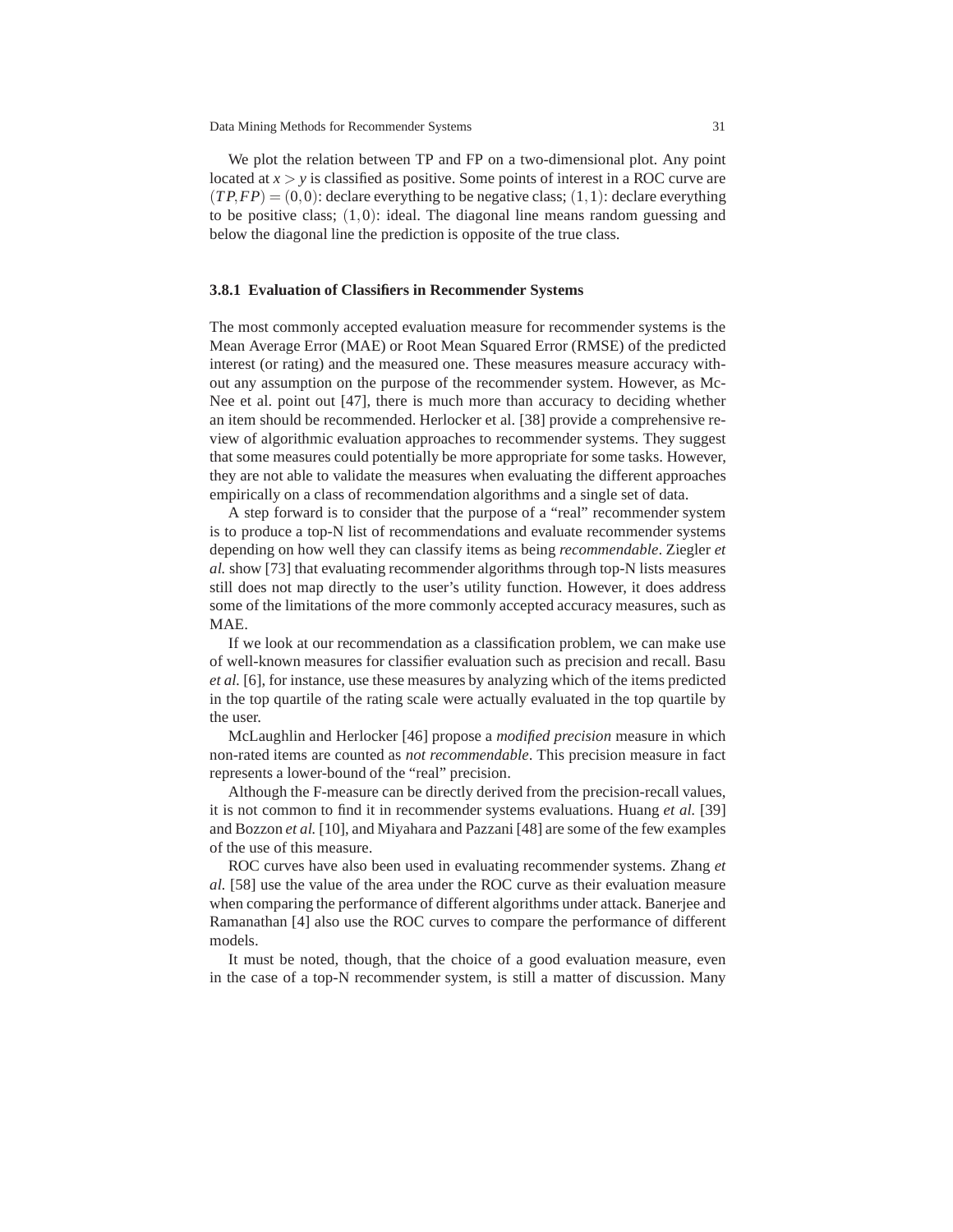authors have proposed measures that are only indirectly related to these traditional evaluation schemes. Deshpande and Karypis [21], for instance, propose the use of the *hit rate* and the *average reciprocal hit-rank*. On the other hand, Breese *et al.* [12] define a measure of the utility of the recommendation in a ranked list as a function of the neutral vote.

# <span id="page-31-0"></span>**4 Cluster Analysis**

Clustering [37], also referred to as unsupervised learning, consists of assigning items to groups so that the items in the same groups are more similar than items in different groups: the goal is to discover natural (or meaningful) groups that exist in the data. Similarity is determined using a distance measure, such as the ones reviewed in [2.1,](#page-3-2) between the feature vectors that represent the items. The goal of a clustering algorithm is to minimize intra-cluster distances while maximizing intercluster distances because these constitute measures of the quality of a particular clustering. Intuitively this means that a good clustering of a set of data points shows clearly distinct groups. Note that in clustering there is no prior knowledge of class labels (as was the case in supervised learning). For example, a person who has an mp3 song collection may not have the songs in individual folders, but a good clustering algorithm might discover that the collection has mainly 3 groups (which could correspond, for example, to classical, heavy metal, and folk).

There are two main categories of clustering algorithms: hierarchical and partitional.

- Partitional clustering algorithms divide data items into non-overlapping clusters such that each data item is in exactly one cluster.
- Hierarchical clustering algorithms successively cluster items within found clusters, producing a set of nested cluster organized as a hierarchical tree.

Features used to represent an item play a crucial role in determining the clustering, as does the similarity metric used. In addition, items can be assigned membership values within a group (in fuzzy clustering an items membership in a group is assigned a value, commonly between 0 and 1), and it can be established that items have to belong to only one group or may belong to several.

Many clustering algorithms try to minimize a function that measures the quality of the clustering. Such a quality function is often referred to as the objective function, so clustering can be viewed as an optimization problem: the ideal clustering algorithm would consider all possible partitions of the data and output the partitioning that minimizes the quality function. But the corresponding optimization problem is NP hard, so many algorithms resort to heuristics (e.g., in the k-means algorithm using only local optimization procedures potentially ending in local minima). The main point is that clustering is a difficult problem for which finding optimal solutions is often not possible.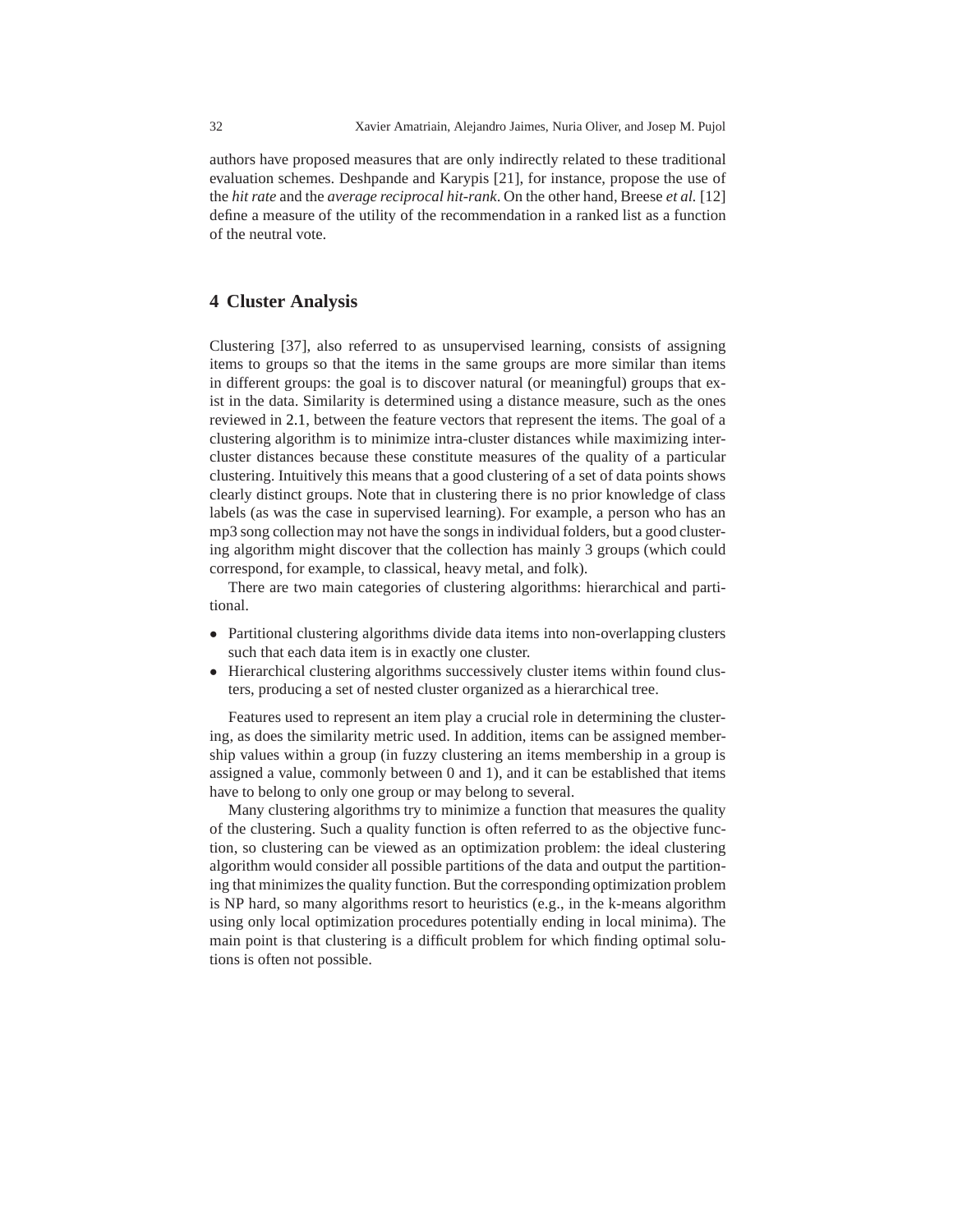Selection of the particular clustering algorithm and its parameters (*e.g.*, similarity measure) depend on many factors, including the characteristics of the data. In the following sections we describe the *k*-means clustering algorithm and some of its alternatives.

# <span id="page-32-1"></span>*4.1* **k***-Means*

*k*-Means (also known as *k*-centers) clustering is a partitioning method. The function partitions the data set of *N* items into *k* disjoint subsets  $S_j$  that contain  $N_j$  items so that they are as close to each other as possible according a given distance measure. Each cluster in the partition is defined by its members  $N_j$  and by its centroid  $\lambda_j$ . The centroid for each cluster is the point to which the sum of distances from all items in that cluster is minimized. Thus, we can define the *k*-means algorithm as an iterative process to minimize

$$
E = \sum_{1}^{k} \sum_{n \in S_j} d(x_n, \lambda_j)
$$
 (26)

where  $x_n$  is a vector representing the *n*-th item,  $\lambda_j$  is the centroid of the item in  $S_j$ and *d* is the distance measure. The *k*-means algorithm moves items between clusters until *E* cannot be decreased further. The algorithm is described in Listing [4.](#page-32-0)

### <span id="page-32-0"></span>**Algorithm 4** *k*-means

1: **Input** 2:  $X = x_1, ..., x_n$  (items to be clustered) 3: *k* (number of clusters) 4: **Output** 5:  $\Lambda = \lambda_1, \ldots, \lambda_k$  (cluster centroids) 6:  $m: X \to C$  (cluster membership) 7: 8: Set the centroids <sup>Λ</sup> to their initial value (e.g. random selection of *k* items in *X*) 9: 10: **for**  $x_i \in X$  **do** 11:  $m(x_i) = argmin_{j \in \{1..k\}} d(x_i, \lambda_j)$  (assign each item to the closest centroid) 12: **end for** 13: 14: **while** *m* has changed **do** 15: **for**  $j \in \{1..k\}$  **do** 16: Recalculate the centroid  $\lambda_i$  according to the items that belong to it  $\{i|m(i) = j\}$ 17: **end for** 18: **for**  $x_i \in X$  **do** 19:  $m(x_i) = argmin_{j \in \{1..k\}} d(x_i, \lambda_j)$  (update the membership of  $x_i$  to the closest centroid) 20: **end for** 21: **end while**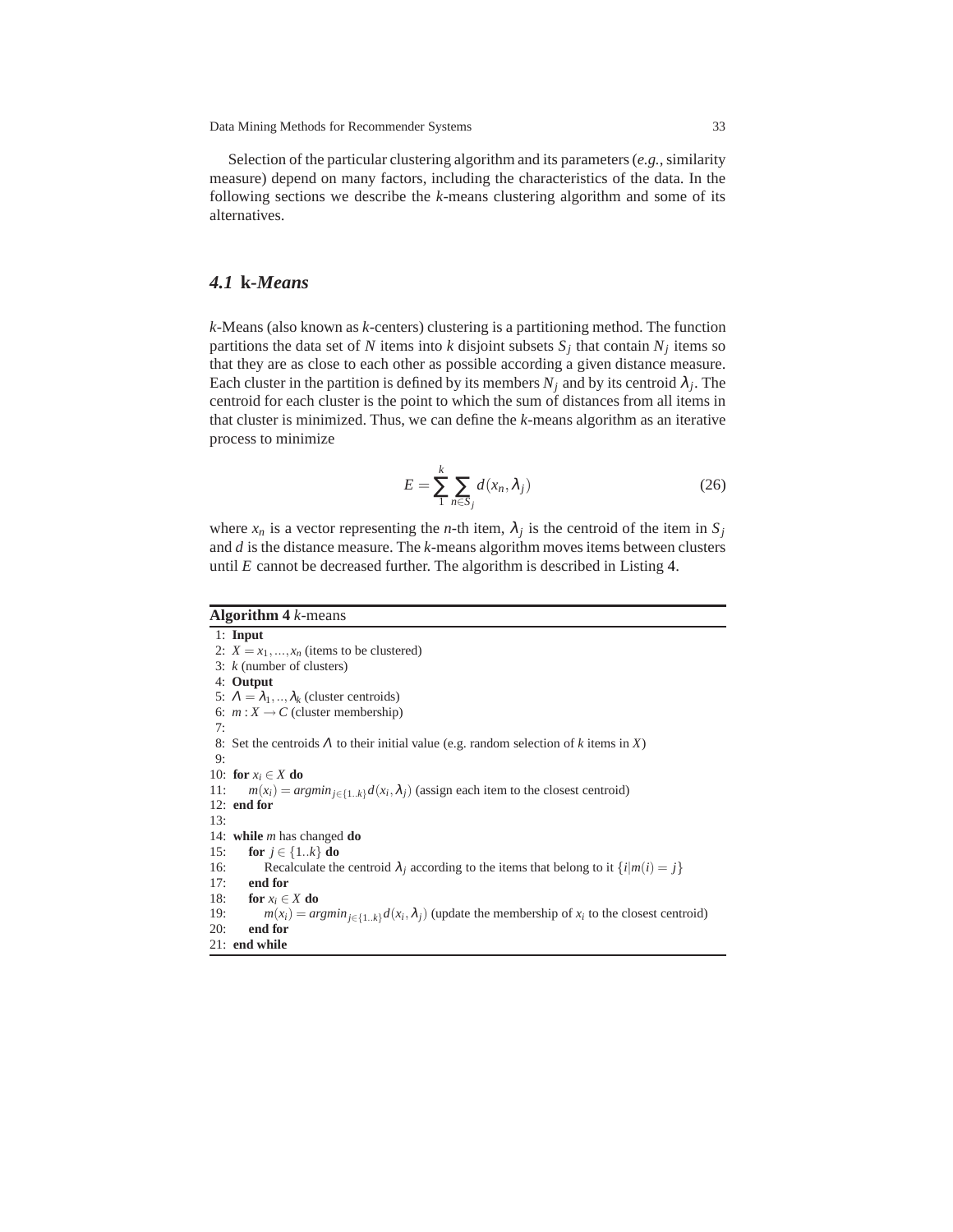

<span id="page-33-0"></span>Fig. 13: Example of *k*-means, with k=2. From left to right, the data to be partitioned, the initial 2 centroids as two data items chosen at random, and finally, the final partition of the data in 2 clusters (with the centroid of the clusters as  $\times$ )

The algorithm works by randomly selecting *k* centroids. Then all items are assigned to the cluster whose centroid is the closest to them. The new cluster centroid needs to be updated to account for the items who have been added or removed from the cluster and the membership of the items to the cluster updated. This operation continues until there are no further items that change their cluster membership. Most of the convergence to the final partition takes place during the first iterations of the algorithm, and therefore, the stopping condition is often changed to "until relatively few points change clusters" in order to improve efficiency.

The distance measure depends on the data we need to cluster. In the example in figure [13](#page-33-0) we used the sum of square errors (SSE)  $(d(x_i, \lambda_j) = \sum_k (x_{ik} - \lambda_{jk})^2)$ . However, other measures such as the Euclidian distance, Cosine similarity, Pearson correlation, Manhattan distance or Hamming distance are also widely used.

The basic *k*-means has several shortcomings: **(1)** it does assume prior knowledge of the data in order to choose the appropriate *k*. If the number of clusters is unknown it is advisable to run the algorithm for a range of *k* and then choose the partition whose in which the distance between the items of one cluster with respect to the items of the rest of the clusters is high. **(2)** The final clusters are very sensitive to the selection of the initial centroids. Thus, different runs of the algorithm could yield different clusters. To address this issue it has been proposed to run *m* replicas with different seeds – the initial centroid – and to return the one with the lowest value of *E*. More sophisticated techniques involve data sampling and using hierarchical clustering to determine the initial centroids. Another technique is to use the Bisecting *k*-means, which is a a variant of *k*-means that can produce a hierarchical clustering. The last shortcoming **(3)** is that the basic *k*-means can produce empty clusters, there are several strategies to deal with this issue, from treating it as an error to treat it as a singleton, creating a new cluster consisting of the one point furthest from its centroid.

*k*-means is an extremely simple and efficient algorithm but, apart from the issued just described it does have several limitations with regard to the data. *k*-means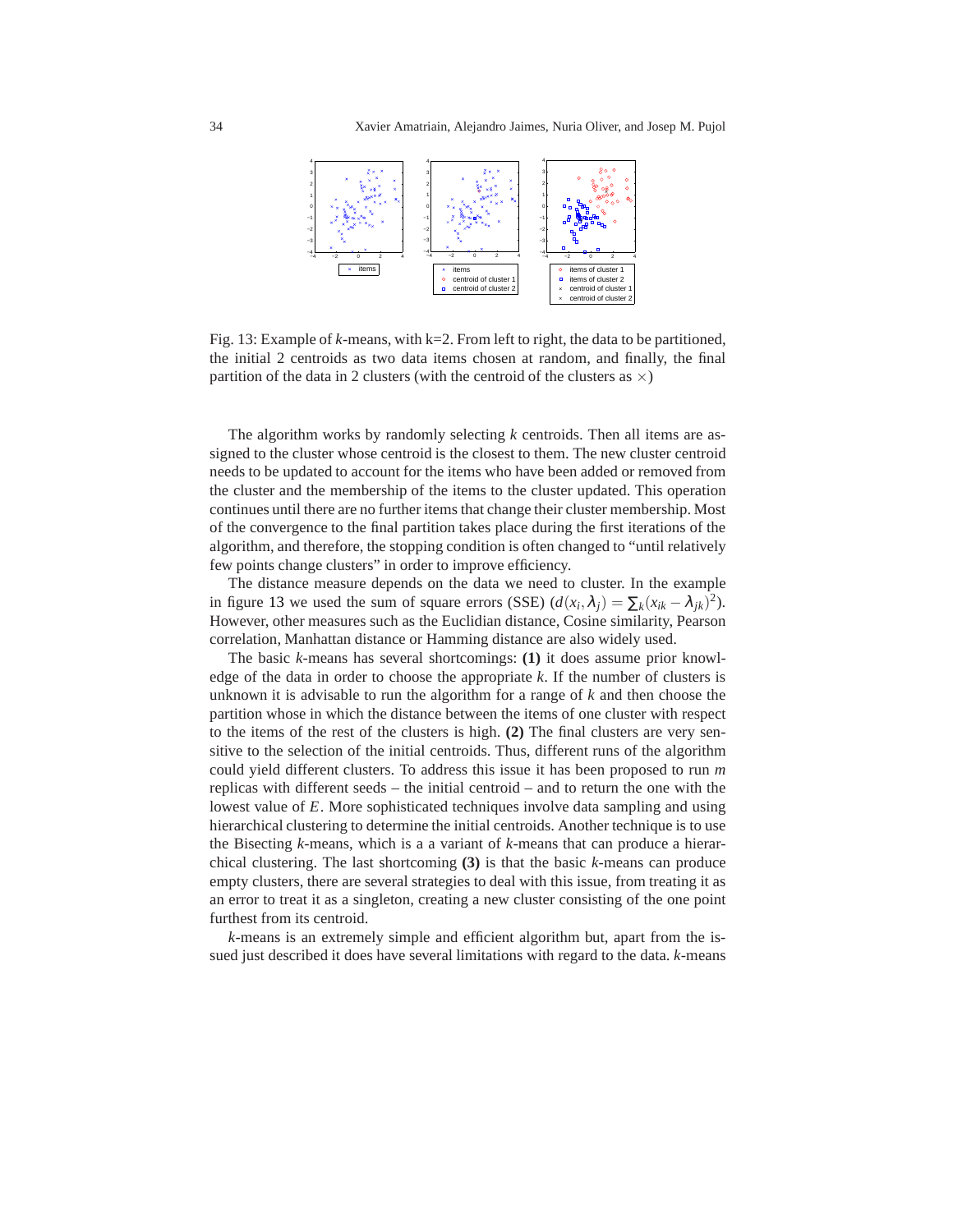has problems when clusters are of differing sizes, densities, non-globular shapes. *k*-means also has problems when the data contains outliers.

# <span id="page-34-0"></span>*4.2 Alternatives to* **k***-means*

Although the *k*-means algorithm presents limitations, the truth is that it is very difficult to find practical alternatives. In the following paragraphs we will briefly review some of them.

**Density-based clustering** algorithms such as DBSCAN work by building up on the definition of density as the number of points within a specified radius. DBSCAN, for instance, defines three kinds of points: *core points* are those that have more than a specified number of neighbors within a given distance; *border points* have fewer than the specified number but belong to a *core point* neighborhood; and *noise points* are those that are neither core or border. The algorithm iteratively removes *noise points* and performs clustering on the remaining points.

**Message-passing clustering** algorithms are a very recent family of graph-based clustering methods. Instead of considering an initial subset of the points as centers and then iteratively adapt those, message-passing algorithms initially consider all points as centers – usually known as *exemplars* in this context. During the algorithm execution points, which are now considered nodes in a network, exchange messages until clusters gradually emerge. *Affinity Propagation* is an important representative of this family of algorithms [29] that works by defining two kinds of messages between nodes: "responsibility", which reflects how well-suited receiving point is to serve as exemplar of the point sending the message, taking into account other potential exemplars; and "availability", which is sent from candidate exemplar to the point and reflects how appropriate it would be for the point to choose the candidate as its exemplar, taking into account support from other points that are choosing that same exemplar. Affinity propagation has been applied, with very good results, to problems as different as DNA sequence clustering, face clustering in images, or text summarization.

Finally, **Hierarchical Clustering**, produces a set of nested clusters organized as a hierarchical tree (*dendogram*). Hierarchical Clustering does not have to assume a particular number of clusters in advanced. Also, any desired number of clusters can be obtained by selecting the tree at the proper level. Hierarchical clusters can also sometimes correspond to meaningful taxonomies. Traditional hierarchical algorithms use a similarity or distance matrix and merge or split one cluster at a time. There are two main approaches to hierarchical clustering. In *agglomerative* hierarchical clustering we start with the points as individual clusters and at each step, merge the closest pair of clusters until only one cluster (or k clusters) are left. In *divisive* hierarchical clustering we start with one, all-inclusive cluster, and at each step, split a cluster until each cluster contains a point (or there are k clusters).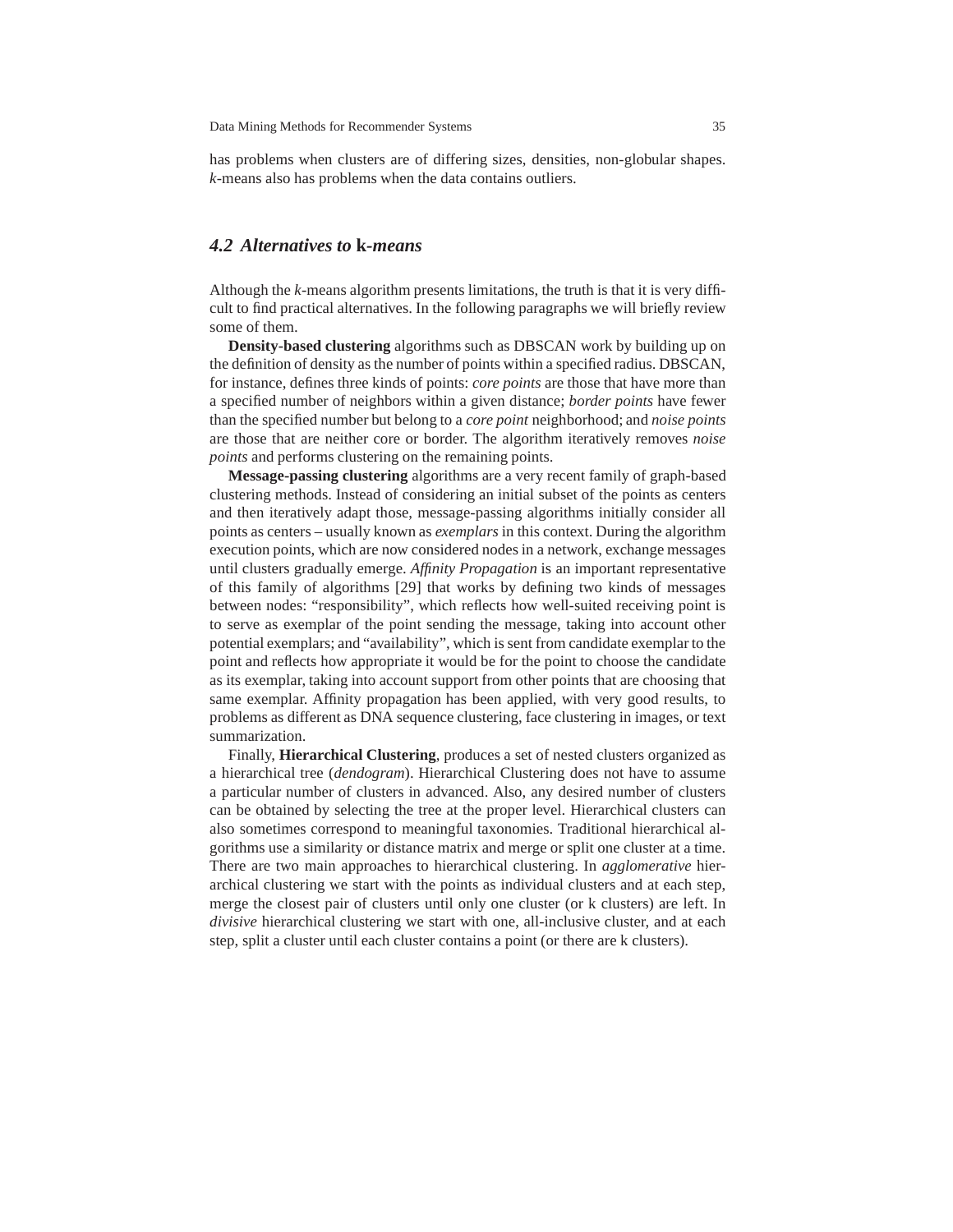### *4.3 Cluster Analysis in Recommender Systems*

The main problem for scaling a collaborative filtering classifier is the amount of operations involved in computing distances – for finding the best *k*-nearest neighbors, for instance. A possible solution is, as we saw in section [2.3,](#page-6-0) to reduce dimensionality. But, even if we reduce dimensionality of features, we might still have many objects to compute the distance to. This is where clustering algorithms can come into play. The same is true for content-based recommender systems, where distances among objects are needed to retrieve similar ones.

Clustering is sure to improve efficiency because the number of operations is reduced. However, and unlike dimensionality reduction methods, it is unlikely that it can help improve accuracy. Therefore, clustering must be applied with care when designing a recommender system, measuring the compromise between improved efficiency and a possible decrease in accuracy.

We shall now review some known applications of clustering techniques in recommender systems.

Xue *et al.* [70] present a typical use of clustering in the context of a recommender systems by employing the k*-means* algorithm as a pre-processing step to help in neighborhood formation. They do not restrict the neighborhood to the cluster the user belongs to but rather use the distance from the user to different cluster centroids as a pre-selection step for the neighbors. They also implement a cluster-based smoothing technique in which missing values for users in a cluster are replaced by cluster representatives. Their method is reported to perform slightly better than standard *k*NN-based collaborative filtering.

In a similar way, Sarwar *et al.* [23] describe an approach to implement a scalable *k*NN classifier. They partition the user space by applying the *bisecting* k*-means* algorithm and then use those clusters as the base for neighborhood formation. They report a decrease in accuracy of around 5% as compared to standard *k*NN CF. However, their approach allows for a significant improvement in efficiency.

Connor and Herlocker [18] present a different approach in which, instead of users, they cluster items. Using the Pearson Correlation similarity measure they try out four different algorithms: average link hierarchichal agglomerative [35], robust clustering algorithm for categorical attributes (ROCK) [36], kMetis, and hMetis<sup>4</sup>. Although clustering did improve efficiency, all of their clustering techniques yielded worse accuracy and coverage than the non-partitioned baseline.

Li *et al.* [54] and Ungar and Foster [63] present a very similar approach for using k*-means* clustering for solving a probabilistic model interpretation of the recommender problem.

To the best of our knowledge, alternatives to *k*-means such as the ones presented in section [4.2](#page-34-0) have not been applied to recommender systems. The simplicity and efficiency of the *k*-means algorithm shadows possible alternatives. It is not clear whether density-based or hierarchical clustering approaches have anything to offer in the recommender systems arena. On the other hand, message-passing algorithms

<sup>4</sup> http://www.cs.umn.edu/ karypis/metis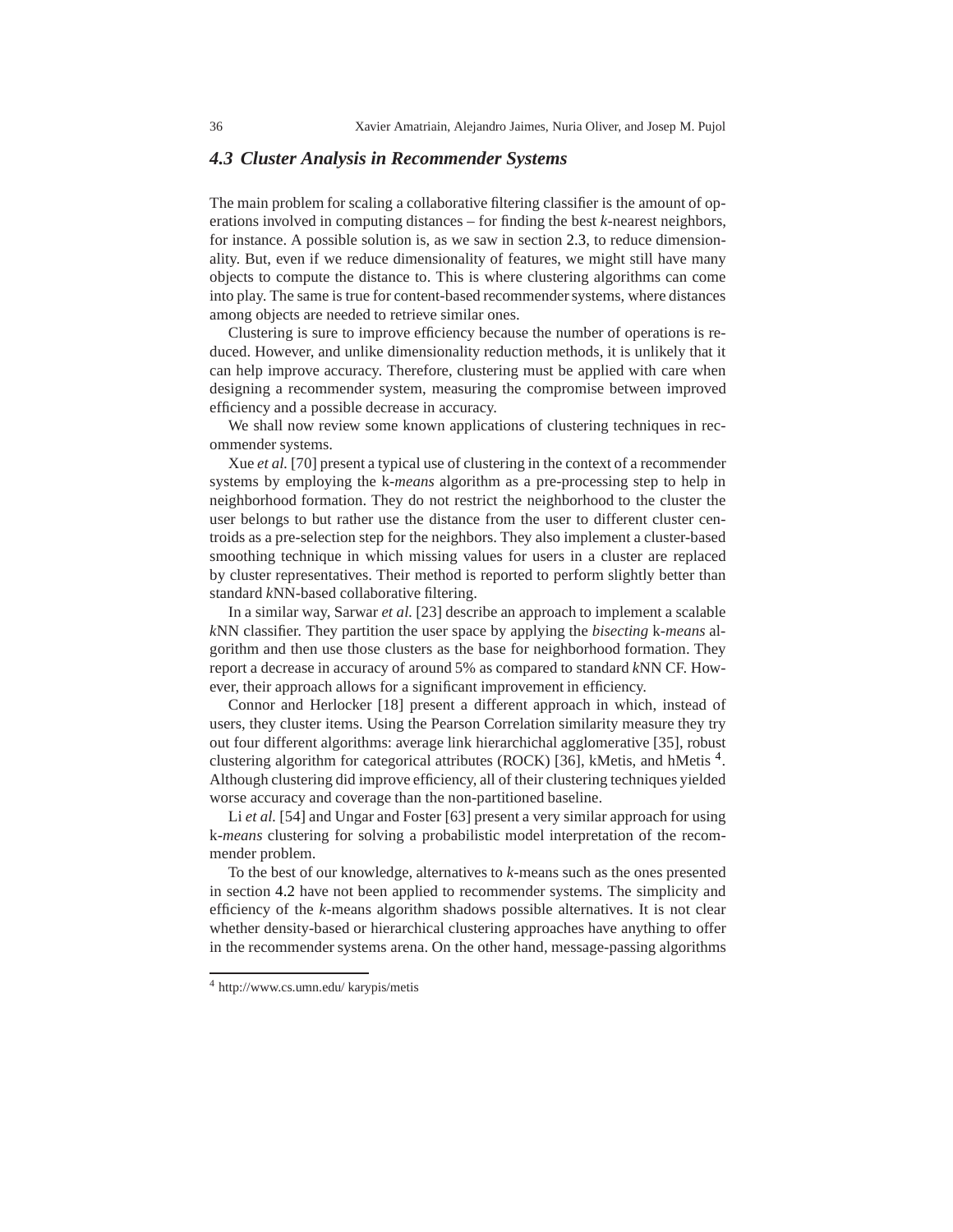have been shown to be more efficient and their graph-based paradigm can be easily translated to the recommender systems problem. It is possible that we see applications of these algorithms in the coming years.

# <span id="page-36-0"></span>**5 Association Analysis**

Association Rule Mining focuses on finding rules that will predict the occurrence of an item based on the occurrences of other items in a transaction. The fact that two items are found to be related means co-occurrence but not causality.

We define an *itemset* as a collection of one or more items (e.g. (Milk, Beer, Diaper)). A *k-itemset* is an itemset that contains k items. The frequency of a given itemset is known as *support count* (e.g. (Milk, Beer, Diaper) = 131). And the *support* of the itemset is the fraction of transactions that contain it (e.g. (Milk, Beer, Diaper) = 0.12). A *frequent itemset* is an itemset with a support that is greater or equal to a *minsup* threshold.

An association rule is an expression of the form  $X \Rightarrow Y$ , where X and Y are itemsets. (e.g. *Milk*, *Diaper*  $\Rightarrow$  *Beer*). In this case the *support* of the association rule is the fraction of transactions that have both *X* and *Y*. On the other hand, the *confidence* of the rule is how often items in *Y* appear in transactions that contain *X*.

Given a set of transactions  $T$ , the goal of association rule mining is to find all rules having *support* ≥ *minsupthreshold* and *con fidence* ≥ *mincon fthreshold*. The brute-force approach would be to list all possible association rules, compute the support and confidence for each rule and then prune rules that do not satisfy both conditions. This is, however, computationally very expensive.

For this reason, we take a two-step approach: (1) Generate all itemsets whose support ≥ minsup (**Frequent Itemset Generation**); (2) Generate high confidence rules from each frequent itemset (**Rule Generation**)

# *5.1 Frequent Itemset generation and the Apriori Principle*

But if we follow a brute-force approach, frequent itemset generation is still computationally expensive. Each itemset in the lattice is a candidate frequent itemset and we have to count the support of each candidate by scanning the transaction database (i.e. match each transaction against every candidate).

Several techniques exist to optimize the generation of frequent itemsets. On a broad sense they can be classified into those that try to minimize the number of candidates (*M*), those that reduce the number of transactions (*N*), and those that reduce the number of comparisons (*NM*).

The most common approach though, is to reduce the number of candidates using the *Apriori principle*. This principle states that if an itemset is frequent, then all of its subsets must also be frequent. This is verified using the support measure because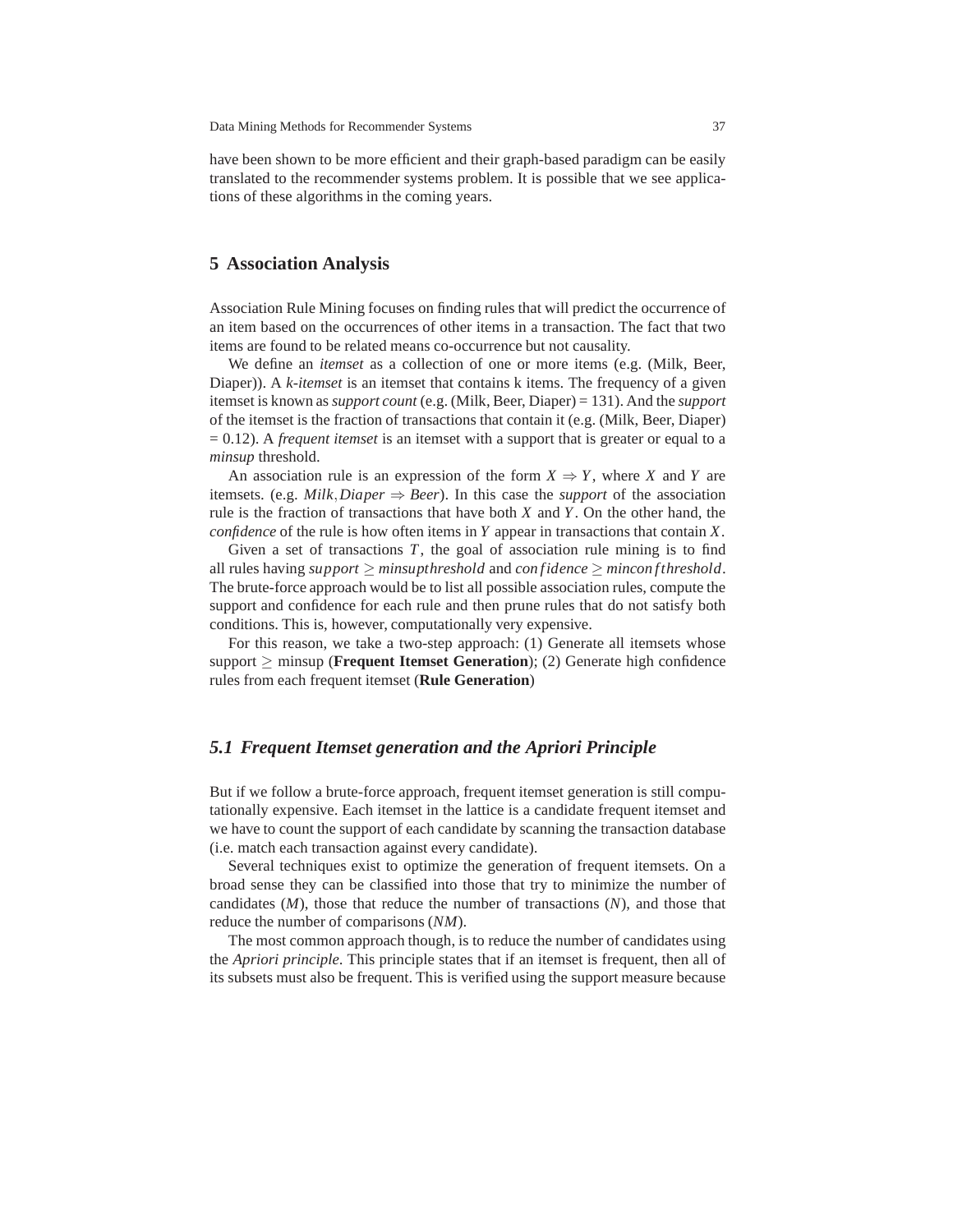the support of an itemset never exceeds that of its subsets. The Apriori Algorithm is a practical implementation of the principle. Its basic steps are illustrated in listing [5.](#page-37-0)

<span id="page-37-0"></span>

| <b>Algorithm 5</b> Apriori algorithm                                                 |  |  |  |
|--------------------------------------------------------------------------------------|--|--|--|
| 1: Let $k=1$                                                                         |  |  |  |
| 2: Generate frequent itemsets of length 1                                            |  |  |  |
| $3:$ repeat                                                                          |  |  |  |
| Generate length $(k+1)$ candidate itemsets from length k frequent itemsets<br>4:     |  |  |  |
| Prune candidate itemsets containing subsets of length k that are infrequent<br>5:    |  |  |  |
| Count the support of each candidate by scanning the DB<br>6:                         |  |  |  |
| Eliminate candidates that are infrequent, leaving only those that are frequent<br>7: |  |  |  |
| 8: <b>until</b> no new frequent itemsets are identified                              |  |  |  |

Several implementation strategies are also possible to reduce the number of comparisons. However, no matter what strategies we adopt, we need to be aware of the factors that affect computational complexity. First, there is the minimum support threshold. A lower threshold may produce more and longer frequent itemsets. Another factor that affects is the number of items of the data set (dimensionality). More items means more space to store support count. The size of the transaction database might also affect algorithms such as the Apriori, which requires multiple passes.

# *5.2 Rule Generation*

Given a frequent itemset L, the goal when generating rules is to find all non-empty subsets that satisfy the minimum confidence requirement.

If  $|L| = k$ , then there are  $2k2$  candidate association rules. So, as in the frequent itemset generation, we need to find ways to generate rules efficiently.

For the Apriori Algorithm we can generate candidate rules by merging two rules that share the same prefix in the rule consequent. E.g.  $\text{join}(CD \Rightarrow AB, BD \Rightarrow AC)$ would produce the candidate rule  $D \Rightarrow ABC$ . We could therefore prune rule  $D \Rightarrow$ *ABC* provided that its subset  $AD \Rightarrow BC$  does not have high confidence.

# *5.3 Association Rules in Recommender Systems*

The effectiveness of association rule mining for uncovering patterns and driving personalized marketing decisions has been known for a some time [2]. However, and although there is a clear relation between this method and the goal of a recommender system, they have not become mainstream. The main reason is that this approach is similar to item-based collaborative filtering but is less flexible since it requires of an explicit notion of *transaction* – *e.g.* co-ocurrence of events in a given session. In the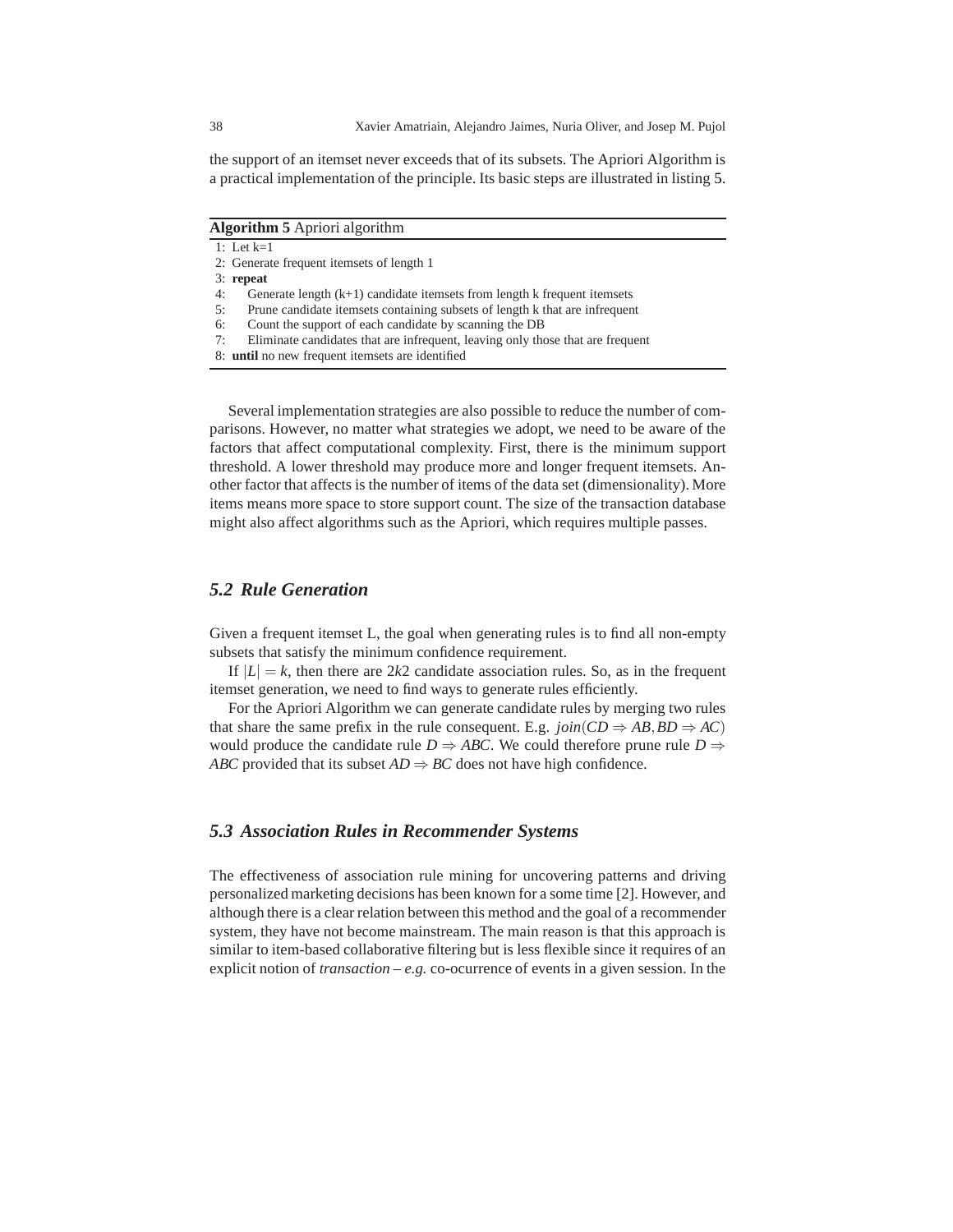next paragraphs we present some promising examples, some of which indicate that association rules still have not had their last word.

Mobasher *et al.* [49] present a system for web personalization based on association rules mining. Their system identifies association rules from pageviews cooccurrences based on users navigational patterns. Their approach outperforms a *k*NN-based recommendation system both in terms of precision and coverage.

Smyth *et al.* [61] present two different case studies of using association rules for recommender systems. In the first case they use the *a priori* algorithm to extract item association rules from user profiles in order to derive a better item-item similarity measure. In the second case, they apply association rule mining to a *conversational* recommender. The goal here is to find co-occurrent *critiques* – i.e. user indicating a preference over a particular feature of the recommended item.

Lin *et al.* [45] present a new association mining algorithm that adjusts the minimum support of the rules during mining in order to obtain an appropriate number of significant rule therefore addressing some of the shortcomings of previous algorithms such as the *a priori*. They mine both association rules between users and items. The measured accuracy outperforms previously reported values for correlation-based recommendation and is similar to the more elaborate approaches such as the combination of SVD and ANN.

As already mentioned in section [3.2.1,](#page-16-1) Cho *et al.* [14] combine Decision Trees and Association Rule Mining in a web shop recommender system. In their system, association rules are derived in order to link related items. The recommendation is then computed by intersecting association rules with user preferences. They look for association rules in different transaction sets such as purchases, basket placement, and click-through. They also use a heuristic for weighting rules coming from each of the transaction sets. Purchase association rules, for instance, are weighted higher than click-through association rules.

# **6 Conclusions**

This chapter has introduced the main data mining methods and techniques that can be applied in the design of a recommender system. We have also surveyed their use in the literature and provided some rough guidelines on how and where they can be applied.

We started by reviewing techniques that can be applied in the pre-processing step. First, there is the choice of an appropriate distance measure, which is reviewed in Section [2.1.](#page-3-2) This is required by most of the methods in the following steps. The cosine similarity and Pearson correlation are commonly accepted as the best choice. Although there have been many efforts devoted to improving these distance measures, recent works seem to report that the choice of a distance function does not play such an important role. Then, in Section [2.2,](#page-4-0) we reviewed the basic sampling techniques that need to be applied in order to select a subset of an originaly large data set, or to separating a training and a testing set. Finally, we discussed the use of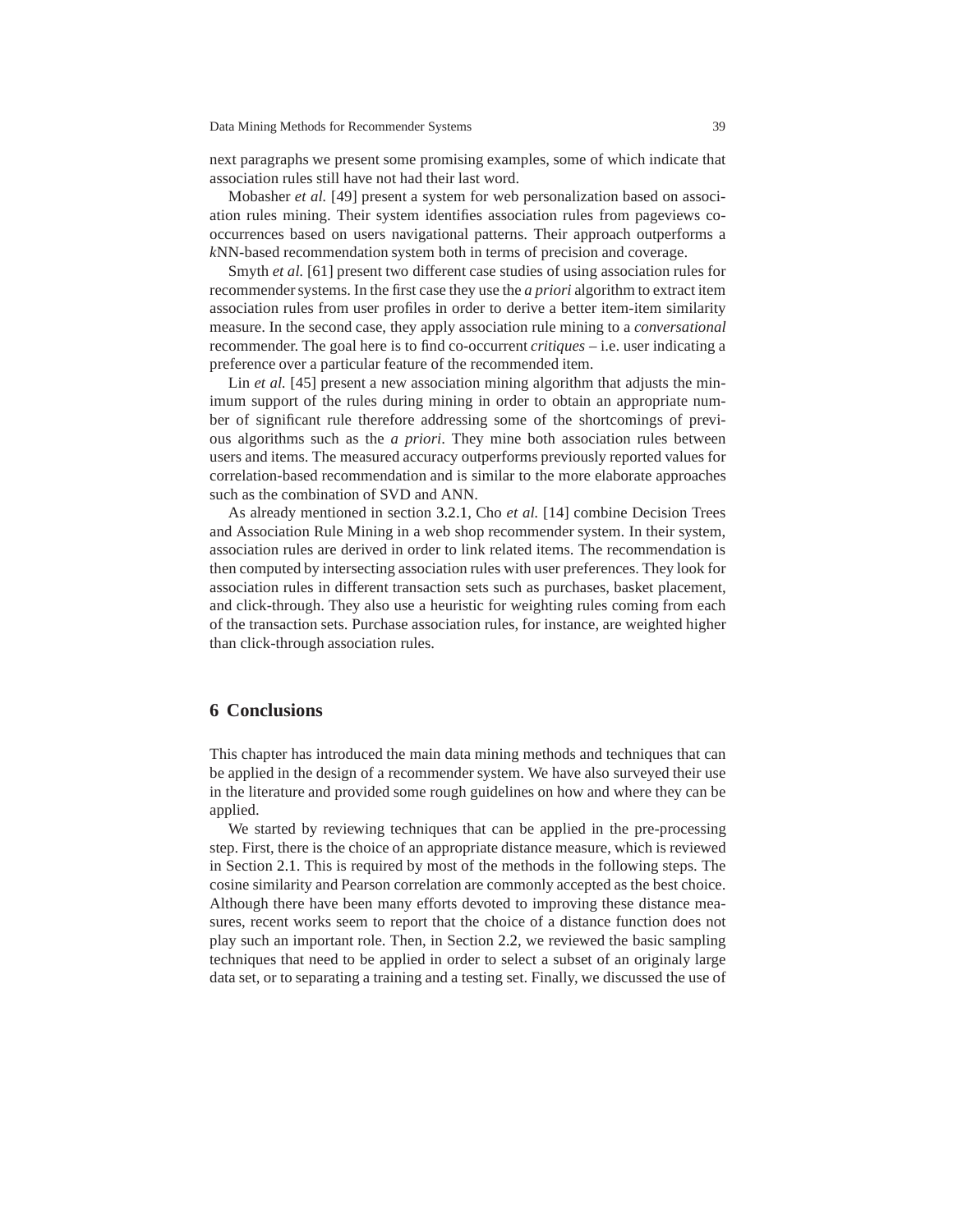dimensionality reduction techniques such as Principal Component Analysis and Singular Value Decomposition in Section [2.3.](#page-6-0) These techniques offer a dual advantage: On the one hand they reduce dimensionality and avoid the *curse of dimensionality* problem; on the other, they help reduce some of the noise in the original data set. We explained some success stories using dimensionality reduction tecniques, especially in the context of the Netflix prize.

In Section [3,](#page-10-0) we reviewed the main classification methods: namely, nearestneighbors, decision trees, rule-based classifiers, bayesian networks, artificial neural networks, and support vector machines. We saw that, although *k*NN ( see Section [3.1\)](#page-11-0) collaborative filtering is the preferred approach, all those classifiers can be applied in different settings. Decision trees ( see Section [3.2\)](#page-13-1) can be used to derive a model based on the content of the items or to model a particular part of the system. Decision rules ( see Section [3.3\)](#page-16-0) can be derived from a pre-existing decision trees, or can also be used to introduce business or domain knowledge. Bayesian networks ( see Section [3.4\)](#page-17-0) are a popular approach to content-based recommendation, but can also be used to derive a model-based collaborative filtering system. In a similar way, artificial neural networks can be used to derive a model-based recommender. Finally, support vector machines ( see Section [3.6\)](#page-24-1) are gaining popularity also as a way to infer content-based classifications or derive a collaborative filtering model.

Choosing the right classifier for a recommender system is not easy and is in many senses task and data-dependent. In the case of collaborative filtering, some results seem to indicate that model-based approaches using classifiers such as the SVM or Bayesian Networks can slightly improve performance of the standard *k*NN classifier. However, those results are non-conclusive and hard to generalize. In the case of a content-based recommender system there is some evidence that in some cases Bayesian Networks will perform better than simpler methods such as decision trees. However, it is not clear that more complex non-linear classifiers such as the ANN or SVMs can perform better.

Therefore, the choice of the right classifier for a specific recommending task still has nowadays much of exploratory. A practical rule-of-thumb is to start with the simplest approach and only introduce complexity if the performance gain obtained justifies it. The performance gain should of course balance different dimensions such as prediction accuracy or computational efficiency.

We reviewed clustering algorithms in Section [4.](#page-31-0) Clustering is usually used in recommender systems to improve performance. A previous clustering step, either in the user of item space, reduces the number of distance computations we need to perform. However, this usually comes at the price of a lower accuracy so it should be handled with care. As a matter of fact, improving efficiency by using a dimensionality reduction technique such as SVD is probably a better choice in the general case. As opposed to what happens with classifiers, not so many clustering algorithms have been used in the context of recommender systems. The simpliciy and relative efficiency of the *k*-means algorithm (see Section [4.1\)](#page-32-1) make it hard to find a practical alternative. We reviewed some of them such as Hierarchical Clustering or Message-passing algorithms in Section [4.2.](#page-34-0) Although these techniques have still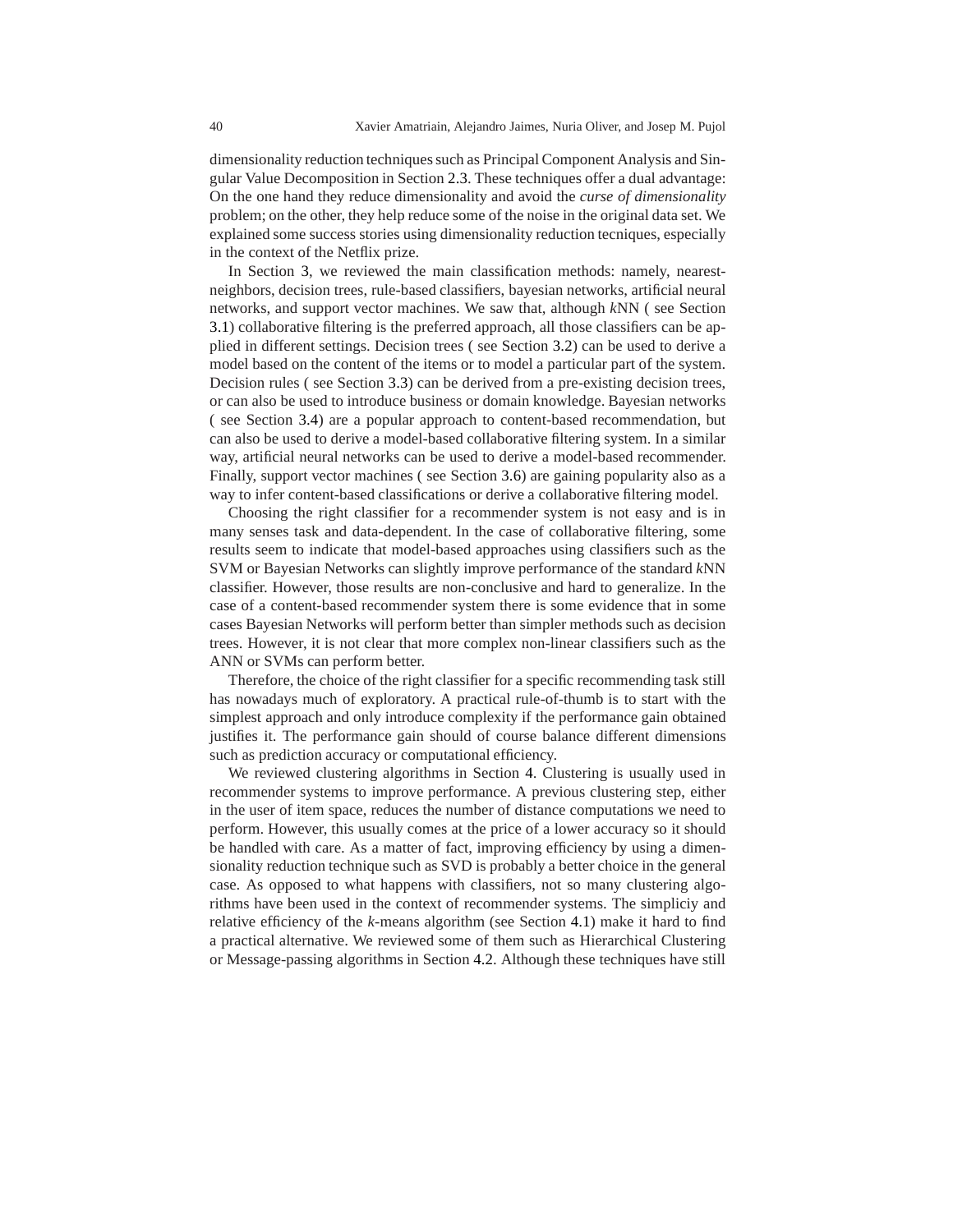not been applied for recommender systems, they offer a promising avenue for future research.

Finally, in Section [5,](#page-36-0) we described association rules and surveyed their use in recommender systems. Association rules offer an intuititive framework for recommending items whenever there is an explicit or implicit notion of *transaction*. Although there exist efficient algorithms for computing association rules, and they have proved more accurate than standard *k*NN collaborative filtering, they are still not a favored approach.

The choice of the right data mining technique in designing a recommender system is a complex task that is bound by many problem-specific constraints. However, we hope that the short review of techniques and experiences included in this chapter can help the reader make a much more informed decision. Besides, we have also uncovered areas that are open to many further improvements, and where there is still much exciting and relevant research to be done in the coming years.

# **References**

- 1. G. Adomavicius and A. Tuzhilin. Toward the next generation of recommender systems: A survey of the state-of-the-art and possible extensions. *IEEE Transactions on Knowledge and Data Engineering*, 17(6):734–749, 2005.
- 2. R. Agrawal and R. Srikant. Fast algorithms for mining association rules in large databases. In *Proceedings of the 20th International Conference on Very Large Data Bases*, 1994.
- 3. M. Anderson, M. Ball, H. Boley, S. Greene, N. Howse, D. Lemire, and S. McGrath. Racofi: A rule-applying collaborative filtering system. In *Proc. IEEE/WIC COLA'03*, 2003.
- 4. S. Banerjee and K. Ramanathan. Collaborative filtering on skewed datasets. In *Proc. of WWW '08*, 2008.
- 5. C. Basu, H. Hirsh, and W. Cohen. Recommendation as classification: Using social and content-based information in recommendation. In *In Proceedings of the Fifteenth National Conference on Artificial Intelligence*, pages 714–720. AAAI Press, 1998.
- 6. C. Basu, H. Hirsh, and W. Cohen. Recommendation as classification: Using social and content-based information in recommendation. In *AAAI Workshop on Recommender Systems*, 1998.
- 7. R. Bell and Y. Koren. Improved neighborhood-based collaborative filtering. In *In proceedings of KDDCup '07*, 2007.
- 8. R. M. Bell, Y. Koren, and C. Volinsky. The bellkor solution to the netflix prize. Technical report, AT&T Labs Research, 2007.
- 9. A. Bouza, G. Reif, A. Bernstein, and H. Gall. Semtree: ontology-based decision tree algorithm for recommender systems. In *International Semantic Web Conference*, 2008.
- 10. A. Bozzon, G. Prandi, G. Valenzise, and M. Tagliasacchi. A music recommendation system based on semantic audio segments similarity. In *Proceeding of Internet and Multimedia Systems and Applications - 2008*, 2008.
- 11. M. Brand. Fast online svd revisions for lightweight recommender systems. In *SIAM International Conference on Data Mining (SDM)*, 2003.
- 12. J. Breese, D. Heckerman, and C. Kadie. Empirical analysis of predictive algorithms for collaborative filtering. In *Proceedings of the Fourteenth Annual Conference on Uncertainty in Artificial Intelligence*, page 4352, 1998.
- 13. R. Burke. Hybrid web recommender systems. pages 377–408. 2007.
- 14. Y. Cho, J. Kim, and S. Kim. A personalized recommender system based on web usage mining and decision tree induction. *Expert Systems with Applications*, (23), 2002.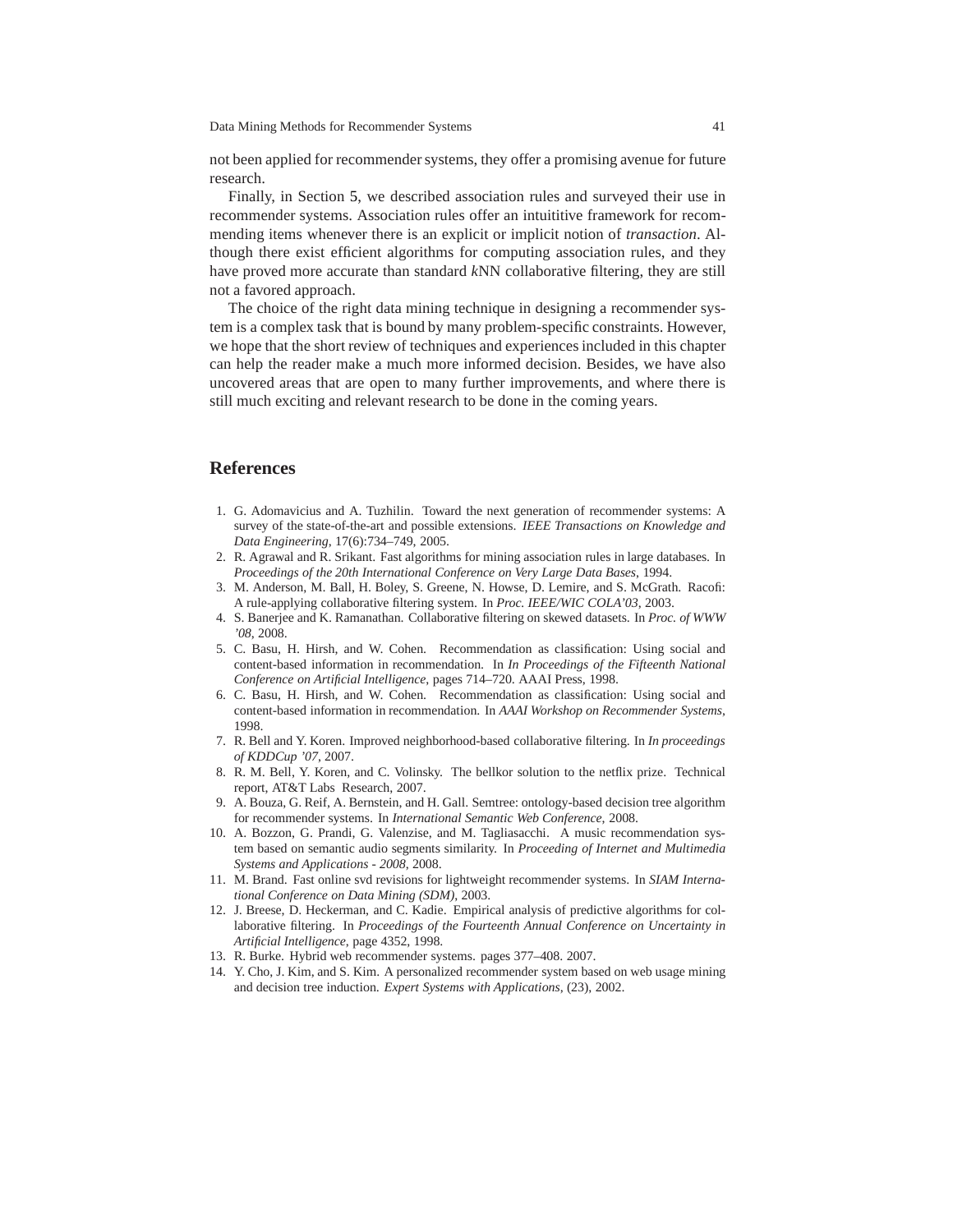- 15. C. Christakou and A. Stafylopatis. A hybrid movie recommender system based on neural networks. In *ISDA '05: Proceedings of the 5th International Conference on Intelligent Systems Design and Applications*, pages 500–505, 2005.
- 16. W. Cohen. Fast effective rule induction. In *Machine Learning: Proceedings of the 12th International Conference*, 1995.
- 17. R. Collobert and S. Bengio. Svmtorch: Support vector machines for large-scale regression problems. *Journal of Machine Learning Research*, 1:143–160, 2001.
- 18. M. Connor and J. Herlocker. Clustering items for collaborative filtering. In *SIGIR Workshop on Recommender Systems*, 2001.
- 19. T. Cover and P. Hart. Nearest neighbor pattern classification. *Information Theory, IEEE Transactions on*, 13(1):21–27, 1967.
- 20. N. Cristianini and J. Shawe-Taylor. *An Introduction to Support Vector Machines and Other Kernel-based Learning Methods*. Cambridge University Press, March 2000.
- 21. M. Deshpande and G. Karypis. Item-based top-n recommendation algorithms. *ACM Trans. Inf. Syst.*, 22(1):143–177, 2004.
- 22. J. W. Eaton, D. Bateman, and S. Hauberg. *GNU Octave Manual Version 3*. Network Theory Ltd., 2008.
- 23. B. S. et al. Recommender systems for large-scale e-commerce: Scalable neighborhood formation using clustering. In *Proceedings of the Fifth International Conference on Computer and Information Technology*, 2002.
- 24. K. O. et al. Context-aware svm for context-dependent information recommendation. In *International Conference On Mobile Data Management*, 2006.
- 25. P. T. et al. *Introduction to Data Mining*. Addison Wesley, 2005.
- 26. S. G. et al. Tv content recommender system. In *AAAI/IAAI 2000*, 2000.
- 27. S. H. et al. Aimed- a personalized tv recommendation system. In *Interactive TV: a Shared Experience*, 2007.
- 28. T. B. et al. A trail based internet-domain recommender system using artificial neural networks. In *Proceedings of the Int. Conf. on Adaptive Hypermedia and Adaptive Web Based Systems*, 2002.
- 29. B. J. Frey and D. Dueck. Clustering by passing messages between data points. *Science*, 307, 2007.
- 30. N. Friedman, D. Geiger, and M. Goldszmidt. Bayesian network classifiers. *Mach. Learn.*, 29(2-3):131–163, 1997.
- 31. S. Funk. Netflix update: Try this at home, 2006.
- 32. R. Ghani and A. Fano. Building recommender systems using a knowledge base of product semantics. In *In 2nd International Conference on Adaptive Hypermedia and Adaptive Web Based Systems*, 2002.
- 33. K. Goldberg, T. Roeder, D. Gupta, and C. Perkins. Eigentaste: A constant time collaborative filtering algorithm. *Journal Information Retrieval*, 4(2):133–151, July 2001.
- 34. G. Golub and C. Reinsch. Singular value decomposition and least squares solutions. *Numerische Mathematik*, 14(5):403–420, April 1970.
- 35. E. Gose, R. Johnsonbaugh, and S. Jost. *Pattern Recognition and Image Analysis*. Prentice Hall, 1996.
- 36. S. Guha, R. Rastogi, and K. Shim. Rock: a robust clustering algorithm for categorical attributes. In *Proc. of the 15th Intl Conf. On Data Eng.*, 1999.
- 37. J. A. Hartigan. *Clustering Algorithms (Probability & Mathematical Statistics)*. John Wiley & Sons Inc.
- 38. J. L. Herlocker, J. A. Konstan, L. G. Terveen, and J. T. Riedl. Evaluating collaborative filtering recommender systems. *ACM Trans. Inf. Syst.*, 22(1):5–53, 2004.
- 39. Z. Huang, D. Zeng, and H. Chen. A link analysis approach to recommendation under sparse data. In *Proceedings of AMCIS 2004*, 2004.
- 40. A. Isaksson, M. Wallman, H. Göransson, and M. G. Gustafsson. Cross-validation and bootstrapping are unreliable in small sample classification. *Pattern Recognition Letters*, 29:1960– 1965, 2008.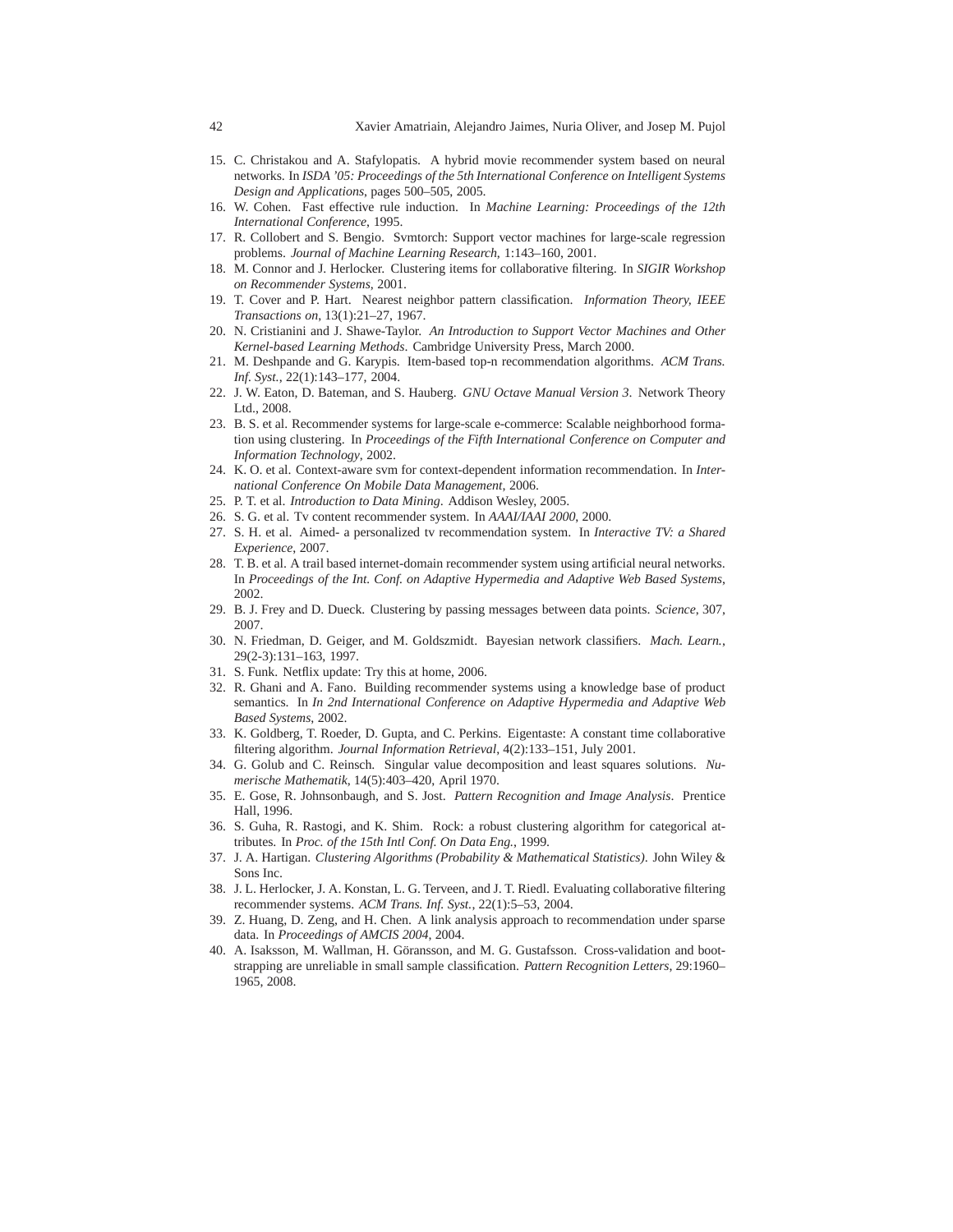- 41. I. T. Jolliffe. *Principal Component Analysis*. Springer, 2002.
- 42. H. Kang and S. Yoo. Svm and collaborative filtering-based prediction of user preference for digital fashion recommendation systems. *IEICE Transactions on Inf & Syst*, 2007.
- 43. M. Kurucz, A. A. Benczur, and K. Csalogany. Methods for large scale svd with missing values. In *Proceedings of KDD Cup and Workshop 2007*, 2007.
- 44. N. Lathia, S. Hailes, and L. Capra. The effect of correlation coefficients on communities of recommenders. In *SAC '08: Proceedings of the 2008 ACM symposium on Applied computing*, pages 2000–2005, New York, NY, USA, 2008. ACM.
- 45. W. Lin and S. Alvarez. Efficient adaptive-support association rule mining for recommender systems. *Data Mining and Knowledge Discovery Journal*, 6(1), 2004.
- 46. M. R. McLaughlin and J. L. Herlocker. A collaborative filtering algorithm and evaluation metric that accurately model the user experience. In *Proc. of SIGIR '04*, 2004.
- 47. S. M. McNee, J. Riedl, and J. A. Konstan. Being accurate is not enough: how accuracy metrics have hurt recommender systems. In *CHI '06: CHI '06 extended abstracts on Human factors in computing systems*, pages 1097–1101, New York, NY, USA, 2006. ACM Press.
- 48. K. Miyahara and M. J. Pazzani. Collaborative filtering with the simple bayesian classifier. In *Pacific Rim International Conference on Artificial Intelligence*, 2000.
- 49. B. Mobasher, H. Dai, T. Luo, and M. Nakagawa. Effective personalization based on association rule discovery from web usage data. In *Workshop On Web Information And Data Management, WIDM '01*.
- 50. A. Paterek. Improving regularized singular value decomposition for collaborative filtering. In *Proceedings of KDD Cup and Workshop 2007*, 2007.
- 51. M. J. Pazzani and D. Billsus. Learning and revising user profiles: The identification of interesting web sites. *Machine Learning*, 27(3):313–331, 1997.
- 52. V. Pronk, W. Verhaegh, A. Proidl, and M. Tiemann. Incorporating user control into recommender systems based on naive bayesian classification. In *RecSys '07: Proceedings of the 2007 ACM conference on Recommender systems*, pages 73–80, 2007.
- 53. D. Pyle. *Data Preparation for Data Mining*. Morgan Kaufmann, second edition edition, 1999.
- 54. B. K. Q. Li. Clustering approach for hybrid recommender system. In *Web Intelligence 03*, 2003.
- 55. J. R. Quinlan. Induction of decision trees. *Machine Learning*, 1(1):81–106, March 1986.
- 56. S. Rendle and L. Schmidt-Thieme. Online-updating regularized kernel matrix factorization models for large-scale recommender systems. In *Recsys '08: Proceedings of the 2008 ACM conference on Recommender Systems*, 2008.
- 57. G. W. F. L. T. K. S. Deerwester, S. T. Dumais and R. Harshman. Indexing by latent semantic analysis. *Journal of the American Society for Information Science*, 41, 1990.
- 58. J. F. S. Zhang, Y. Ouyang and F. Makedon. Analysis of a low-dimensional linear model under recommendation attacks. In *Proc. of SIGIR '06*, 2006.
- 59. B. Sarwar, G. Karypis, J. Konstan, and J. Riedl. Incremental svd-based algorithms for highly scalable recommender systems. In *5th International Conference on Computer and Information Technology (ICCIT)*, 2002.
- 60. B. M. Sarwar, G. Karypis, J. A. Konstan, and J. T. Riedl. Application of dimensionality reduction in recommender systemsa case study. In *ACM WebKDD Workshop*, 2000.
- 61. B. Smyth, K. McCarthy, J. Reilly, D. O'Sullivan, L. McGinty, and D. Wilson. Case studies in association rule mining for recommender systems. In *Proc. of International Conference on Artificial Intelligence (ICAI '05)*, 2005.
- 62. E. Spertus, M. Sahami, and O. Buyukkokten. Evaluating similarity measures: A large-scale study in the orkut social network. In *Proceedings of the 2005 International Conference on Knowledge Discovery and Data Mining (KDD-05)*, 2005.
- 63. L. H. Ungar and D. P. Foster. Clustering methods for collaborative filtering. In *Proceedings of the Workshop on Recommendation Systems*, 2000.
- 64. A. R. M. W. L. Martinez. *Exploratory Data Analysis*. Chapman & Hall, 2004.
- 65. I. H. Witten and E. Frank. *Data Mining: Practical Machine Learning Tools and Techniques*. Morgan Kaufmann, second edition edition, 2005.